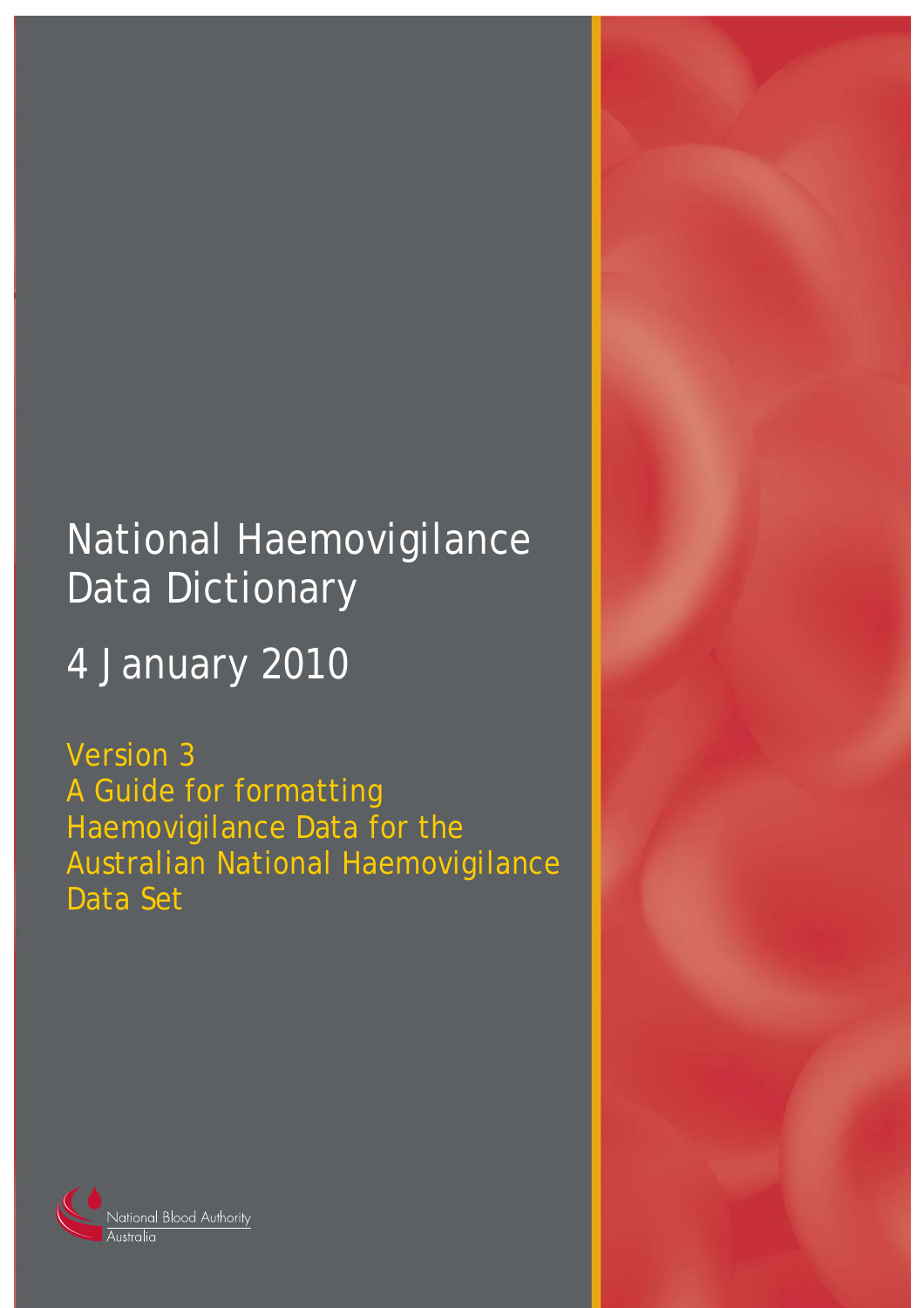# <span id="page-1-0"></span>**Table of Contents**

| <b>Modification</b>                                                      |  |
|--------------------------------------------------------------------------|--|
| Appendix I - Definitions for Serious Transfusion Reactions and Events 40 |  |
|                                                                          |  |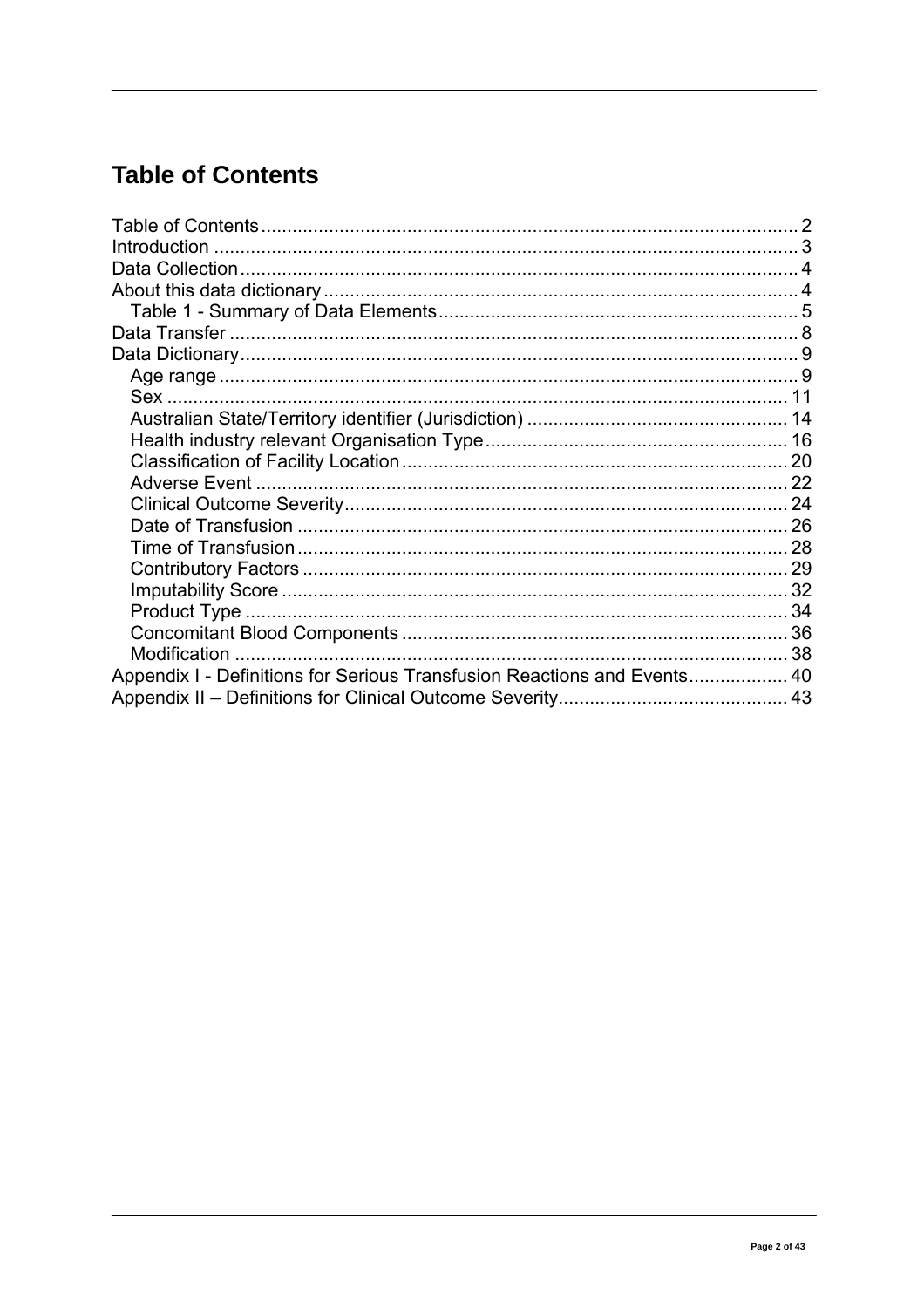# <span id="page-2-0"></span>**Introduction**

The National Haemovigilance Program has been established on the basis of the following principles;

- That national haemovigilance be guided by a Haemovigilance Advisory Committee (HAC) established by the NBA,
- That participation be voluntary,
- That reporting be confined to fresh (labile) blood products, including autologous transfusions,
- That participating institutions define their haemovigilance reporting processes and the data collected, which should align with or exceed the national minimum data set
- That adverse events are investigated, validated and reported at the local level. A further validation process will occur at State and Territory level to ensure data integrity,
- That the reporting model utilises existing healthcare systems to minimise the reporting burden,
- That adverse event data are coded and de-identified to maintain privacy and confidentiality,
- That reports are based on a national minimum list of serious reportable adverse events, whose definitions will continue to align with European Haemovigilance Network (EHN)<sup>[1](#page-2-1)</sup> models,
- That reports are accompanied by imputability (causality) scores,
- That each reportable adverse event includes additional (descriptive) data.

To support a national approach to haemovigilance, States and Territories have agreed to progressively align their reporting systems with the agreed data set requirements to contribute to a comprehensive national dataset.

It is recognised that this will require all users of labile blood products to;

- Participate in the provision and analysis of data,
- Investigate and report adverse events in accordance with the national dataset.

The Haemovigilance Advisory Committee has established data definitions for the National Haemovigilance Data Set, and the purpose of this document is to define the format of the data elements in the Data Set.

<span id="page-2-1"></span> $\overline{a}$ 1 European Haemovigilance Network – [www.ehn-org.net](http://www.ehn-org.net/)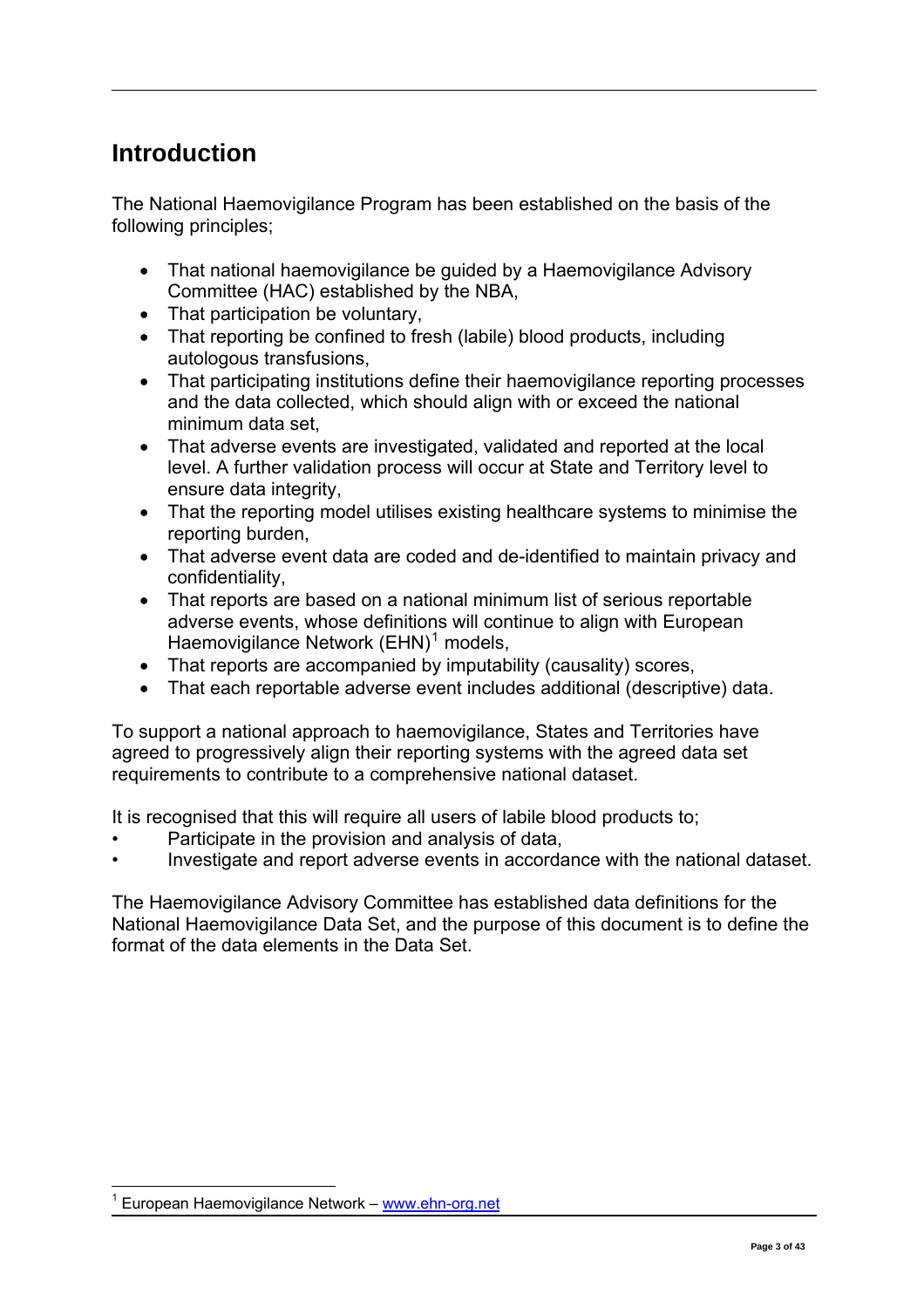# <span id="page-3-0"></span>**Data Collection**

To improve the quality, comparability and imputability of data, all information provided by States and Territories for national reporting is to be validated and deidentified by the jurisdiction before submission.

Transfusion related adverse events are investigated and reported according to local arrangements, e.g. established transfusion committees, haematologists, transfusion nurse or safety officers, hospital/pathology quality and safety units/managers.

Serious procedural and systems errors and incidents are thoroughly investigated at the local level using detailed analytical techniques such as Root-Cause-Analysis (RCA) to ensure that clinicians and hospital directors fully understand the sequence of events leading up to these events. These procedures can form part of hospital quality management.

Events are validated at the local level to ensure that they are transfusion related and imputability scores are allocated. Standards for validation are developed by local institutions in conjunction with their Departments of Health. Agreed additional data about the patient, facility, event and implicated blood product will accompany each report, as will an imputability (causality) score.

Validated reports are provided to State and Territory Departments of Health. Reports of serious adverse events will go through a secondary validation process within Departments of Health Quality Units to ensure data accuracy and completeness.

State and Territory Haemovigilance Representatives, on behalf of Departments of Health, will aggregate and de-identify data and send periodic reports to the National Blood Authority (NBA).

# **About this data dictionary**

The data definitions in this dictionary come from two principle sources; the Haemovigilance Advisory Committee of the National Blood Authority (NBA), and the National Health Data Dictionary (NHDD) of the Australian Institute of Health and Welfare (AIHW).

Definitions have also been taken from the Australian Bureau of Statistics (ABS) and from the International Society Blood Transfusion (ISBT).

Table 1 on the following page provides a summary of the data elements in the National Haemovigilance Data Dictionary, the information they are intended to collect and the definition source.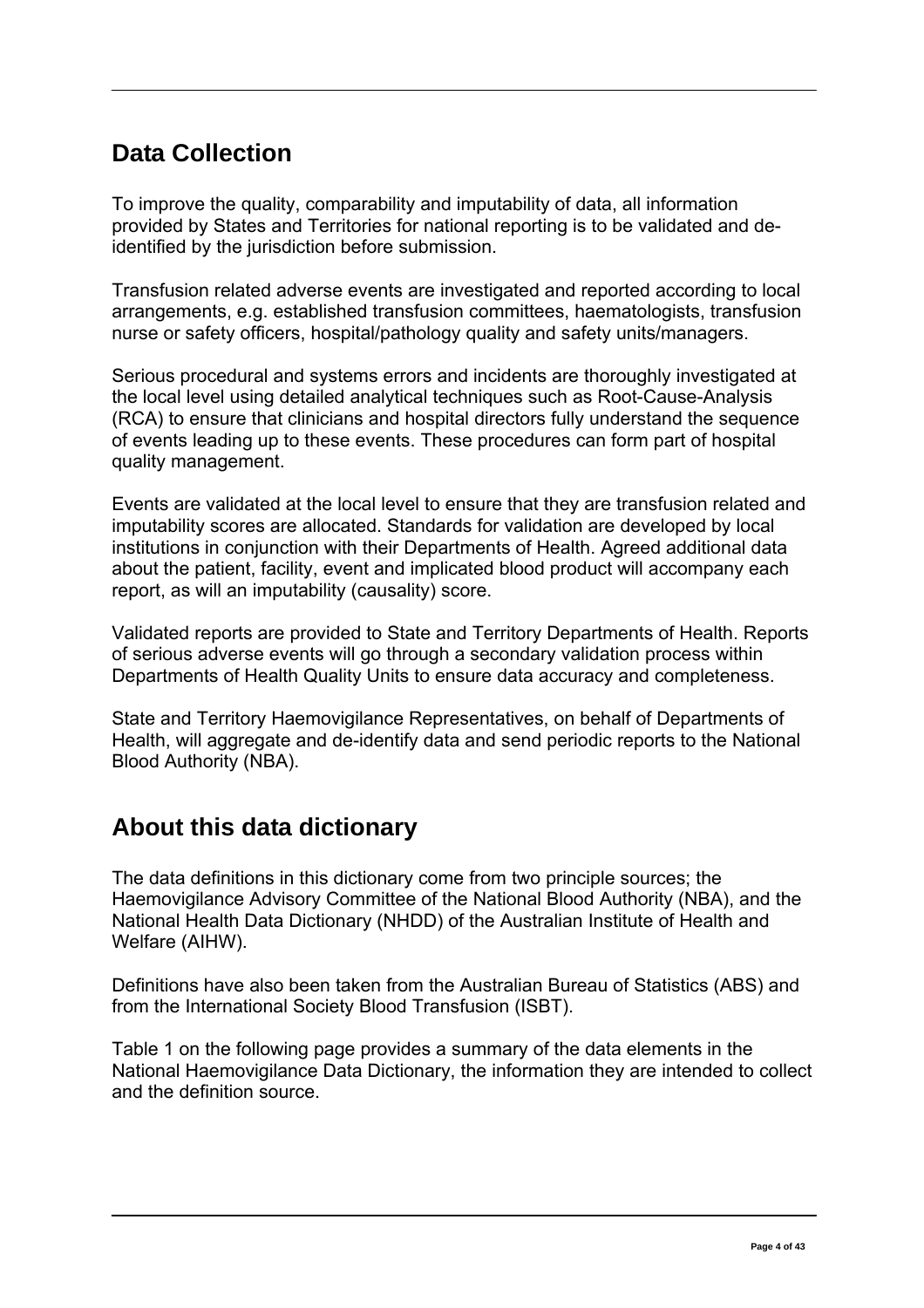| <b>Data</b><br><b>Element</b>    | <b>Summary of Information provided</b>                                                                                                                                                                                                                                              | <b>Source of</b><br><b>Definition</b>                    |
|----------------------------------|-------------------------------------------------------------------------------------------------------------------------------------------------------------------------------------------------------------------------------------------------------------------------------------|----------------------------------------------------------|
| Age                              | $0 - 4$<br>$5 - 14$<br>$15 - 24$<br>25-34<br>35-44<br>45-54<br>55-64<br>65-74<br>75 years or older<br>NB There is a permissible field entry for 'Not<br>stated'. This can be used as a trigger for a free text<br>note which could include foetal or intra-uterine<br>transfusions. | <b>AIHW National</b><br><b>Health Data</b><br>Dictionary |
| <b>Sex</b>                       | Male<br>$\bullet$<br>Female<br>$\bullet$<br>Intersex or indeterminate                                                                                                                                                                                                               | <b>AIHW National</b><br><b>Health Data</b><br>Dictionary |
| Reporting<br><b>Jurisdiction</b> | <b>QLD</b><br>٠<br><b>NSW</b><br><b>ACT</b><br><b>VIC</b><br><b>TAS</b><br><b>NT</b><br><b>SA</b><br><b>WA</b>                                                                                                                                                                      | <b>AIHW National</b><br><b>Health Data</b><br>Dictionary |
| Facility of<br>Transfusion       | Hospital – public<br>Hospital - private<br>Hospital – private free-standing day hospital<br>facility<br>NB There are many more codes/options available,<br>but it is anticipated that these three options should<br>suffice for national haemovigilance data                        | <b>AIHW National</b><br><b>Health Data</b><br>Dictionary |

# <span id="page-4-0"></span>*Table 1 - Summary of Data Elements*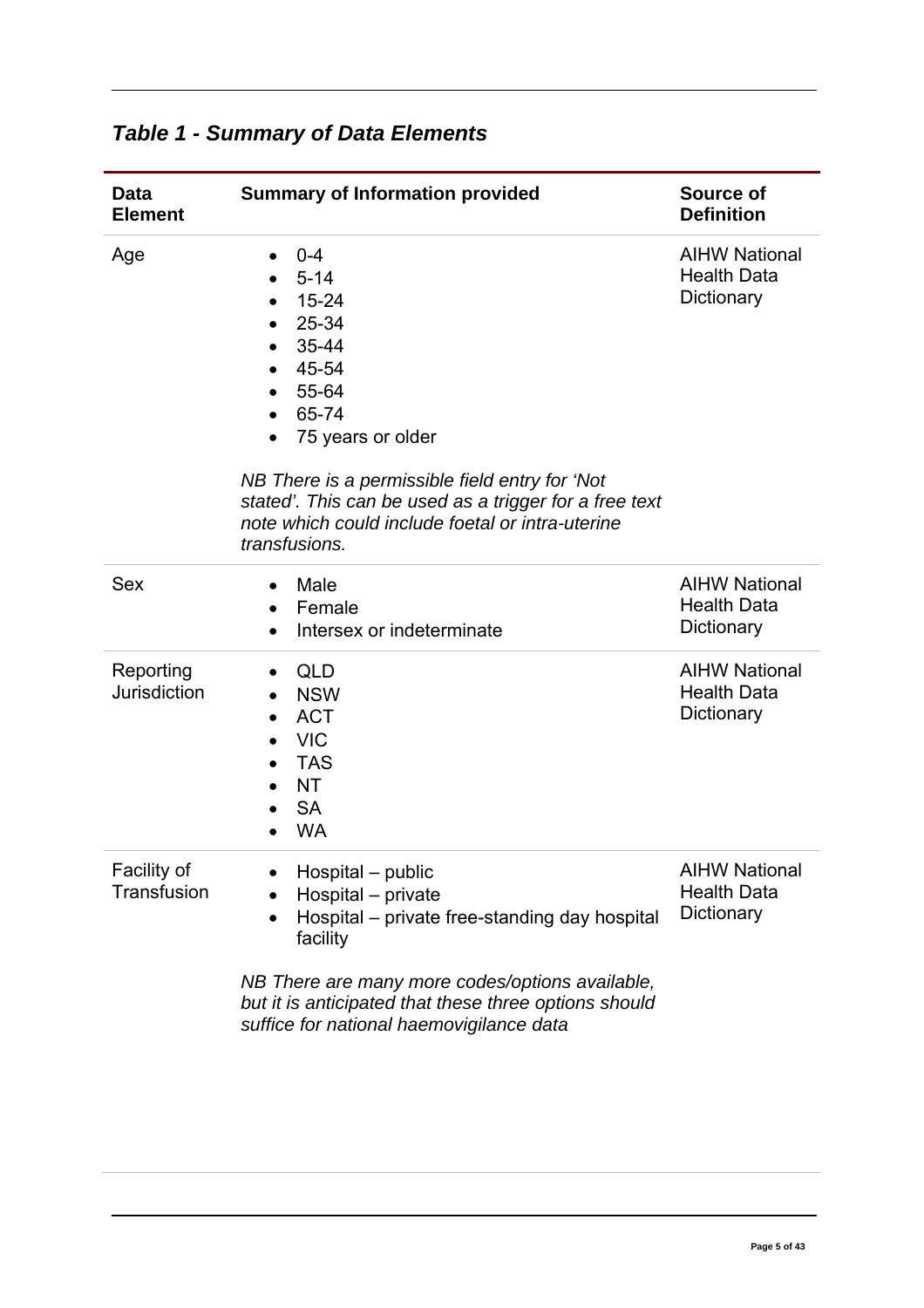| <b>Data</b><br><b>Element</b>             | <b>Summary of Information provided</b>                                                                                                                                                                                                                                                                                                                                                                                                                                                                                                                                                                                                                                                                                                                                                                                      | <b>Source of</b><br><b>Definition</b>                                                                            |
|-------------------------------------------|-----------------------------------------------------------------------------------------------------------------------------------------------------------------------------------------------------------------------------------------------------------------------------------------------------------------------------------------------------------------------------------------------------------------------------------------------------------------------------------------------------------------------------------------------------------------------------------------------------------------------------------------------------------------------------------------------------------------------------------------------------------------------------------------------------------------------------|------------------------------------------------------------------------------------------------------------------|
| Classification<br>of facility<br>location | RA 1 Major City<br>$\bullet$<br>RA 2 Inner Regional<br>$\bullet$<br>RA 3 Outer Regional<br>$\bullet$<br>RA 4 Remote<br>$\bullet$<br>RA 5 Very Remote<br>$\bullet$                                                                                                                                                                                                                                                                                                                                                                                                                                                                                                                                                                                                                                                           | <b>ABS Australian</b><br>Standard<br>Geographical<br>Classification,<br>Remoteness<br>Area<br>(ASGC-RA)          |
| Adverse<br>event                          | Haemolytic transfusion reaction resulting<br>$\bullet$<br>from ABO incompatibility<br>Immediate haemolytic transfusion reactions<br>$\bullet$<br>(other than ABO)<br>Delayed haemolytic transfusion reactions<br>$\bullet$<br>(DHTR)<br>Severe febrile non-haemolytic transfusion<br>reactions (FNHTR)<br>Incorrect blood component transfused<br>(IBCT)<br>Infection - Bacterial<br>$\bullet$<br>Infection - Viral<br>$\bullet$<br>Infection - Parasitic<br>$\bullet$<br>Infection - Other (specify)<br>$\bullet$<br>Transfusion-related acute lung injury<br>$\bullet$<br>(TRALI)<br>Allergic reactions (severe)<br>٠<br>Anaphylactoid reactions<br>$\bullet$<br>Transfusion-associated graft versus host<br>disease (TA-GVHD)<br>Post-transfusion purpura (PTP)<br>Transfusion-associated circulatory overload<br>(TACO) | European<br>Haemovigilance<br>Network (EHN),<br>now known as<br>International<br>Haemovigilance<br>Network (IHN) |
| Outcome<br>severity                       | Outcome not available<br>No morbidity<br>٠<br>Minor morbidity<br>Severe morbidity<br>Life-threatening<br>Death                                                                                                                                                                                                                                                                                                                                                                                                                                                                                                                                                                                                                                                                                                              | <b>HAC</b>                                                                                                       |
| Date of<br>Transfusion                    | <b>DDMMYYYY</b><br>NB Using the date of transfusion, the data can be<br>matched to days of the week, and to public<br>holidays.                                                                                                                                                                                                                                                                                                                                                                                                                                                                                                                                                                                                                                                                                             | HAC based on<br>'Date of<br>Procedure"<br>from AIHW<br><b>National Health</b><br>Data Dictionary                 |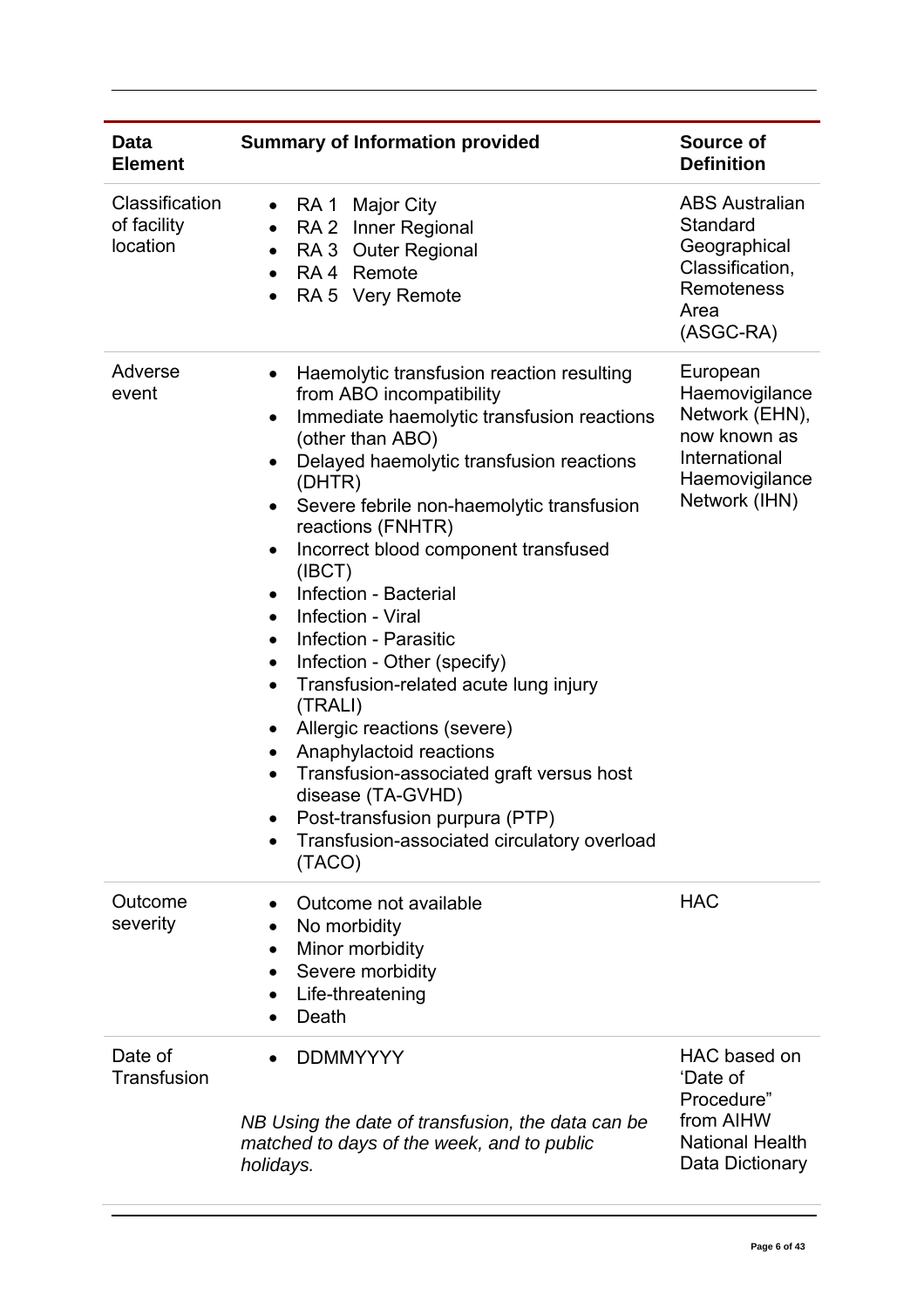| <b>Data</b><br><b>Element</b>      | <b>Summary of Information provided</b>                                                                                                                                                                                                                                                                                                                                                                                                                                                                                                                                                                     | Source of<br><b>Definition</b>                |
|------------------------------------|------------------------------------------------------------------------------------------------------------------------------------------------------------------------------------------------------------------------------------------------------------------------------------------------------------------------------------------------------------------------------------------------------------------------------------------------------------------------------------------------------------------------------------------------------------------------------------------------------------|-----------------------------------------------|
| Time<br>transfusion<br>commenced   | HH:MM (24 hour clock)                                                                                                                                                                                                                                                                                                                                                                                                                                                                                                                                                                                      | <b>HAC</b>                                    |
| Contributory<br>Factors            | None identified<br>$\bullet$<br><b>Product characteristic</b><br>$\bullet$<br>Transfusion in emergency setting<br>$\bullet$<br>Deliberate clinical decision<br>$\bullet$<br>Prescribing/ordering<br>$\bullet$<br>Specimen collection/labelling<br>$\bullet$<br>Laboratory - pre-transfusion testing and<br>$\bullet$<br>dispensing<br>Transport, storage, handling<br>$\bullet$<br>Administration of product<br>$\bullet$<br>Indications did not meet hospital transfusion<br>$\bullet$<br>guidelines<br>Did not adhere to hospital transfusion<br>$\bullet$<br>procedures<br>Other (specify)<br>$\bullet$ | <b>HAC</b>                                    |
| Imputability<br>score              | Not Assessable<br>N/A<br><b>Excluded / Unlikely</b><br>0<br>Possible<br>$\mathbf{1}$<br>$\bullet$<br>$\overline{2}$<br>Likely / Probable<br>$\bullet$<br>Confirmed / Certain<br>3                                                                                                                                                                                                                                                                                                                                                                                                                          | <b>ISBT</b><br><b>EHN</b><br><b>SHOT UK</b>   |
| Product type                       | <b>Whole Blood</b><br><b>Red Cells</b><br><b>Platelets</b><br>Fresh Frozen Plasma<br>Cryoprecipitate<br>Cryo-depleted                                                                                                                                                                                                                                                                                                                                                                                                                                                                                      | HAC based on<br><b>ARCBS</b> product<br>names |
| Concomitant<br>blood<br>components | <b>Whole Blood</b><br>$\bullet$<br><b>Red Cells</b><br><b>Platelets</b><br>Fresh Frozen Plasma<br>$\bullet$<br>Cryoprecipitate<br>Cryo-depleted                                                                                                                                                                                                                                                                                                                                                                                                                                                            | HAC based on<br><b>ARCBS</b> product<br>names |
| <b>Modifications</b>               | Unmodified<br>CMV-negative<br>Irradiated<br>Other                                                                                                                                                                                                                                                                                                                                                                                                                                                                                                                                                          | HAC based on<br><b>ARCBS</b> product<br>names |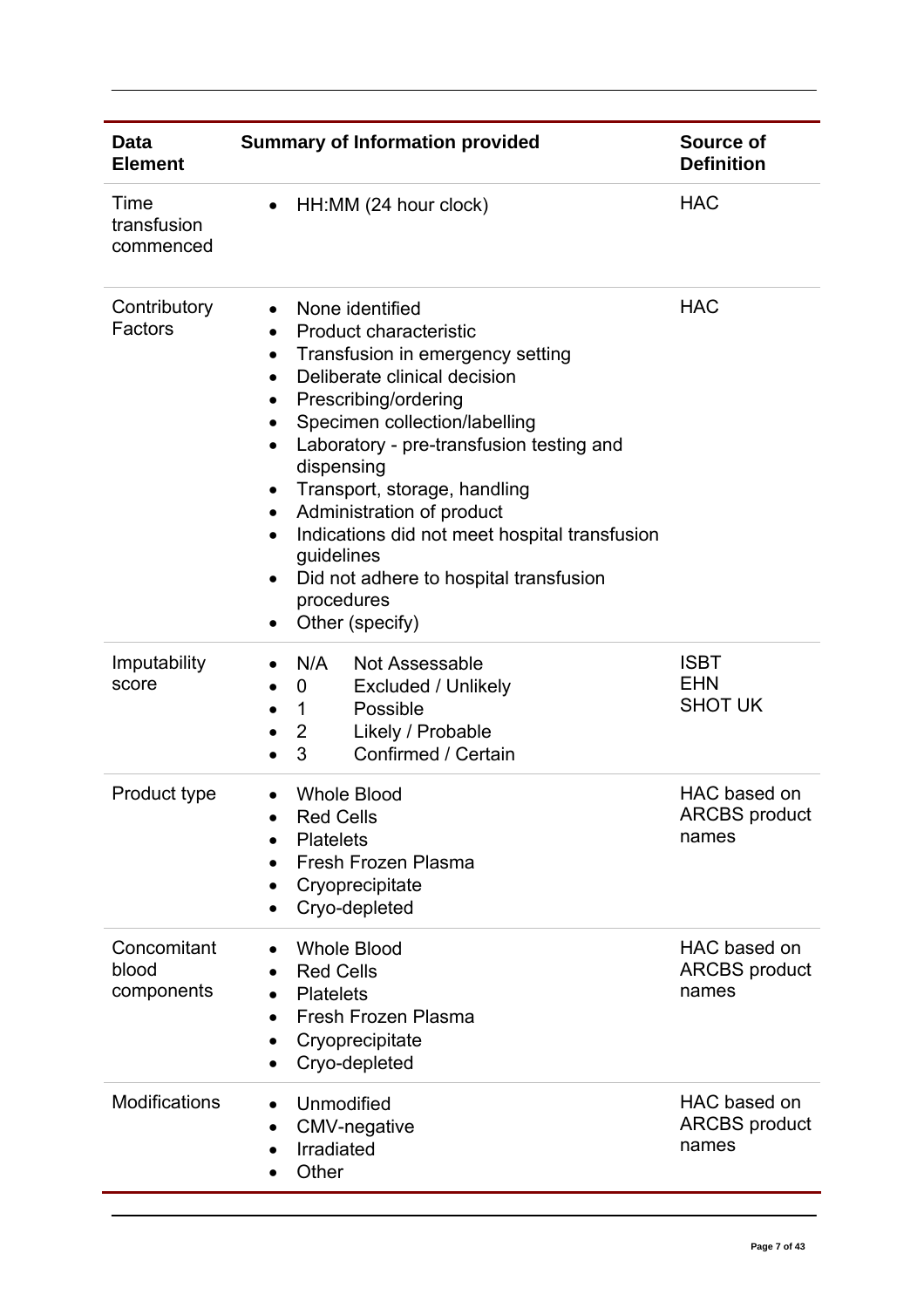# <span id="page-7-0"></span>**Data Transfer**

Australian jurisdictions have many different systems for managing their haemovigilance data, and these systems have varying output capabilities and formats. Aggregated and de-identified data can be transferred to the NBA for inclusion in the National Haemovigilance Data Set in many electronic formats which can be discussed with the Program manager.

A suggested simple format for data transfer is a spreadsheet with one record (event) per row and the following columns;

- Age
- Sex
- Reporting Jurisdiction
- Facility of Transfusion
- Classification of facility location
- Adverse event
- Outcome severity
- Date of Transfusion
- Time transfusion commenced
- Contributory Factors None identified
- Contributory Factors Product characteristic
- Contributory Factors Transfusion in emergency setting
- Contributory Factors Deliberate clinical decision
- Contributory Factors Prescribing/ordering
- Contributory Factors Specimen collection/labelling
- Contributory Factors Laboratory pre-transfusion testing and dispensing
- Contributory Factors Transport, storage, handling
- Contributory Factors Administration of product
- Contributory Factors Indications did not meet hospital transfusion guidelines
- Contributory Factors Did not adhere to hospital transfusion procedures
- Contributory Factors Other (specify)
- Imputability score
- Product type
- Concomitant blood components Whole Blood
- Concomitant blood components Red Cells
- Concomitant blood components Platelets
- Concomitant blood components Fresh Frozen Plasma
- Concomitant blood components Cryoprecipitate
- Concomitant blood components Cryo-depleted
- Modifications

Further details of the data elements are found in subsequent sections.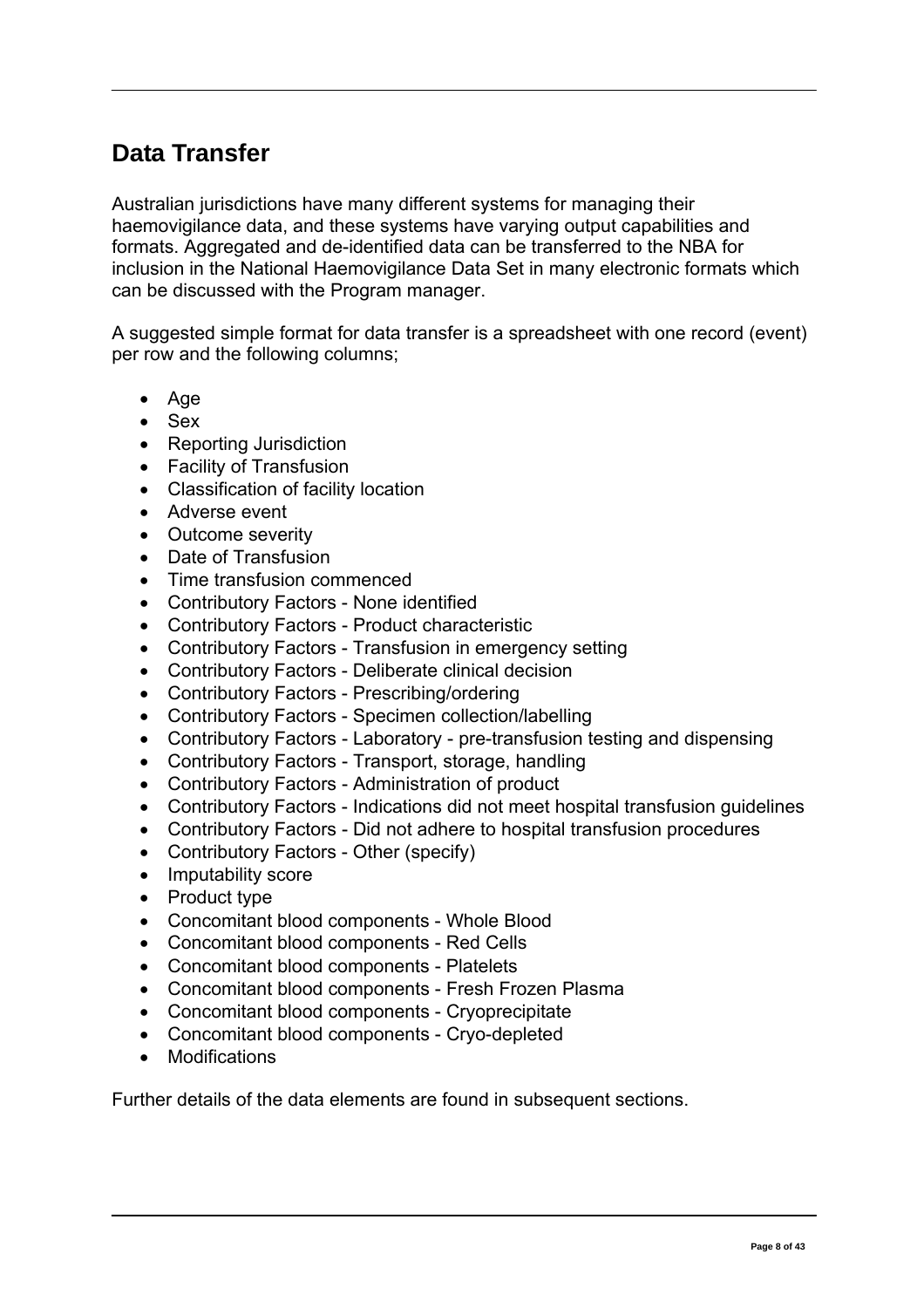### <span id="page-8-0"></span>*Age range*

#### **Identifying and definitional attributes**

| Metadata item type:   | Data Element                                                 |
|-----------------------|--------------------------------------------------------------|
| Technical name:       | Person-age range, code NN                                    |
| Code:                 | $NN$ – see format below                                      |
| Definition:           | The age range that best accommodates a person's<br>completed |
| Data Element Concept: | Person-age range                                             |

#### **Value domain attributes**

| Representational<br>attributes<br>Representation class:<br>Data type:<br>Format: | Code<br><b>Number</b><br><b>NN</b> |                   |
|----------------------------------------------------------------------------------|------------------------------------|-------------------|
| Maximum character<br>length:                                                     | $\overline{2}$                     |                   |
| Permissible values:                                                              | Value                              | Meaning           |
|                                                                                  | 01                                 | $0 - 4$           |
|                                                                                  | 02                                 | $5 - 14$          |
|                                                                                  | 03                                 | $15 - 24$         |
|                                                                                  | 04                                 | 25-34             |
|                                                                                  | 05                                 | 35-44             |
|                                                                                  | 06                                 | 45-54             |
|                                                                                  | 07                                 | 55-64             |
|                                                                                  | 08                                 | 65-74             |
|                                                                                  | 09                                 | 75 years or older |
|                                                                                  | 99                                 | Not stated        |

#### **Data element attributes**

#### **Collection and usage attributes**

| Guide for use:      | Used in computer assisted telephone interview (CATI)<br>surveys in cases where the specific age is not available.<br>Depending on the collection a different starting age may<br>be used, but should map back to the standard output.<br>Information at a finer level can be collected as long as it<br>maps back to the proposed data domain, e.g. 75+ age<br>group can be split into 75-84 and 85 years or older. |
|---------------------|---------------------------------------------------------------------------------------------------------------------------------------------------------------------------------------------------------------------------------------------------------------------------------------------------------------------------------------------------------------------------------------------------------------------|
| Collection methods: | Collection of date of birth allows more precise calculation<br>of age, as does the collection of a single age, this may<br>not always be feasible. Age range should be derived from<br>a question on date of birth or age at last birthday.                                                                                                                                                                         |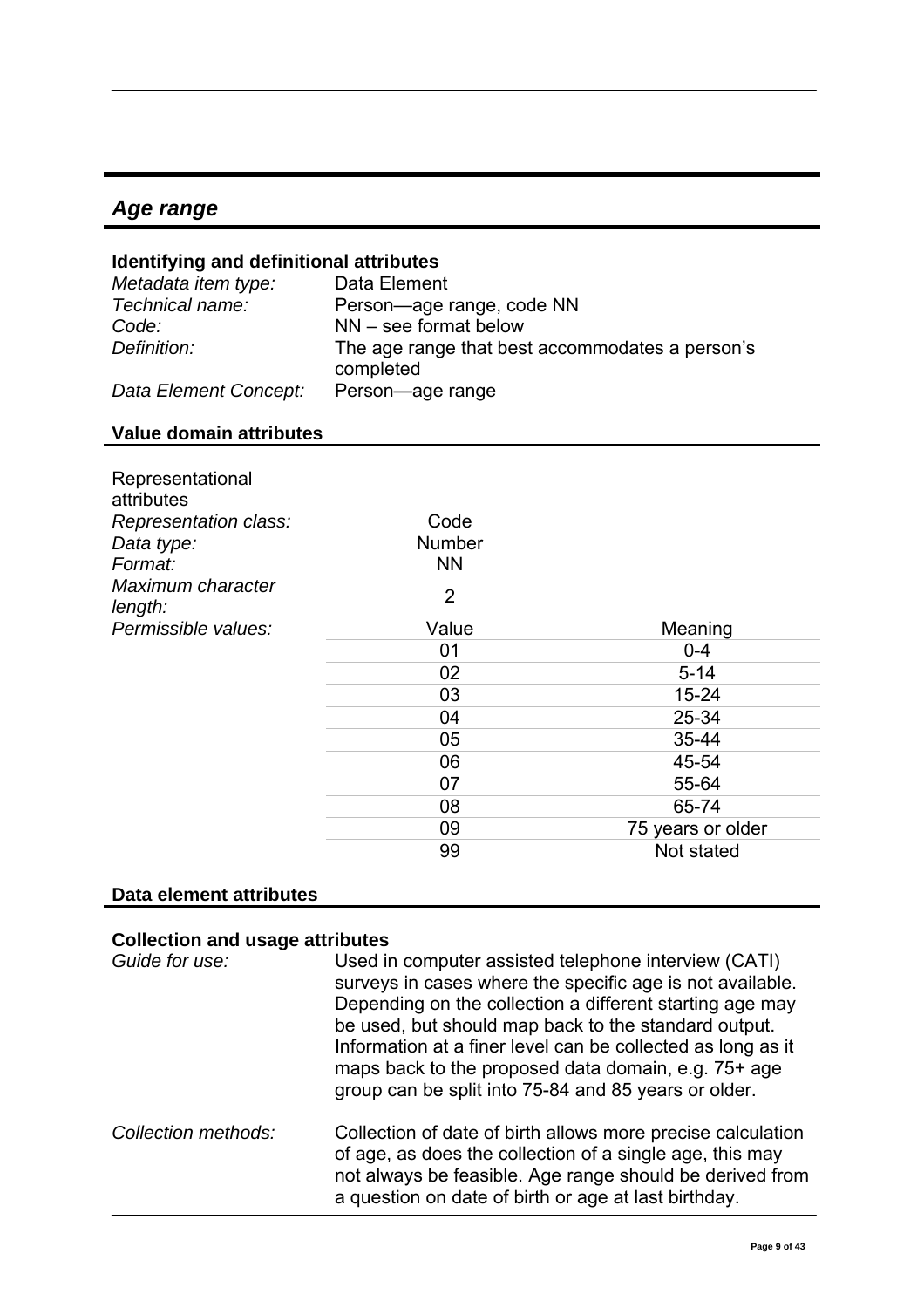# *Age range*

| AIHW METeOR identifier: 290540<br>Registration status: Health, Standard 04/05/2005                                                                                                                                   |
|----------------------------------------------------------------------------------------------------------------------------------------------------------------------------------------------------------------------|
| In cases where an exact age is not known or not stated,<br>age may be reported as an age range. The age ranges<br>are consistent with the standard 10 year ranges<br>recommended by the ABS.                         |
| Source and reference attributes<br>Submitting organisation: National Public Health Information Working Group                                                                                                         |
| ABS, Statistical Concepts Library, Standards for Social,<br>Labour and Demographic Variables. Age.                                                                                                                   |
| <b>AIHW NHDD</b>                                                                                                                                                                                                     |
| Reference through:<br>http://www.abs.gov.au/Ausstats/abs@.nsf/StatsLibrary<br>and choose, Other ABS Statistical Standards, Standards<br>for Social, Labour and Demographic Variables,<br>Demographic Variables, Age. |
|                                                                                                                                                                                                                      |

#### **Relational attributes**

*Implementation in Data Set Specifications:*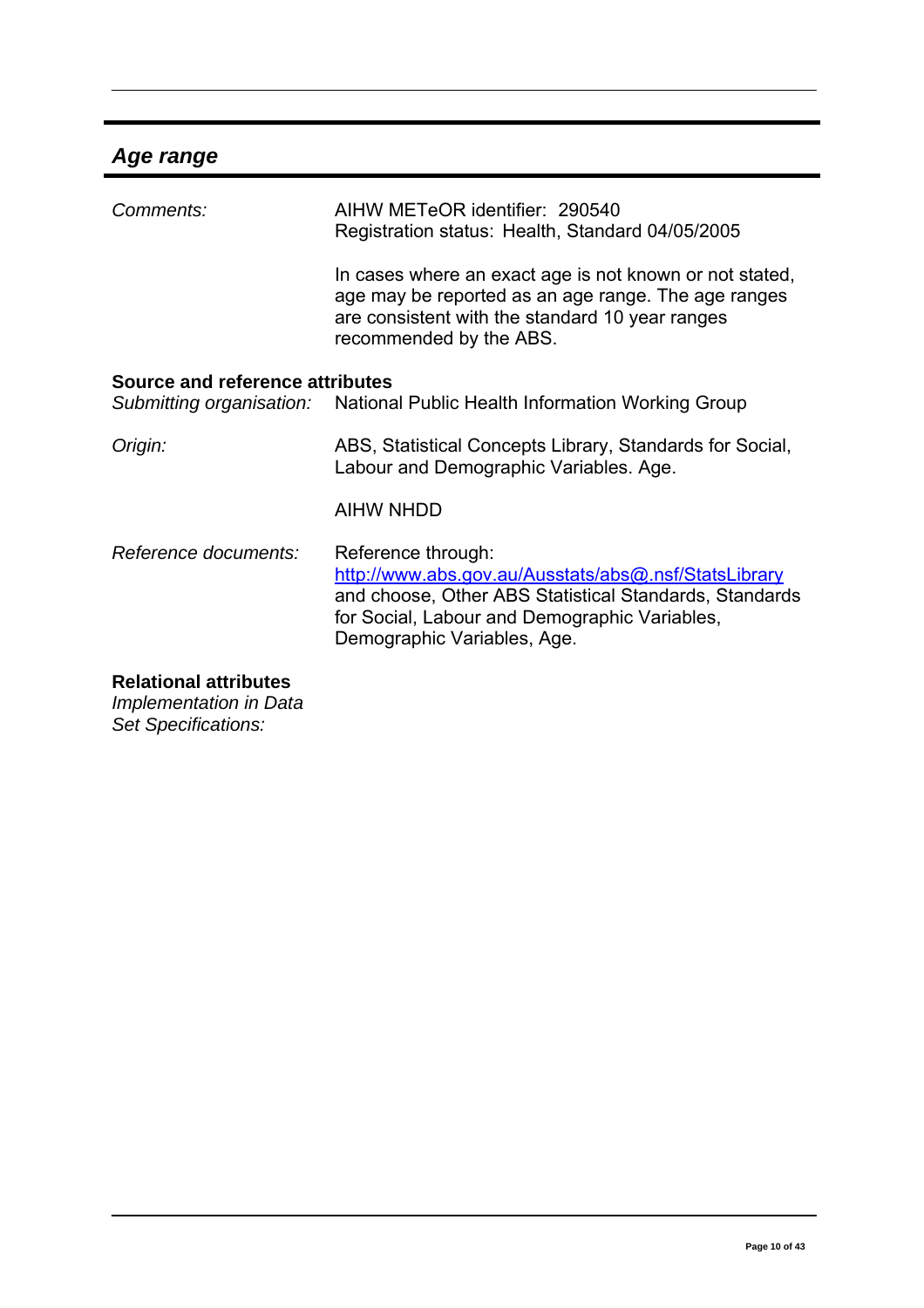#### <span id="page-10-0"></span>*Sex*

#### **Identifying and definitional attributes**

| Metadata item type:   | Data Element                                                                     |
|-----------------------|----------------------------------------------------------------------------------|
| Technical name:       | Person-sex, code N                                                               |
| Code:                 | $N$ – see format below                                                           |
| Definition:           | The biological distinction between male and female, as<br>represented by a code. |
| Data Element Concept: | Person-sex                                                                       |

#### **Value domain attributes**

| Representational<br>attributes      |                |                                        |
|-------------------------------------|----------------|----------------------------------------|
| Representation class:<br>Data type: | Code<br>Number |                                        |
| Format:                             | N              |                                        |
| Maximum character<br>length:        | 1              |                                        |
| Permissible values:                 | Value          | Meaning                                |
|                                     |                | Male                                   |
|                                     | 2              | Female                                 |
|                                     | 3              | Intersex or indeterminate              |
|                                     | 9              | Not stated /<br>inadequately described |

#### **Data element attributes**

#### **Collection and usage attributes**

*Guide for use:* Diagnosis and procedure codes should be checked against the national ICD-10-AM sex edits, unless the person is undergoing, or has undergone a sex change or has a genetic condition resulting in a conflict between sex and ICD-10-AM code.

CODE 3 Intersex or indeterminate Intersex or indeterminate, refers to a person, who because of a genetic condition, was born with reproductive organs or sex chromosomes that are not exclusively male or female or whose sex has not yet been determined for whatever reason. Intersex or indeterminate, should be confirmed if

reported for people aged 90 days or greater.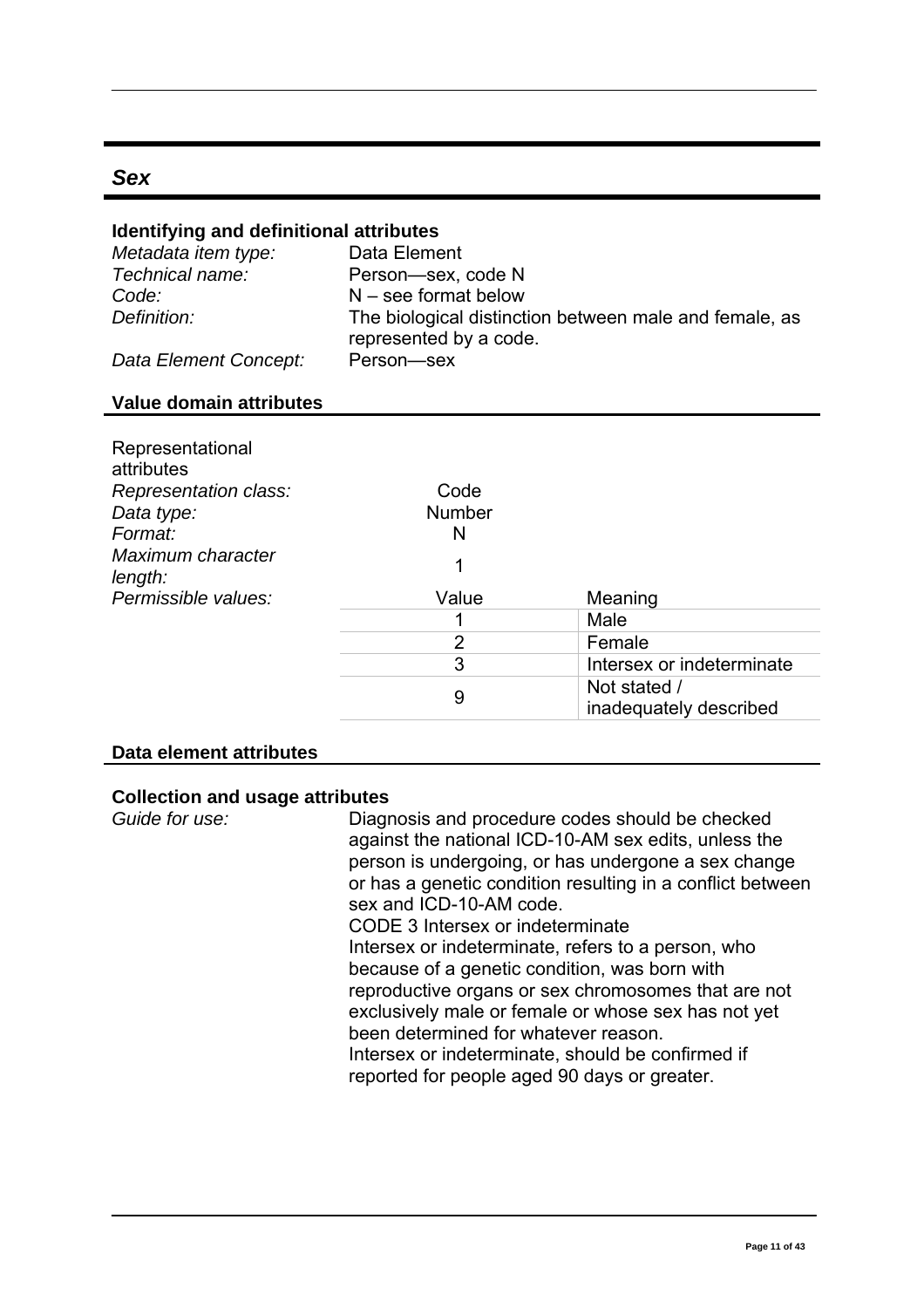| <b>Sex</b>          |                                                                                                                                                                                                                                                                                                                                                                                                                                                                                                                                                                                                          |
|---------------------|----------------------------------------------------------------------------------------------------------------------------------------------------------------------------------------------------------------------------------------------------------------------------------------------------------------------------------------------------------------------------------------------------------------------------------------------------------------------------------------------------------------------------------------------------------------------------------------------------------|
| Collection methods: | Operationally, sex is the distinction between male and<br>female, as reported by a person or as determined by an<br>interviewer. When collecting data on sex by personal<br>interview, asking the sex of the respondent is usually<br>unnecessary and may be inappropriate, or even<br>offensive. It is usually a simple matter to infer the sex of<br>the respondent through observation, or from other cues<br>such as the relationship of the person(s) accompanying<br>the respondent, or first name. The interviewer may ask<br>whether persons not present at the interview are male<br>or female. |
|                     | A person's sex may change during their lifetime as a<br>result of procedures known alternatively as sex change,<br>gender reassignment, transsexual surgery, transgender<br>reassignment or sexual reassignment. Throughout this<br>process, which may be over a considerable period of<br>time, the person's sex could be recorded as either Male<br>or Female.                                                                                                                                                                                                                                         |
|                     | In data collections that use the ICD-10-AM<br>classification, where sex change is the reason for<br>admission, diagnoses should include the appropriate<br>ICD-10-AM code(s) that clearly identify that the person<br>is undergoing such a process. This code(s) would also<br>be applicable after the person has completed such a<br>process, if they have a procedure involving an organ(s)<br>specific to their previous sex (e.g. where the patient has<br>prostate or ovarian cancer).                                                                                                              |
|                     | CODE 3 Intersex or indeterminate<br>Is normally used for babies for whom sex has not been<br>determined for whatever reason. Should not generally<br>be used on data collection forms completed by the<br>respondent. Should only be used if the person or<br>respondent volunteers that the person is intersex or<br>where it otherwise becomes clear during the collection<br>process that the individual is neither male nor female.                                                                                                                                                                  |
|                     | CODE 9 Not stated/inadequately described<br>Is not to be used on primary collection forms. It is<br>primarily for use in administrative collections when<br>transferring data from data sets where the item has not<br>been collected.                                                                                                                                                                                                                                                                                                                                                                   |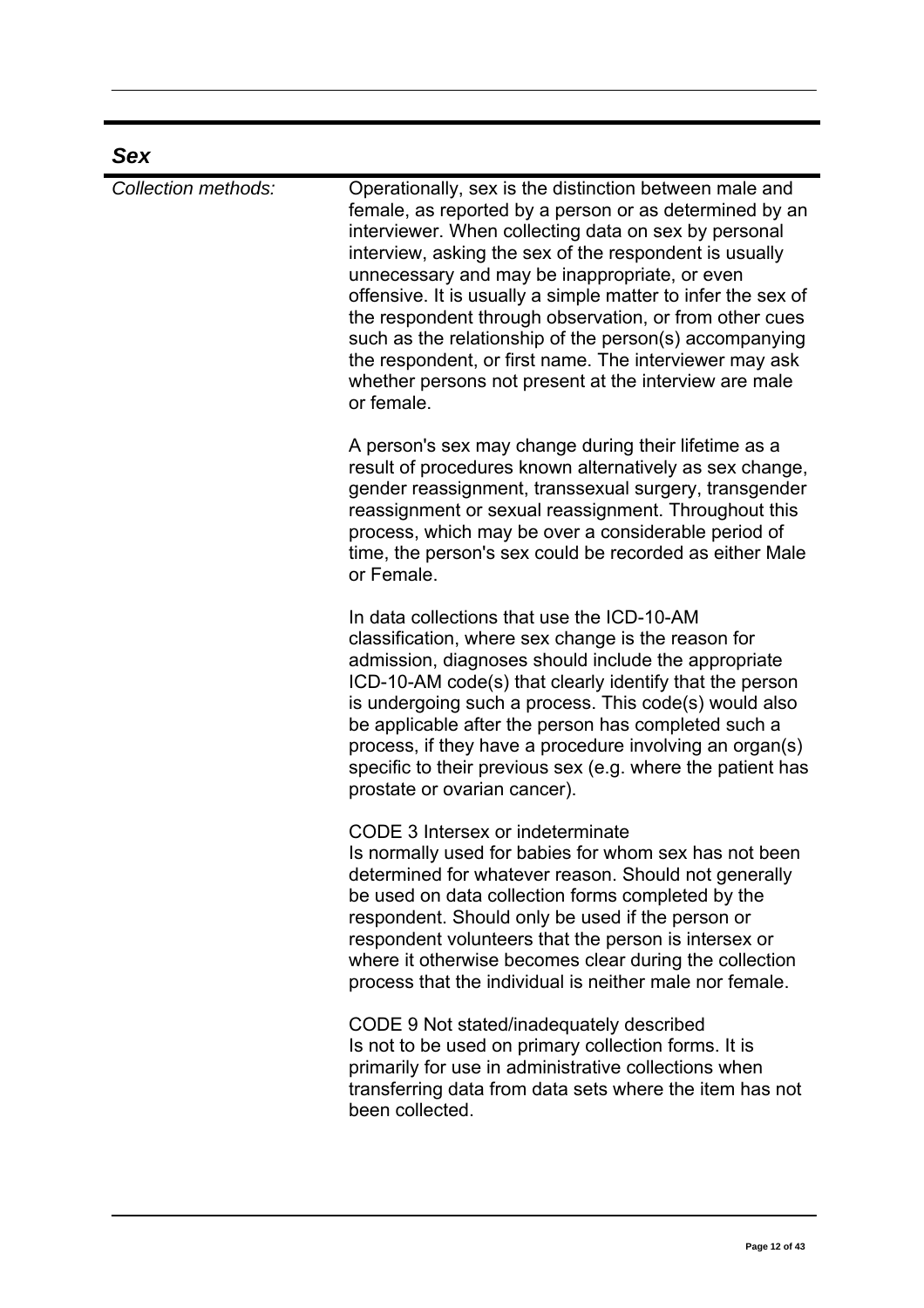| Sex                                                                           |                                                                                                                                                                                                                                                                                                                                                                                                                                                                                       |
|-------------------------------------------------------------------------------|---------------------------------------------------------------------------------------------------------------------------------------------------------------------------------------------------------------------------------------------------------------------------------------------------------------------------------------------------------------------------------------------------------------------------------------------------------------------------------------|
| Comments:                                                                     | The definition for Intersex in Guide for use is sourced<br>from the ACT Legislation (Gay, Lesbian and<br>Transgender) Amendment Act 2003.                                                                                                                                                                                                                                                                                                                                             |
|                                                                               | AIHW METeOR identifier: 287316<br>Registration status: Health, Standard 04/05/2005<br>Community services, Standard 25/08/2005<br>Housing assistance, Standard 10/02/2006                                                                                                                                                                                                                                                                                                              |
| Source and reference attributes<br>Submitting organisation:                   |                                                                                                                                                                                                                                                                                                                                                                                                                                                                                       |
| Origin:                                                                       | <b>AIHW NHDD</b>                                                                                                                                                                                                                                                                                                                                                                                                                                                                      |
|                                                                               | Australian Institute of Health and Welfare (AIHW)<br>National Mortality Database 1997/98 AIHW 2001<br>National Diabetes Register, Statistical Profile,<br>December 2000 (Diabetes Series No. 2.)<br>Australian Capital Territory 2003. Legislation (Gay,<br>Lesbian and Transgender) Amendment Act 2003                                                                                                                                                                               |
| Reference documents:                                                          | Legislation (Gay, Lesbian and Transgender)<br>Amendment Act 2003, See<br>http://www.legislation.act.gov.au/a/2003-14/20030328-<br>4969/pdf/2003-14.pdf<br><b>Australian Bureau of Statistics</b><br>AS4846 Health Care Provider Identification, 2004,<br>Sydney: Standards Australia<br>AS5017 Health Care Client Identification, 2002, Sydney:<br>Standards Australia<br>In AS4846 and AS5017 alternative codes are<br>presented. Refer to the current standard for more<br>details. |
| <b>Relational attributes</b><br>Implementation in Data<br>Set Specifications: | Supersedes Person-sex, code N Health, Superseded<br>04/05/2005, Community services, Superseded<br>31/08/2005<br>Is used in the formation of Episode of admitted patient<br>care— major diagnostic category, code (AR-DRG v5.1)<br>NN Health, Standard 01/03/2005<br>Is used in the formation of Episode of admitted patient<br>care— diagnosis related group, code (AR-DRG v5.1)<br>ANNA Health, Standard 01/03/2005                                                                  |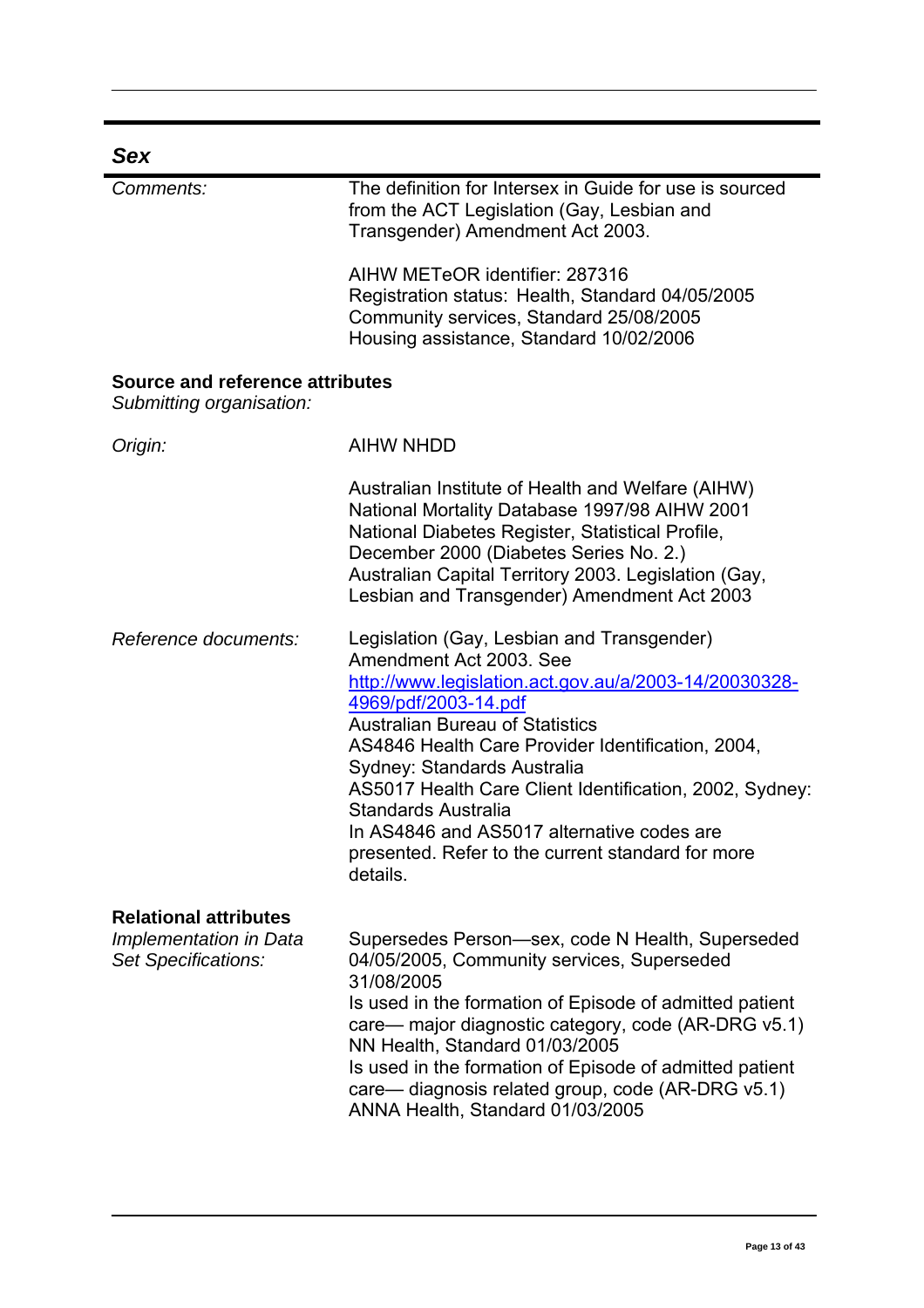# <span id="page-13-0"></span>*Australian State/Territory identifier (Jurisdiction)*

#### **Identifying and definitional attributes**

| Metadata item type:   | Data Element                                                                                       |
|-----------------------|----------------------------------------------------------------------------------------------------|
| Technical name:       | Jurisdiction-Australian state/territory identifier, code N                                         |
| Code:                 | N                                                                                                  |
| Definition:           | An identifier of the Australian state or territory of a<br>jurisdiction, as represented by a code. |
| Data Element Concept: | Jurisdiction-Australian state/territory identifier                                                 |

#### **Value domain attributes**

| Representational attributes<br>Representation class:<br>Data type:<br>Format:<br>Maximum character length: | Code<br><b>Number</b><br>N |                                                                                                        |
|------------------------------------------------------------------------------------------------------------|----------------------------|--------------------------------------------------------------------------------------------------------|
| Permissible values:                                                                                        | Value                      | Meaning                                                                                                |
|                                                                                                            |                            | <b>New South Wales</b>                                                                                 |
|                                                                                                            | $\overline{2}$             | Victoria                                                                                               |
|                                                                                                            | 3                          | Queensland                                                                                             |
|                                                                                                            | 4                          | South Australia                                                                                        |
|                                                                                                            | 5                          | Western Australia                                                                                      |
|                                                                                                            | 6                          | Tasmania                                                                                               |
|                                                                                                            |                            | <b>Northern Territory</b>                                                                              |
|                                                                                                            | 8                          | <b>Australian Capital Territory</b>                                                                    |
|                                                                                                            | 9                          | <b>Other territories (Cocos</b><br>(Keeling) Islands,<br>Christmas Island and<br>Jervis Bay Territory) |

#### **Data element attributes**

#### **Collection and usage attributes**

| Guide for use:      | The order presented here is the standard for the<br>Australian Bureau of Statistics (ABS). Other<br>organisations (including the Australian Institute of<br>Health and Welfare) publish data in state order based<br>on population (that is, Western Australia before South<br>Australia and Australian Capital Territory before<br>Northern Territory). |
|---------------------|----------------------------------------------------------------------------------------------------------------------------------------------------------------------------------------------------------------------------------------------------------------------------------------------------------------------------------------------------------|
| Collection methods: |                                                                                                                                                                                                                                                                                                                                                          |
| Comments:           | AIHW METeOR identifier: 352480<br>Registration status: Health, Standard 05/12/2007                                                                                                                                                                                                                                                                       |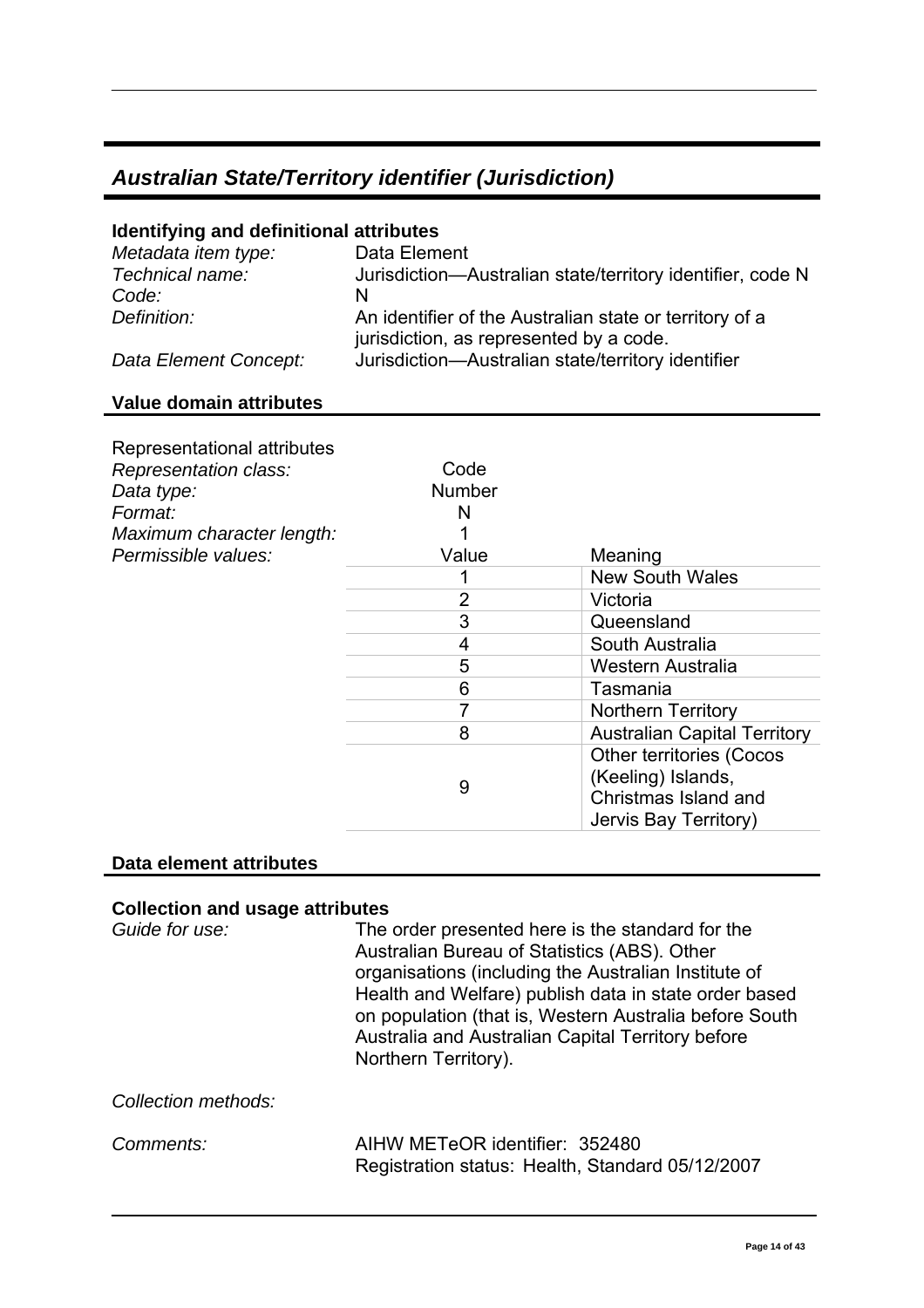### *Australian State/Territory identifier (Jurisdiction)*

### **Source and reference attributes**  *Submitting organisation:* Health expenditure advisory committee *Origin:* AIHW NHDD *Reference documents:* Australian Bureau of Statistics 2005. Australian Standard Geographical Classification (ASGC). Cat No. 1216.0. Canberra: ABS. Viewed on 30/09/2005 **Relational attributes**  *Implementation in Data Set*  Government health expenditure NMDS 2008-2009 *Specifications:*  Health, Standard 05/12/2007 Implementation start date: 01/07/2008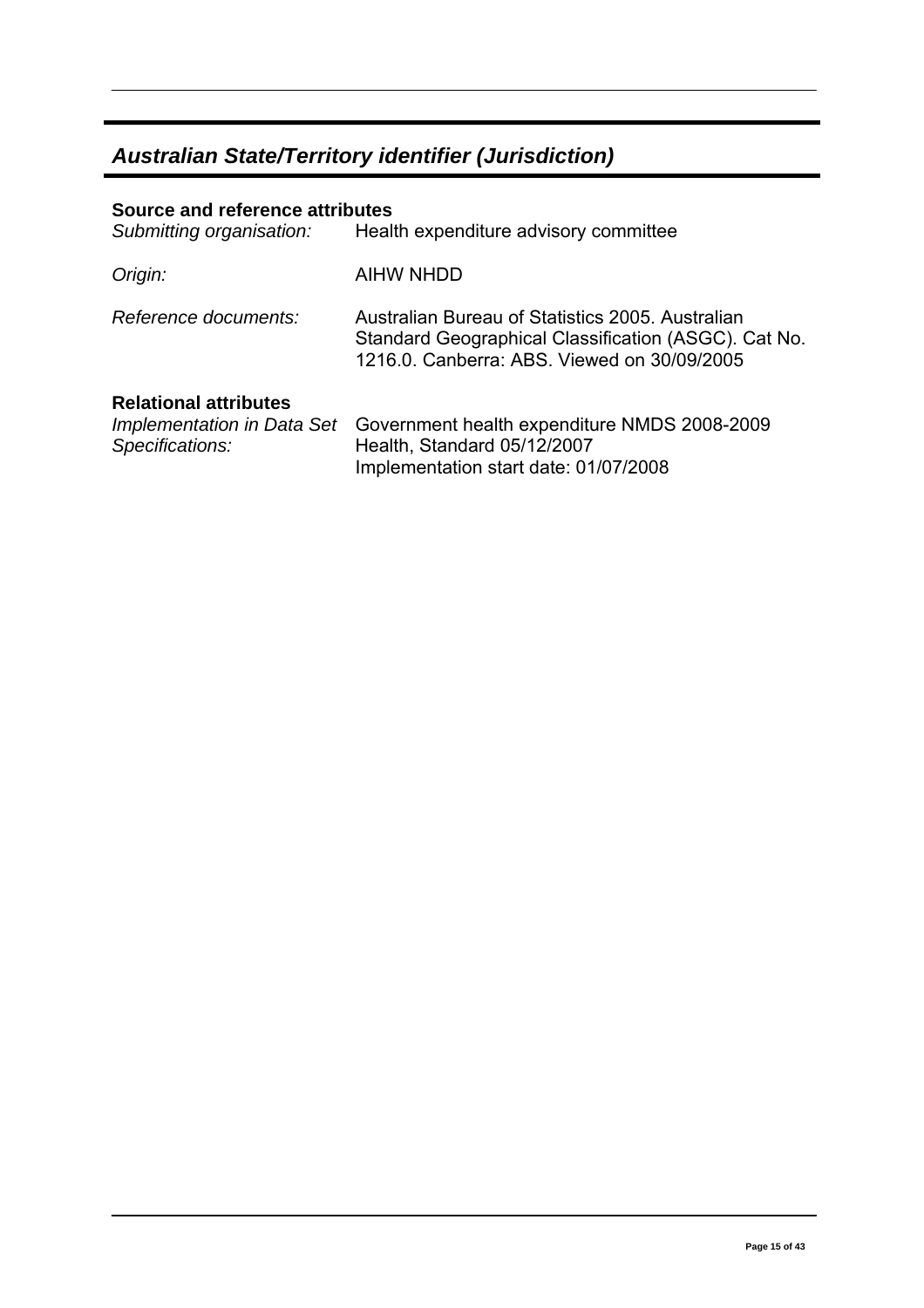# <span id="page-15-0"></span>**Identifying and definitional attributes**

| Metadata item type:   | Data Element                                                                                               |
|-----------------------|------------------------------------------------------------------------------------------------------------|
| Technical name:       | Health industry relevant organisation—main activity                                                        |
|                       | type, code NNN                                                                                             |
| Code:                 | NNN - see format below                                                                                     |
| Definition:           | Describes a health industry relevant organisation based<br>on its main activity, as represented by a code. |
| Data Element Concept: | Health industry relevant organisation—main activity type                                                   |

#### **Value domain attributes**

| Representational<br>attributes                 |                              |                                                                                                                                 |
|------------------------------------------------|------------------------------|---------------------------------------------------------------------------------------------------------------------------------|
| Representation class:<br>Data type:<br>Format: | Code<br>Number<br><b>NNN</b> |                                                                                                                                 |
| Maximum character<br>length:                   | 3                            |                                                                                                                                 |
| Permissible values:                            | Value                        | Meaning                                                                                                                         |
|                                                | 101                          | Hospital - public                                                                                                               |
|                                                | 102                          | Hospital - private<br>(excluding private free-<br>standing day hospital<br>facility)                                            |
|                                                | 103                          | Hospital - private free-<br>standing day hospital<br>facility (excluding private<br>non free-standing day<br>hospital facility) |
|                                                | 104                          | Residential facility - mental<br>health care                                                                                    |
|                                                | 105                          | Residential facility - other                                                                                                    |
|                                                | 106                          | Provider of ambulance<br>service                                                                                                |
|                                                | 107                          | Medical and diagnostic<br>laboratory                                                                                            |
|                                                | 108                          | Clinical practice - medical<br>- general                                                                                        |
|                                                | 109                          | Clinical practice - medical<br>- specialist                                                                                     |
|                                                | 110                          | Clinical practice - medical<br>$-$ other                                                                                        |
|                                                | 111                          | Clinical practice - dental                                                                                                      |
|                                                | 112                          | Clinical practice – other                                                                                                       |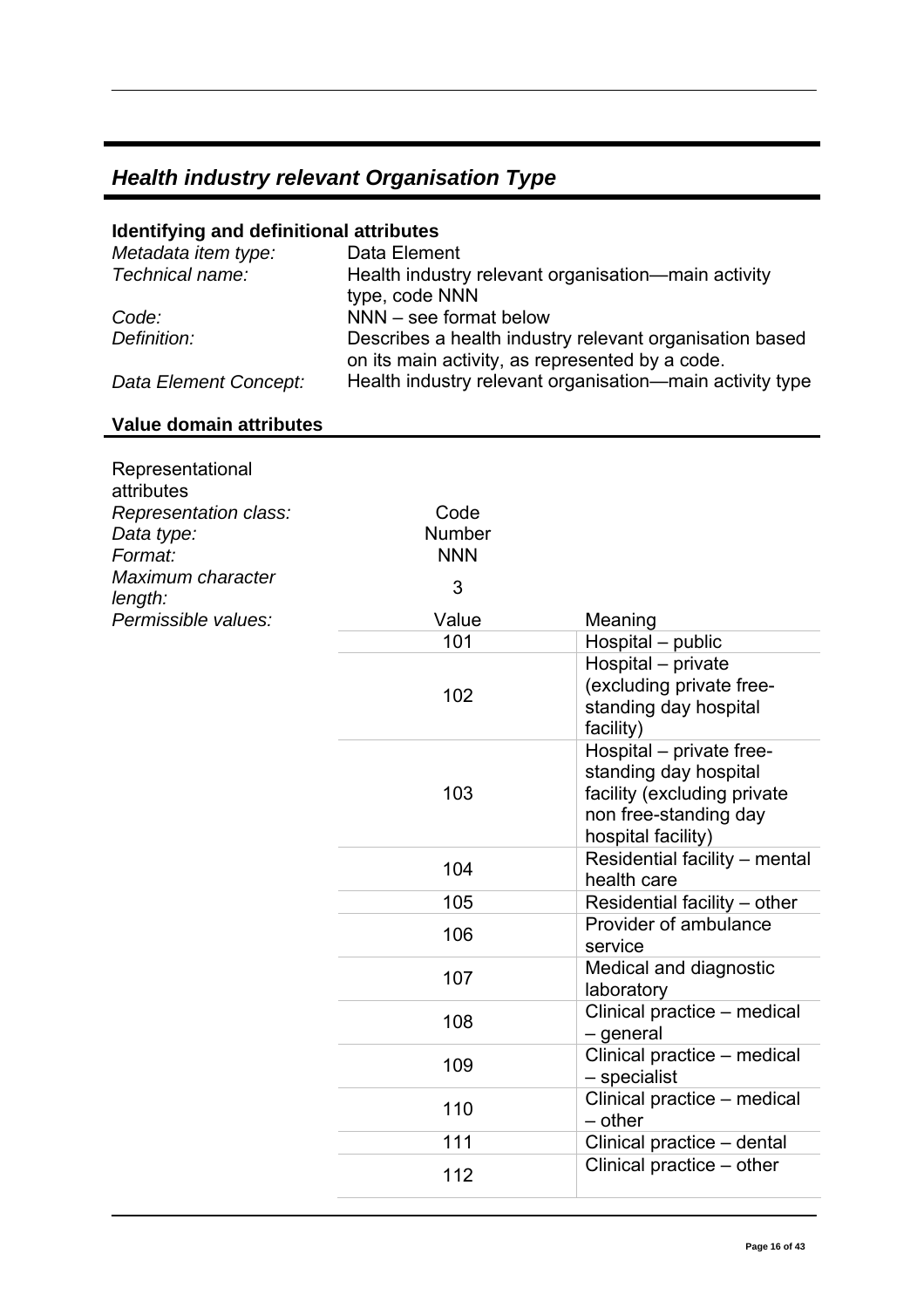| Community health facility -<br>113<br>substance abuse<br>Community health facility -<br>114<br>mental<br>Community health facility -<br>115<br>other<br>116<br>Blood and organ bank<br>Retail sale/supplier of<br>medical goods - optical<br>117<br>glasses and other vision<br>products<br>Retail sale/supplier of<br>118<br>medical goods - hearing |
|-------------------------------------------------------------------------------------------------------------------------------------------------------------------------------------------------------------------------------------------------------------------------------------------------------------------------------------------------------|
|                                                                                                                                                                                                                                                                                                                                                       |
|                                                                                                                                                                                                                                                                                                                                                       |
|                                                                                                                                                                                                                                                                                                                                                       |
|                                                                                                                                                                                                                                                                                                                                                       |
|                                                                                                                                                                                                                                                                                                                                                       |
| aids                                                                                                                                                                                                                                                                                                                                                  |
| Retail sale/supplier of<br>medical goods -<br>119<br>dispensing community<br>pharmacist                                                                                                                                                                                                                                                               |
| Retail sale/supplier of<br>120<br>medical goods - other                                                                                                                                                                                                                                                                                               |
| Provision and<br>121<br>administration of public<br>health program                                                                                                                                                                                                                                                                                    |
| <b>General health</b><br>122<br>administration                                                                                                                                                                                                                                                                                                        |
| Private health insurance<br>123<br>provider                                                                                                                                                                                                                                                                                                           |
| <b>Main Health Care Services</b><br>188<br>provider - other                                                                                                                                                                                                                                                                                           |
| Regional health service<br>198<br>(not further defined)                                                                                                                                                                                                                                                                                               |
| State/territory health<br>authority (not further<br>199<br>defined)<br>Secondary/non-Health<br>Care Service organisation                                                                                                                                                                                                                              |
| Pharmaceutical industry<br>201<br>provider                                                                                                                                                                                                                                                                                                            |
| <b>University</b><br>202                                                                                                                                                                                                                                                                                                                              |
| Non-health related<br>203<br>insurance provider                                                                                                                                                                                                                                                                                                       |
| Secondary/non-Health<br>Care Service organisation<br>288<br>- other                                                                                                                                                                                                                                                                                   |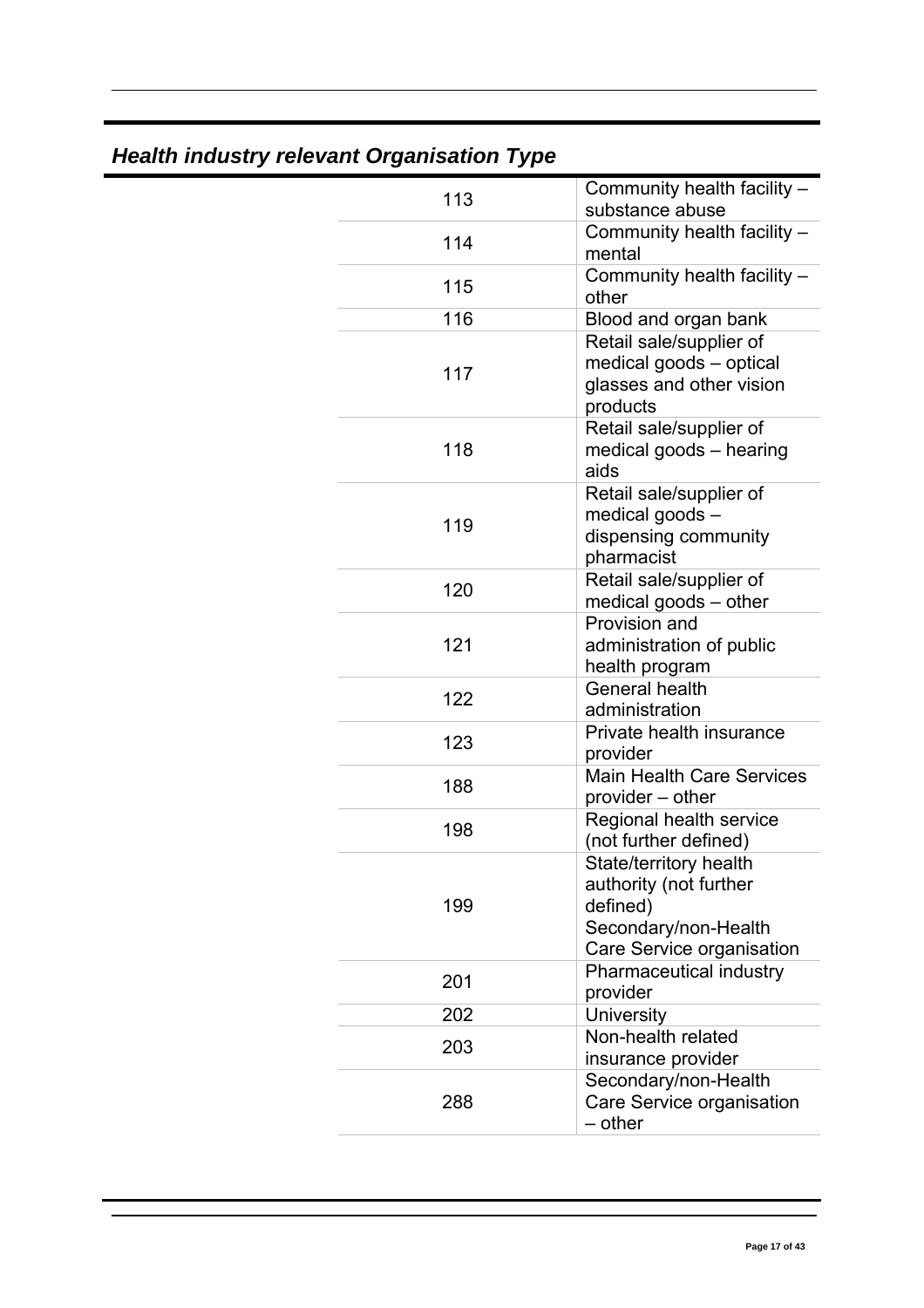#### **Data element attributes**

#### **Collection and usage attributes**

| Concenton and usage all ibules<br>Guide for use: |                                                                                                                                                                                                                                                                                                                                                                                                                                                                                                                                                                                                                                                                                                                                                                                                                                                                                                                                                                                                                                                                                                                                                                                                                                                            |
|--------------------------------------------------|------------------------------------------------------------------------------------------------------------------------------------------------------------------------------------------------------------------------------------------------------------------------------------------------------------------------------------------------------------------------------------------------------------------------------------------------------------------------------------------------------------------------------------------------------------------------------------------------------------------------------------------------------------------------------------------------------------------------------------------------------------------------------------------------------------------------------------------------------------------------------------------------------------------------------------------------------------------------------------------------------------------------------------------------------------------------------------------------------------------------------------------------------------------------------------------------------------------------------------------------------------|
|                                                  | It is anticipated that only codes 101, 102, or 103 will be<br>reported in the National Haemovigilance Database.<br>Details and guidance on other codes can be found in<br>the AIHW National Health Data Dictionary.                                                                                                                                                                                                                                                                                                                                                                                                                                                                                                                                                                                                                                                                                                                                                                                                                                                                                                                                                                                                                                        |
|                                                  | <b>CODE 101</b><br>Hospital – public<br>An organisation comprised of a health care facility or<br>group of health care facilities established under<br>Commonwealth, state or territory legislation as a<br>hospital or a free-standing day procedure unit, and<br>authorised to provide treatment and/or care to patients.<br>Comprises all health care facilities that are reported as<br>public hospitals to the Public Hospital Establishments<br>National Minimum Data Set (PHE NMDS). This includes<br>organisations such as rehabilitation hospitals;<br>psychiatric hospitals; mothercraft hospitals; and<br>hospices and multi-purpose services defined as<br>hospitals. The list of public hospitals reported to the<br>PHE NMDS is available at<br>www.aihw.gov.au/publications/index.cfm in the<br>Australian Hospital Statistics annual report.<br>NOTE 1: Excludes providers of services where those<br>providers are not captured in the hospital financial<br>statements. For example, the provider of a pathology or<br>pharmacy service may be co-located within the hospital,<br>but as a private service, and will pay the hospital for use<br>of the site. The provider of this service should be<br>recorded under codes 106 to 112. |
|                                                  | CODE 102 Hospital – private (excluding private free-<br>standing day hospital facilities)<br>An organisation comprised of a health care facility or a<br>group of health care facilities established under<br>Commonwealth, state or territory legislation as a<br>hospital or a free-standing day procedure unit, and<br>authorised to provide treatment and/or care to patients.<br>Is derived from the Object class 'Hospital' and 'Hospital-<br>public' Code 101 above.<br>Comprises hospitals that are NOT reporting to the PHE<br>NMDS. NOTE: State and territory data providers are to<br>refer to the GHE NMDS Collection Guidelines for<br>instructions on how to report expenditure for this<br>category. Excludes private free-standing day hospital<br>facilities reported under code 103.                                                                                                                                                                                                                                                                                                                                                                                                                                                     |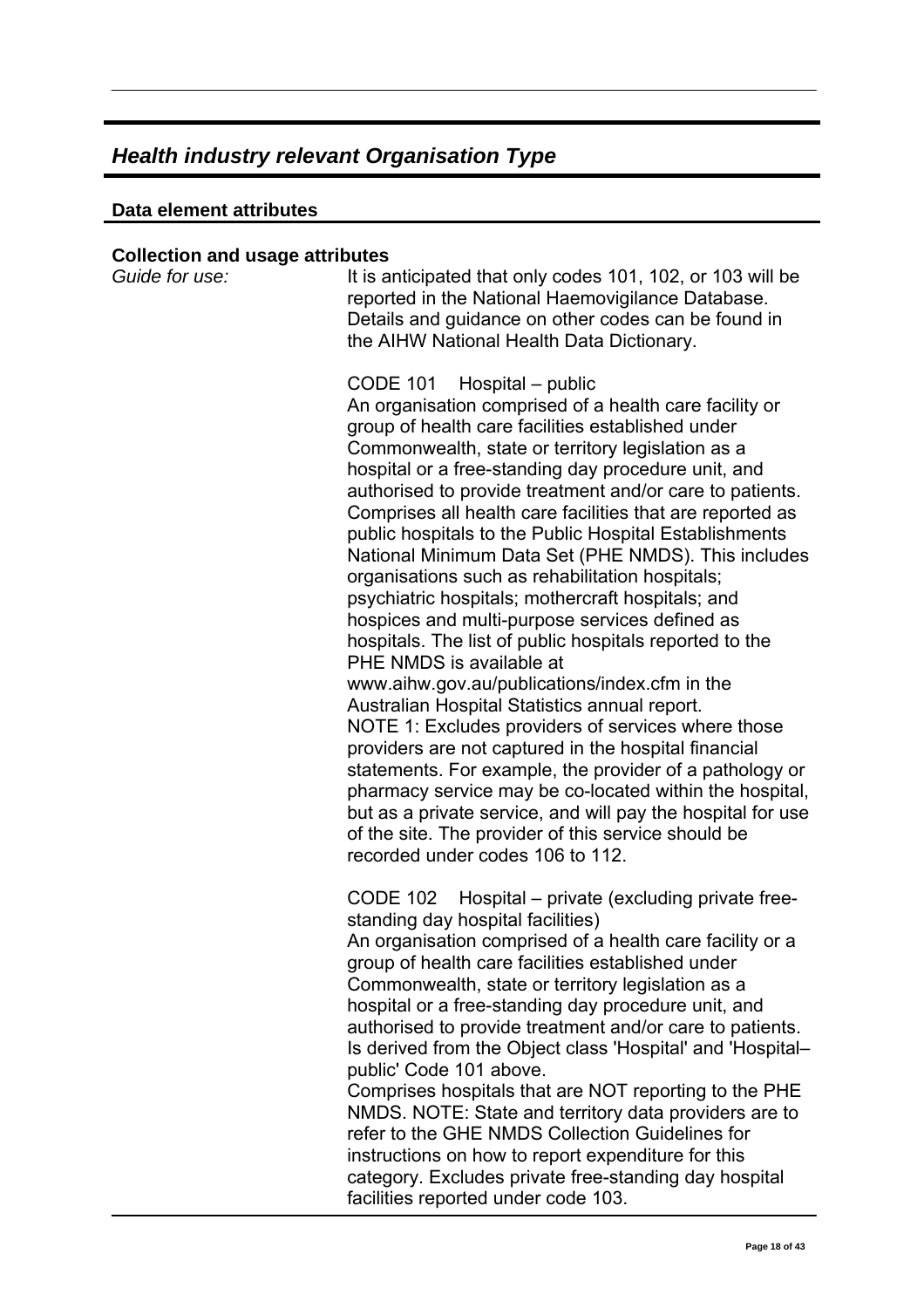|                                                                               | CODE 103 Hospital - private free-standing day facility<br>(excluding private non free-standing day hospital<br>facilities)<br>An organisation comprised of one or more private free-<br>standing day hospital facilities which provide<br>investigation and treatment for acute conditions on a<br>day-only basis and is approved by the Commonwealth<br>as a hospital for the purposes of private health<br>insurance benefits. The four main types of private free-<br>standing day hospitals are specialist endoscopy,<br>opthalmic, plastic/cosmetic and general. Excludes<br>private non free-standing day hospital facilities reported<br>under code 102. |
|-------------------------------------------------------------------------------|-----------------------------------------------------------------------------------------------------------------------------------------------------------------------------------------------------------------------------------------------------------------------------------------------------------------------------------------------------------------------------------------------------------------------------------------------------------------------------------------------------------------------------------------------------------------------------------------------------------------------------------------------------------------|
| Collection methods:                                                           |                                                                                                                                                                                                                                                                                                                                                                                                                                                                                                                                                                                                                                                                 |
| Comments:                                                                     | It is anticipated that only codes 101, 102, or 103 will be<br>reported in the National Haemovigilance Database.                                                                                                                                                                                                                                                                                                                                                                                                                                                                                                                                                 |
| Source and reference attributes<br>Submitting organisation:                   | <b>Health Expenditure Advisory Committee</b>                                                                                                                                                                                                                                                                                                                                                                                                                                                                                                                                                                                                                    |
| Origin:                                                                       | <b>AIHW NHDD</b>                                                                                                                                                                                                                                                                                                                                                                                                                                                                                                                                                                                                                                                |
| Reference documents:                                                          | Organisation for Economic Cooperation and<br>Development 2000.<br>A System of Health Accounts. Version 1.0. Paris:<br>OECD. Australian Bureau of Statistics 2006. Australian<br>and New Zealand Standard Industry Classification. Cat.<br>no. 1292.0.<br>Canberra: ABS. RACGP 6 September 2005<br><www.racgp.org.au whatisgeneralpractice=""></www.racgp.org.au>                                                                                                                                                                                                                                                                                                |
| <b>Relational attributes</b><br>Implementation in Data<br>Set Specifications: | Government health expenditure organisation<br>expenditure data cluster Health, Standard 05/11/2007<br>Government health expenditure organisation revenue<br>data element cluster Health, Standard 05/12/2007                                                                                                                                                                                                                                                                                                                                                                                                                                                    |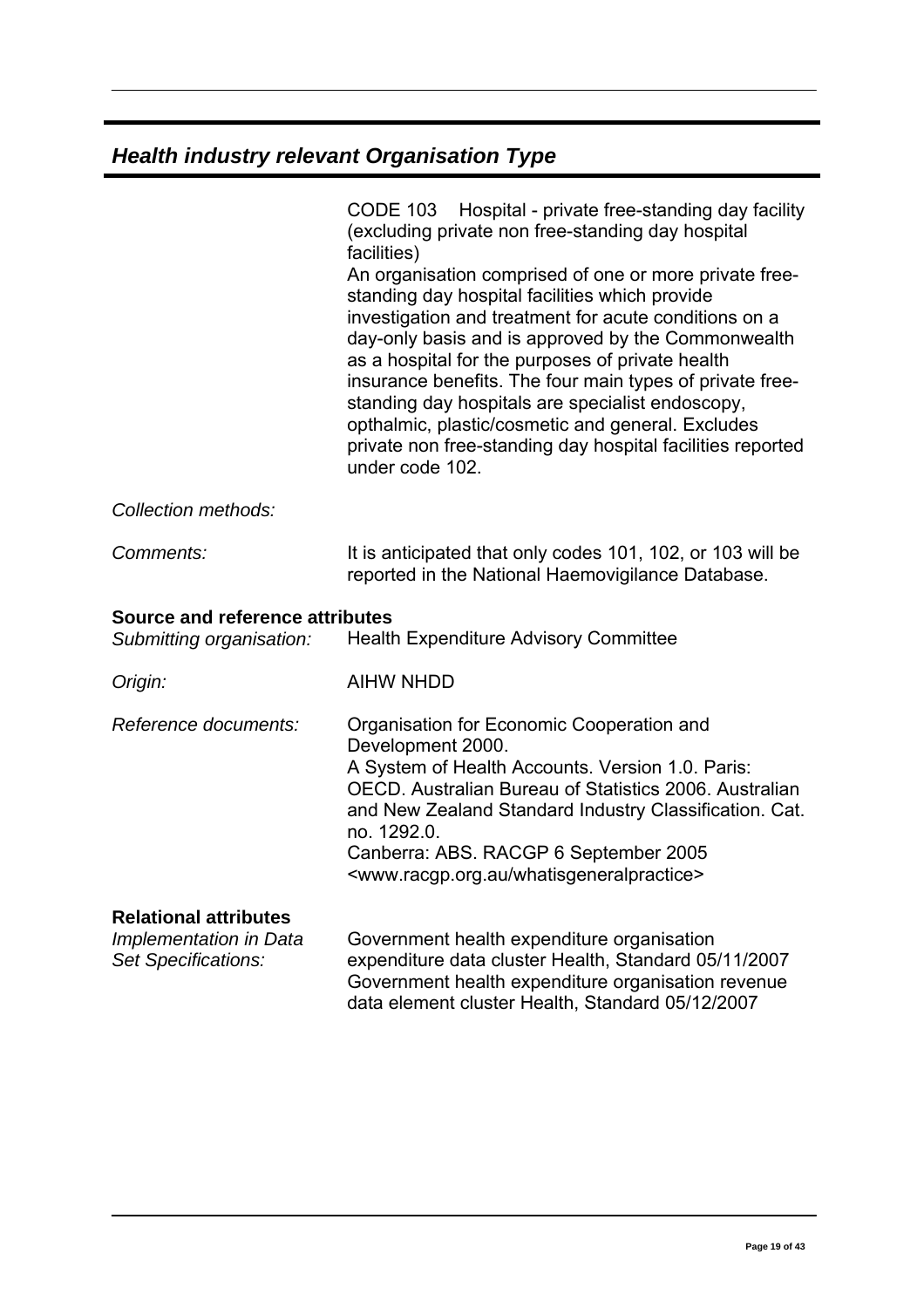# <span id="page-19-0"></span>*Classification of Facility Location*

#### **Identifying and definitional attributes**

| Metadata item<br>type:    | Data Element                                                                                                                     |
|---------------------------|----------------------------------------------------------------------------------------------------------------------------------|
| <b>Technical</b><br>name: | Classification of facility location                                                                                              |
| Code:                     | "RA $^{\prime\prime}$ [N] – see format below                                                                                     |
| Definition:               | This classification allocates areas of land to one of five arbitrary<br>categories, as an indication of geographical remoteness. |
| Data Element<br>Concept:  | Geographical – location relevant to population centres                                                                           |

#### **Value domain attributes**

| Representational<br>attributes |                 |                       |  |
|--------------------------------|-----------------|-----------------------|--|
| Representation class:          | Code            |                       |  |
| Data type:                     | <b>Number</b>   |                       |  |
| Format:                        | "RA "[N]        |                       |  |
| Maximum character<br>length:   | 4               |                       |  |
| Permissible values:            | Value           | Meaning               |  |
|                                | <b>RA1</b>      | <b>Major City</b>     |  |
|                                | <b>RA2</b>      | Inner Regional        |  |
|                                | RA <sub>3</sub> | <b>Outer Regional</b> |  |
|                                | RA <sub>4</sub> | Remote                |  |
|                                | <b>RA 5</b>     | <b>Very Remote</b>    |  |

#### **Data element attributes**

### **Collection and usage attributes**

| Guide for use:         | The ASGC-RA has been developed by the Australian Bureau of<br>Statistics, It is possible to find the RA classification of a location by using<br>either the Doctor Connect website;<br>http://www.doctorconnect.gov.au/internet/otd/Publishing.nsf/Content/RA-<br><b>locator</b><br>or accessing the Health Workforce Queensland RRMA/ASGC-RA |
|------------------------|-----------------------------------------------------------------------------------------------------------------------------------------------------------------------------------------------------------------------------------------------------------------------------------------------------------------------------------------------|
|                        | search engine;<br>http://www.healthworkforce.com.au/main rrma.asp                                                                                                                                                                                                                                                                             |
| Collection<br>methods: | The ASGC-RA code can be calculated automatically from postcode data<br>using datacubes from the Australian Bureau of Statistics. A quicker<br>method for small data sets is outlined above in "Guide for use"                                                                                                                                 |

*Comments:*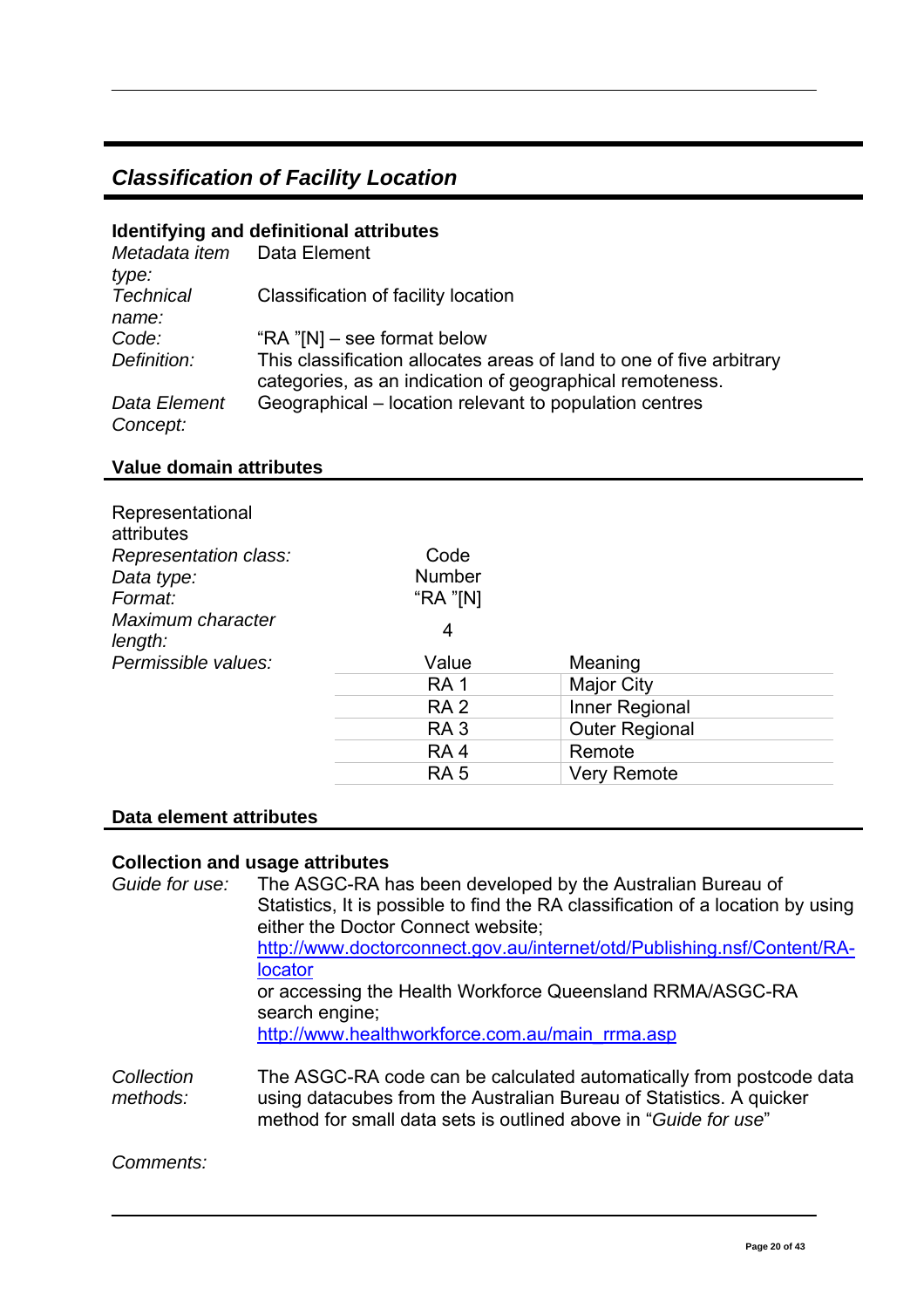### *Classification of Facility Location*

#### **Source and reference attributes**

*Submitting organisation:*

*Origin:* ABS

*Reference documents:* Details are available from the Australian Bureau of Statistics

#### **Relational attributes**

*Implementation in Data Set Specifications:*  From 1 July 2009, the outdated and flawed Rural, Remote and Metropolitan Areas (RRMA) system will be replaced by the Australian Standard Geographical Classification – Remoteness Areas (ASGC-RA) system. The ASGC-RA has been developed by the Australian Bureau of Statistics, uses 2006 Census data, and is widely used by Commonwealth and state agencies. Most importantly, moving to the ASGC-RA will improve incentives for attracting health services to areas of genuine need. The new classification system will be phased in from July 2009.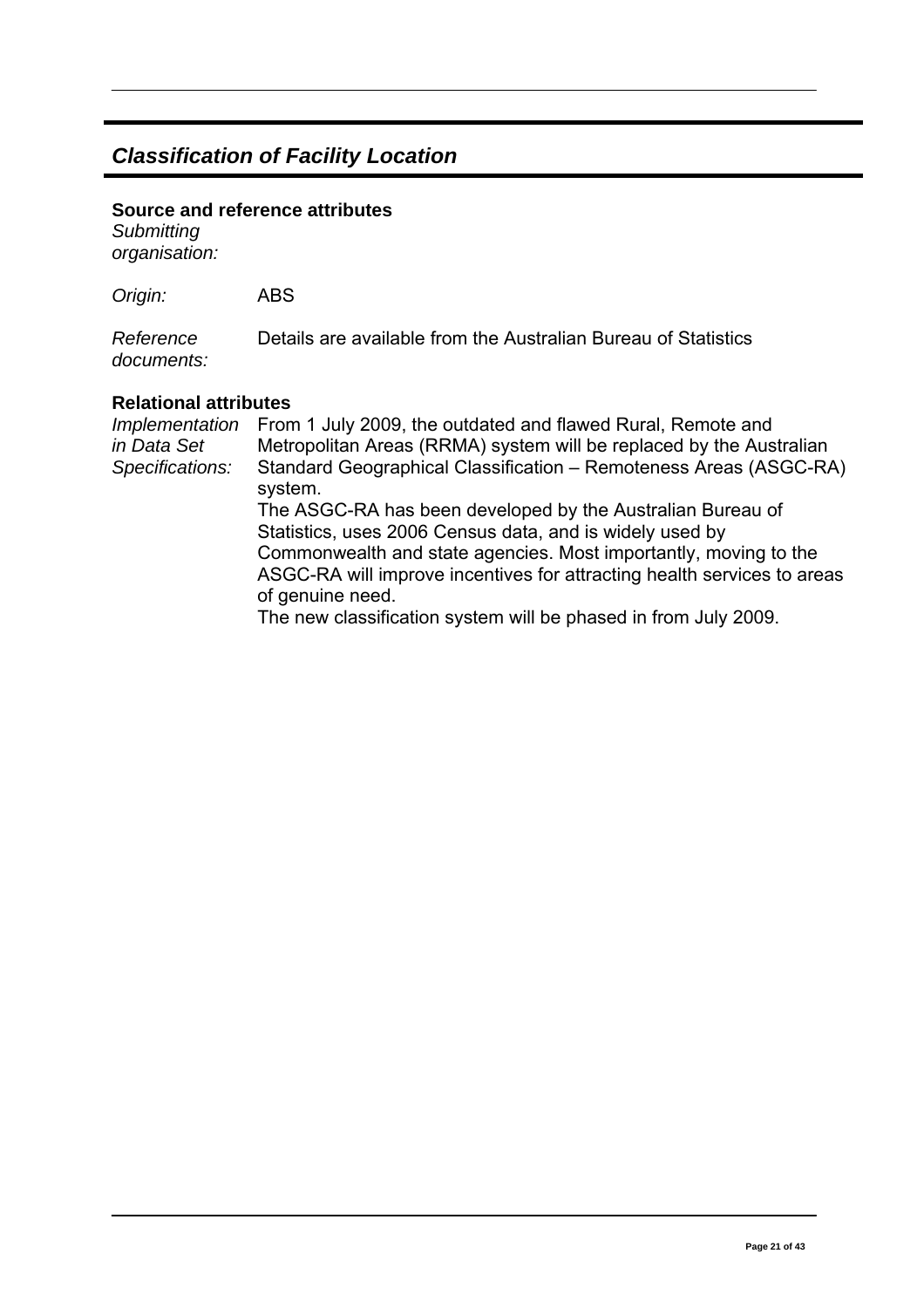### <span id="page-21-0"></span>*Adverse Event*

#### **Identifying and definitional attributes**

| Metadata item type:   | Data Element                                                                |
|-----------------------|-----------------------------------------------------------------------------|
| Technical name:       | Adverse event                                                               |
| Code:                 | $[X(59)]$ – see format below                                                |
| Definition:           | The clinically diagnosed transfusion-related adverse<br>event that occurred |
| Data Element Concept: | Patient – adverse incident resulting from transfusion                       |

# **Value domain attributes**

| Representational attributes<br>Representation class:<br>Data type:<br>Format:<br>Maximum character length: | Text<br><b>String</b><br>[X(59)]<br>59                            |                          |
|------------------------------------------------------------------------------------------------------------|-------------------------------------------------------------------|--------------------------|
| Permissible values:                                                                                        | Value                                                             | Meaning                  |
|                                                                                                            | ABO incompatibility                                               | Definition at Appendix I |
|                                                                                                            | Immediate haemolytic<br>transfusion reactions<br>(other than ABO) | Definition at Appendix I |
|                                                                                                            | Delayed haemolytic<br>transfusion reaction<br>(DHTR)              | Definition at Appendix I |
|                                                                                                            | Severe febrile non-<br>haemolytic transfusion<br>reaction (FNHTR) | Definition at Appendix I |
|                                                                                                            | Incorrect blood component<br>transfused (ICBT)                    | Definition at Appendix I |
|                                                                                                            | <b>Transfusion transmitted</b><br>infections (TTI)                | Definition at Appendix I |
|                                                                                                            | <b>Transfusion related acute</b><br>lung injury (TRALI)           | Definition at Appendix I |
|                                                                                                            | Severe allergic reaction                                          | Definition at Appendix I |
|                                                                                                            | Anaphylactoid or<br>anaphylactic reaction                         | Definition at Appendix I |
|                                                                                                            | Transfusion induced graft<br>versus host disease<br>(TGVHD)       | Definition at Appendix I |
|                                                                                                            | Post-transfusion purpura<br>(PTP)                                 | Definition at Appendix I |
|                                                                                                            | Transfusion-associated<br>circulatory overload<br>(TaCO)          | Definition at Appendix I |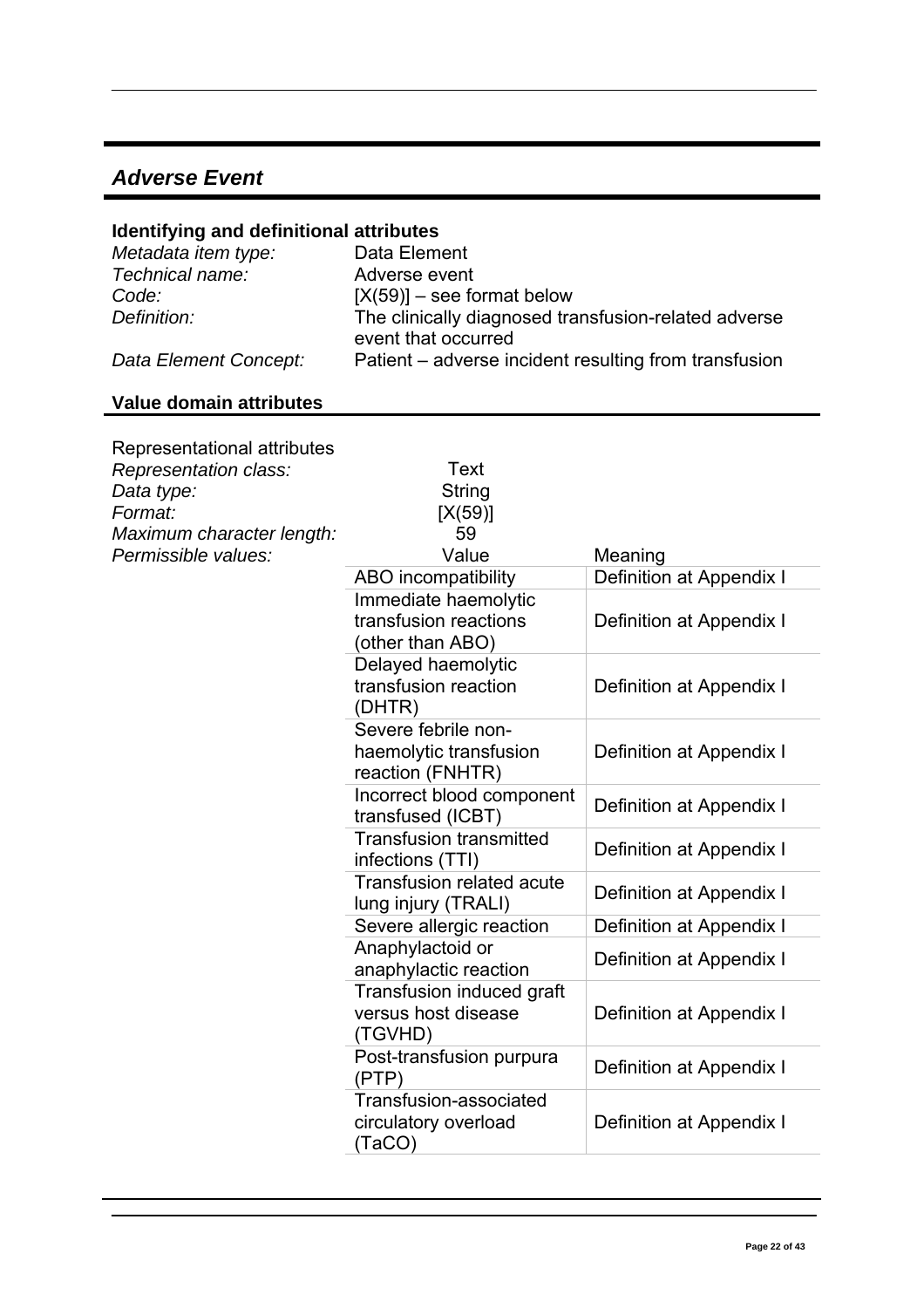### *Adverse Event*

#### **Data element attributes**

| <b>Collection and usage attributes</b> |                                                                                                                                                                                                                                                                                                                                                                                                                                                         |
|----------------------------------------|---------------------------------------------------------------------------------------------------------------------------------------------------------------------------------------------------------------------------------------------------------------------------------------------------------------------------------------------------------------------------------------------------------------------------------------------------------|
| Guide for use:                         | Used to categorise clinical conditions relating to<br>adverse transfusion reactions.                                                                                                                                                                                                                                                                                                                                                                    |
| Collection methods:                    | Collection and validation methods vary across<br>jurisdictions.                                                                                                                                                                                                                                                                                                                                                                                         |
| Comments:                              | The definitions provided for the Adverse Events<br>(Appendix I) align with those used by the International<br>Haemovigilance Network (IHN) and International<br>Society Blood Transfusion (ISBT). However, it is not<br>expected that they are applied rigorously.<br>The national data set accepts the categorisation<br>assigned by the contributing jurisdiction and the<br>reviewing clinicians, regardless of minor differences to<br>definitions. |

#### **Source and reference attributes**

**Origin:** National Blood Authority

*Reference documents:*

#### **Relational attributes**

*Implementation in Data Set Specifications:*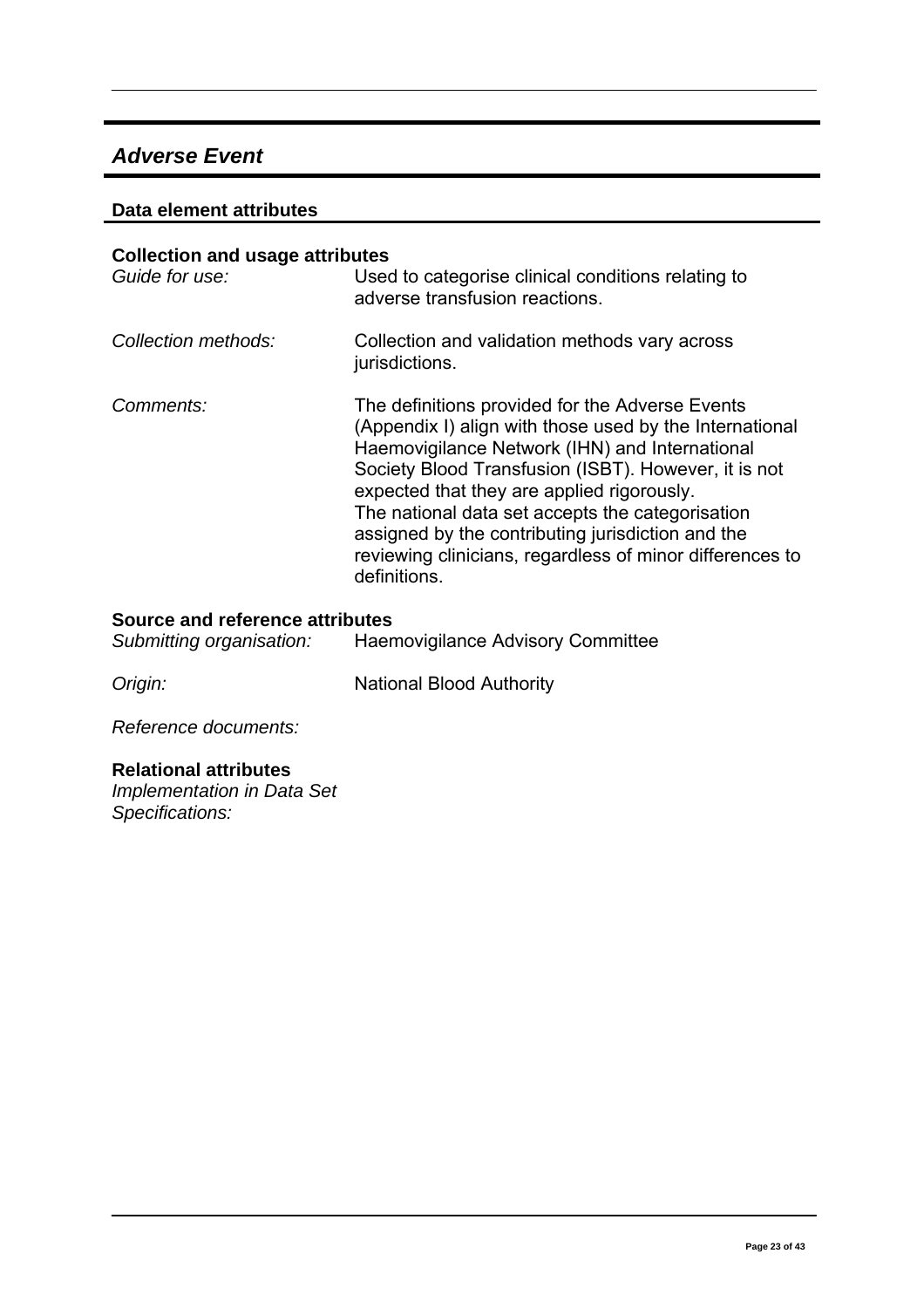# <span id="page-23-0"></span>*Clinical Outcome Severity*

#### **Identifying and definitional attributes**

| Metadata item type:   | Data Element                                                                                  |
|-----------------------|-----------------------------------------------------------------------------------------------|
| Technical name:       | Patient - Outcome Severity                                                                    |
| Code:                 | $[X(21)]$ – see format below                                                                  |
| Definition:           | Hierarchical categories to define harm done to the<br>patient as a result of an adverse event |
| Data Element Concept: | Patient - Clinical Outcome Severity                                                           |

#### **Value domain attributes**

| Representational attributes |                       |                           |
|-----------------------------|-----------------------|---------------------------|
| Representation class:       | Text                  |                           |
| Data type:                  | String                |                           |
| Format:                     | [X(21)]               |                           |
| Maximum character length:   | 21                    |                           |
| Permissible values:         | Value                 | Meaning                   |
|                             | Outcome not available | Definition at Appendix II |
|                             | No morbidity          | Definition at Appendix II |
|                             | Minor morbidity       | Definition at Appendix II |
|                             | Severe morbidity      | Definition at Appendix II |
|                             | Life-threatening      | Definition at Appendix II |
|                             | Death                 | Definition at Appendix II |

#### **Data element attributes**

#### **Collection and usage attributes**

| Guide for use:      | The delineation between 'Minor morbidity' and 'Severe<br>morbidity' may present difficulty in the classification in<br>some adverse reaction cases.                                                                                                                                                                                                                                                                                                       |
|---------------------|-----------------------------------------------------------------------------------------------------------------------------------------------------------------------------------------------------------------------------------------------------------------------------------------------------------------------------------------------------------------------------------------------------------------------------------------------------------|
| Collection methods: | The coding and validation of events are the sole<br>responsibility of the jurisdictions.                                                                                                                                                                                                                                                                                                                                                                  |
| Comments:           | The reporting of this data element should reflect that Clinical<br>Outcome Severity is separate to the severity/risk inherent to<br>some contributory factors, and is separate (but related) to<br>the imputability of the transfusion episode. Reporting should<br>also make it clear that there are no reliable denominators in<br>the Australian haemovigilance sector and estimations of<br>rates of incidence and their severities are not reliable. |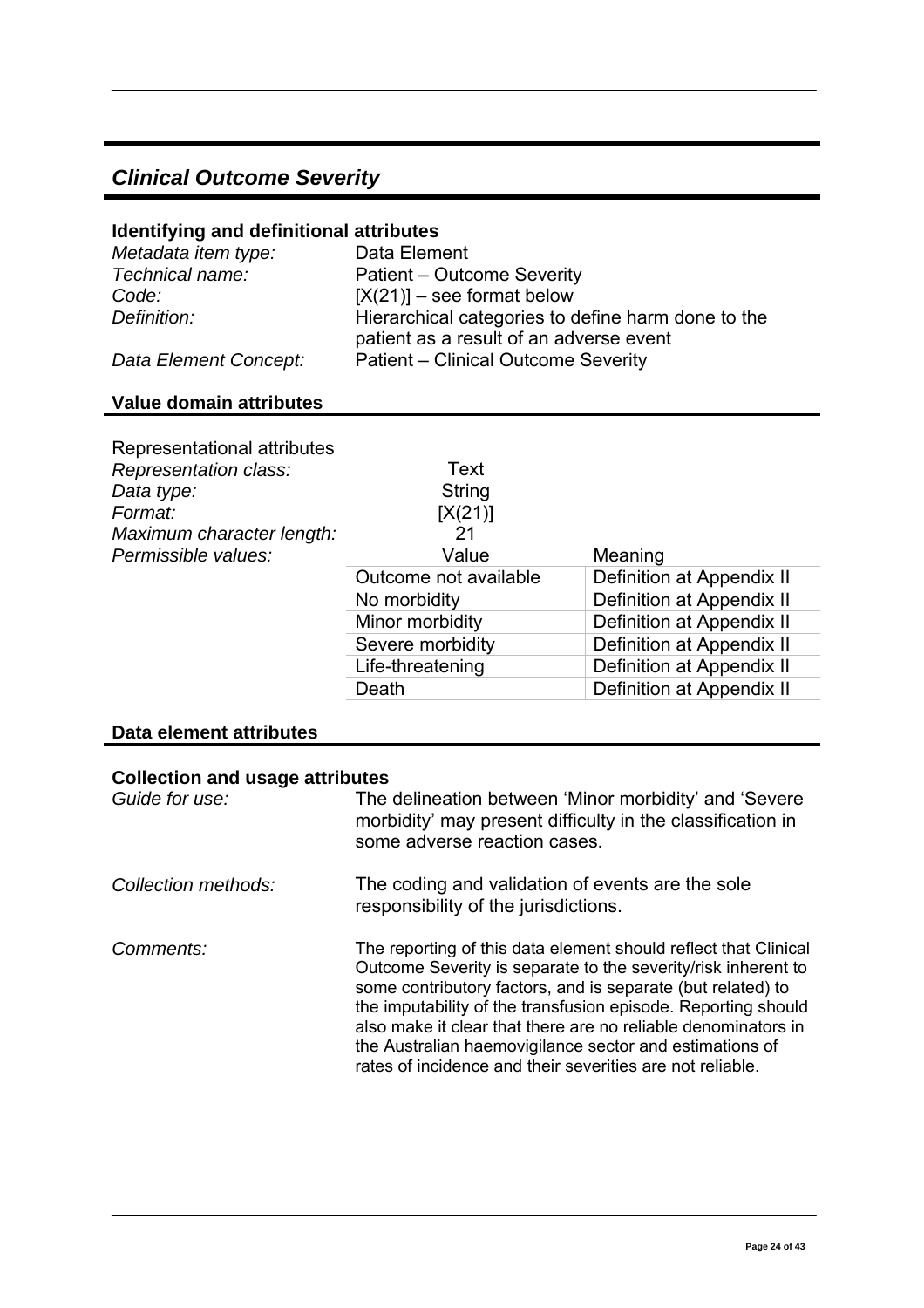# *Clinical Outcome Severity*

| Source and reference attributes<br>Submitting organisation:                   | <b>Haemovigilance Advisory Committee</b>                                                                                                                                                                                                                                                                                                                                                           |
|-------------------------------------------------------------------------------|----------------------------------------------------------------------------------------------------------------------------------------------------------------------------------------------------------------------------------------------------------------------------------------------------------------------------------------------------------------------------------------------------|
| Origin:                                                                       | <b>National Blood Authority</b>                                                                                                                                                                                                                                                                                                                                                                    |
| Reference documents:                                                          |                                                                                                                                                                                                                                                                                                                                                                                                    |
| <b>Relational attributes</b><br>Implementation in Data Set<br>Specifications: | The permissible field entries for Clinical Outcome<br>Severity and their definitions are based on those of the<br><b>ISBT and SHOT.</b><br>This data standard should afford the HAC sufficient<br>granularity to discuss the data in a meaningful way,<br>whilst ensuring alignment with Australian jurisdictional<br>standards and also with international haemovigilance<br>reporting standards. |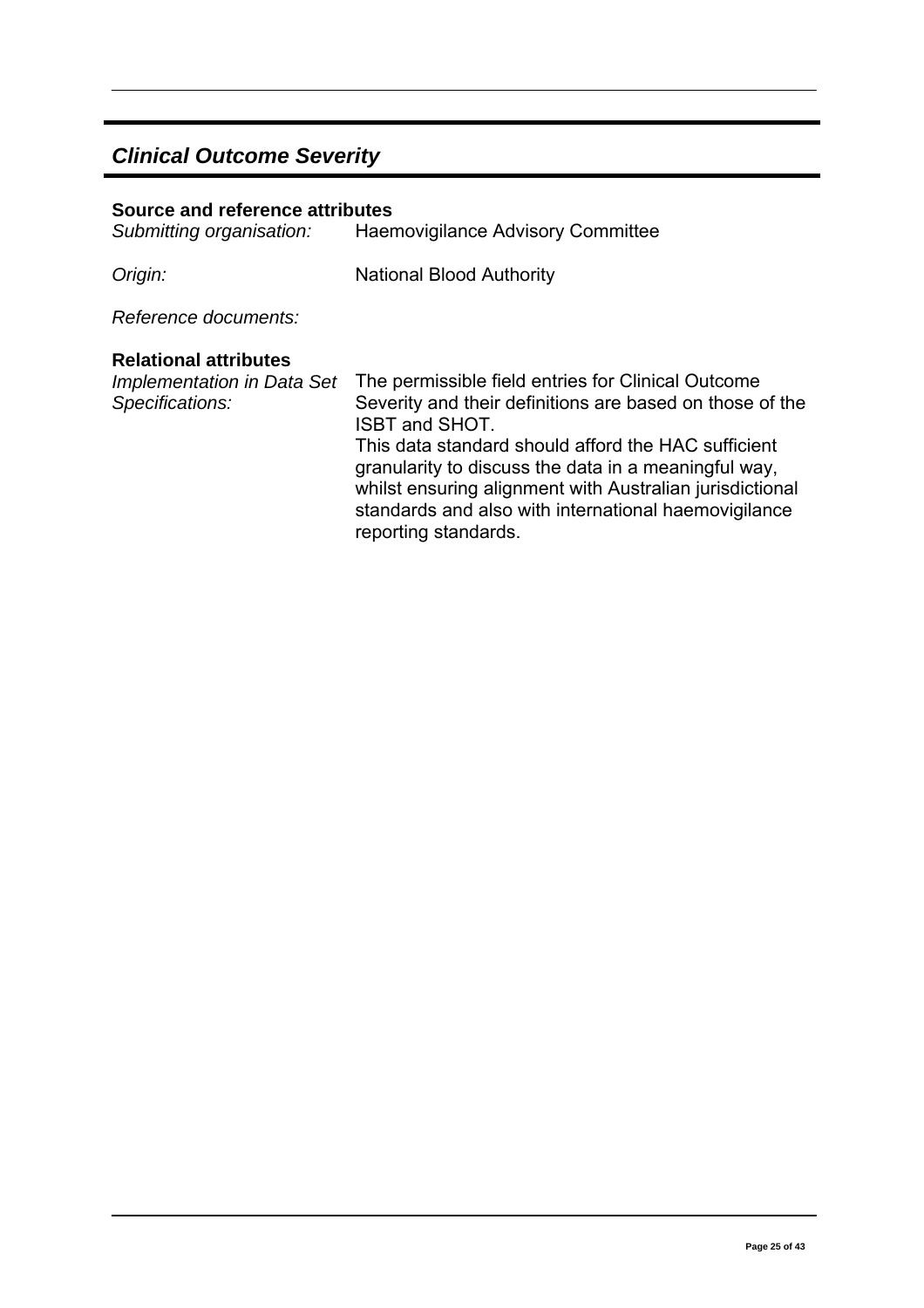### <span id="page-25-0"></span>*Date of Transfusion*

#### **Identifying and definitional attributes**

| Metadata item type:   | Data Element                                                                        |
|-----------------------|-------------------------------------------------------------------------------------|
| Technical name:       | Episode of admitted patient care (procedure)—                                       |
|                       | transfusion commencement date,                                                      |
| Code:                 | <b>DDMMYYYY</b>                                                                     |
| Definition:           | The date on which the transfusion commenced during<br>an inpatient episode of care. |
| Data Element Concept: | Episode of admitted patient care (procedure)-<br>procedure commencement date        |

#### **Value domain attributes**

| Representational attributes |                 |
|-----------------------------|-----------------|
| Representation class:       | Dat             |
| Data type:                  | Date $\sqrt{ }$ |
| Format:                     | <b>DDMM</b>     |
| Maximum character length:   | 8               |

Date Date / Time *Format:* DDMMYYYY

#### **Data element attributes**

#### **Collection and usage attributes**

| Guide for use:                         | Admitted patients:<br>Record date of procedure for all transfusions<br>undertaken during an episode of care in accordance<br>with the current edition of ICD-10-AM.                                                                               |
|----------------------------------------|---------------------------------------------------------------------------------------------------------------------------------------------------------------------------------------------------------------------------------------------------|
| Collection methods:                    | Date of transfusion >= admission date<br>Date of transfusion $\leq$ separation date                                                                                                                                                               |
| Comments:                              | AIHW METeOR identifier: 270298<br>Registration status: Health, Standard 01/03/2005                                                                                                                                                                |
|                                        | The National Centre for Classification in Health advises<br>the Health Data Standards Committee of relevant<br>changes to the ICD-10-AM.<br>Required to provide information on the timing of the<br>procedure in relation to the episode of care. |
| <b>Source and reference attributes</b> |                                                                                                                                                                                                                                                   |
| Submitting organisation:               | National Blood Authority                                                                                                                                                                                                                          |
| Origin:                                | National Centre for Classification in Health<br><b>National Health Data Committee</b>                                                                                                                                                             |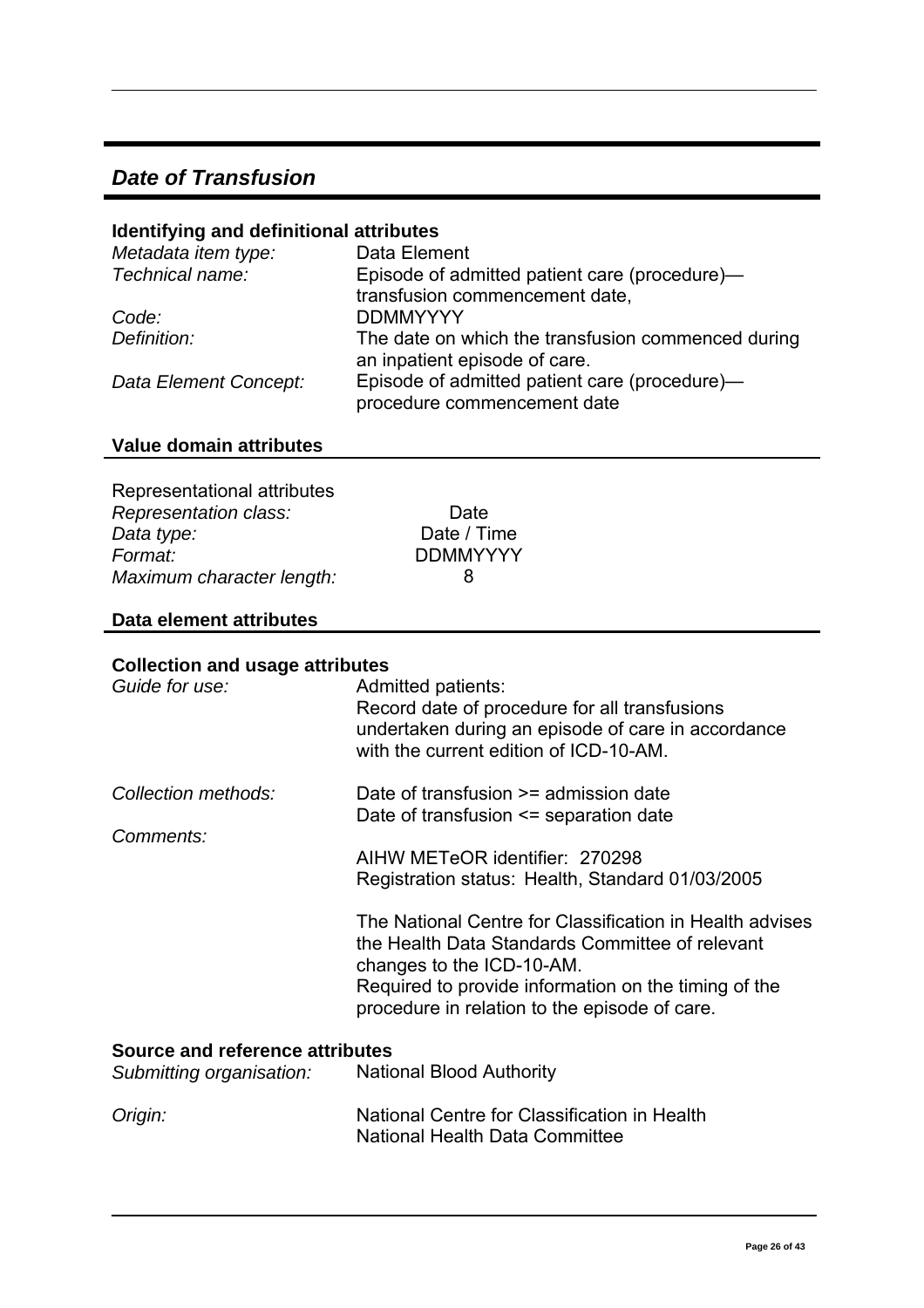# *Date of Transfusion*

| Reference documents: | Australian Institute of Health and Welfare (AIHW)<br>2000<br>Australian hospital statistics 1998-1999. AIHW cat. no.<br>HSE 11. Canberra: AIHW (Health Services Series no.<br>15) |
|----------------------|-----------------------------------------------------------------------------------------------------------------------------------------------------------------------------------|
|----------------------|-----------------------------------------------------------------------------------------------------------------------------------------------------------------------------------|

#### **Relational attributes**

*Implementation in Data Set Specifications:*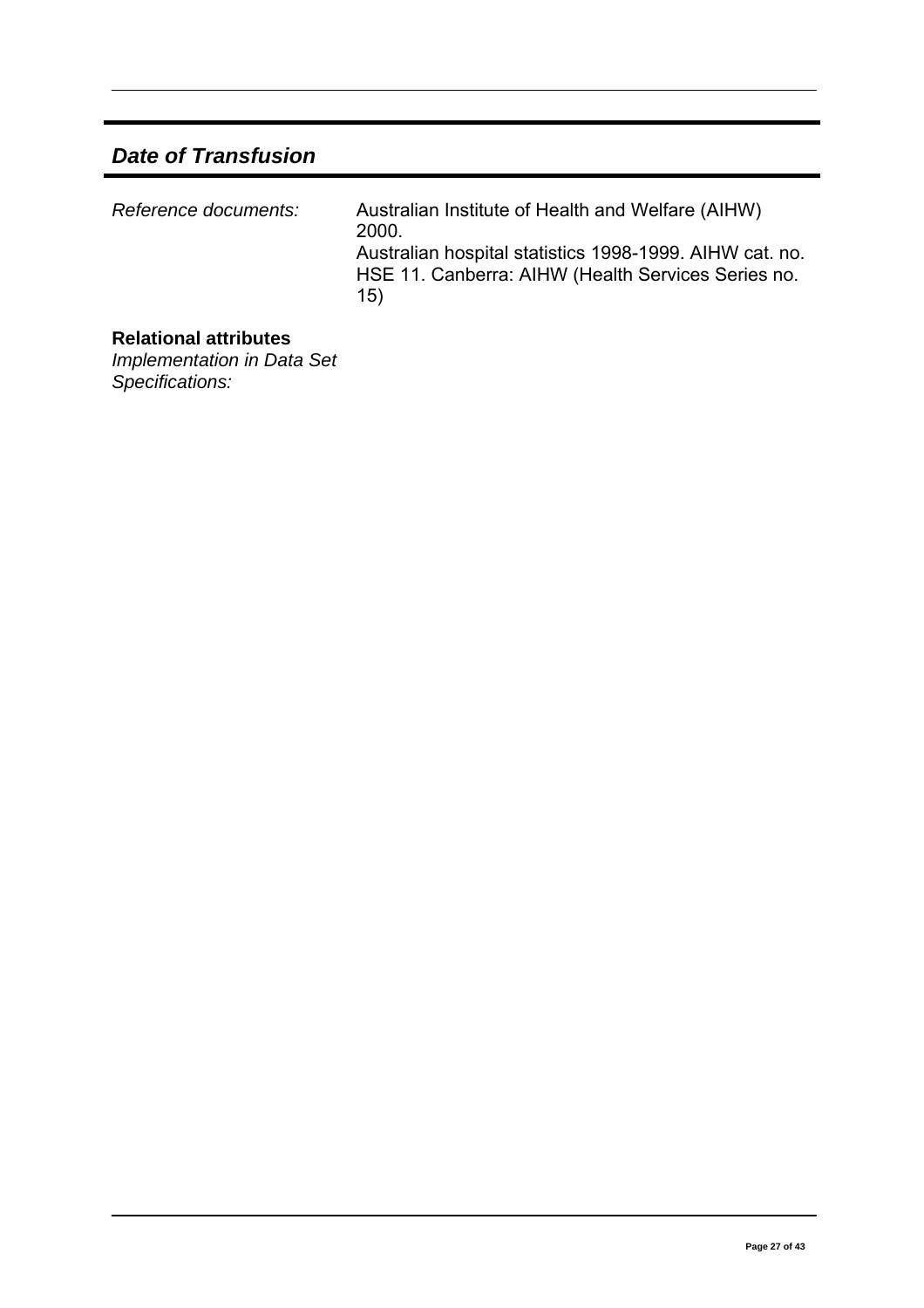# <span id="page-27-0"></span>*Time of Transfusion*

#### **Identifying and definitional attributes**

| Metadata item type:   | Data Element                                                       |
|-----------------------|--------------------------------------------------------------------|
| Technical name:       | Time of Transfusion                                                |
| Code:                 | $NN:NN -$ see format below                                         |
| Definition:           | Time at which an admitted patient commences an<br>episode of care. |
| Data Element Concept: | Time of Transfusion                                                |

### **Value domain attributes**

| Representational attributes |             |
|-----------------------------|-------------|
| Representation class:       | Time        |
| Data type:                  | Time        |
| Format:                     | <b>HHMM</b> |
| Maximum character length:   | 4           |

#### **Data element attributes**

| <b>Collection and usage attributes</b> |                                                                             |
|----------------------------------------|-----------------------------------------------------------------------------|
| Guide for use:                         | Required to identify the time of commencement of the<br>transfusion.        |
| Collection methods:                    |                                                                             |
| Comments:                              | The 24 hour format should be used (e.g. 2130 for 'nine<br>thirty' at night) |
| <b>Source and reference attributes</b> |                                                                             |
| Submitting organisation:               | Haemovigilance Advisory Committee                                           |
| Origin:                                | <b>National Blood Authority</b>                                             |
| Reference documents:                   |                                                                             |
| <b>Relational attributes</b>           |                                                                             |
| Implementation in Data Set             | ISO 8601:2000 : Data elements and interchange                               |
| Specifications:                        | formats -                                                                   |
|                                        | Information interchange - Representation of dates and<br>times              |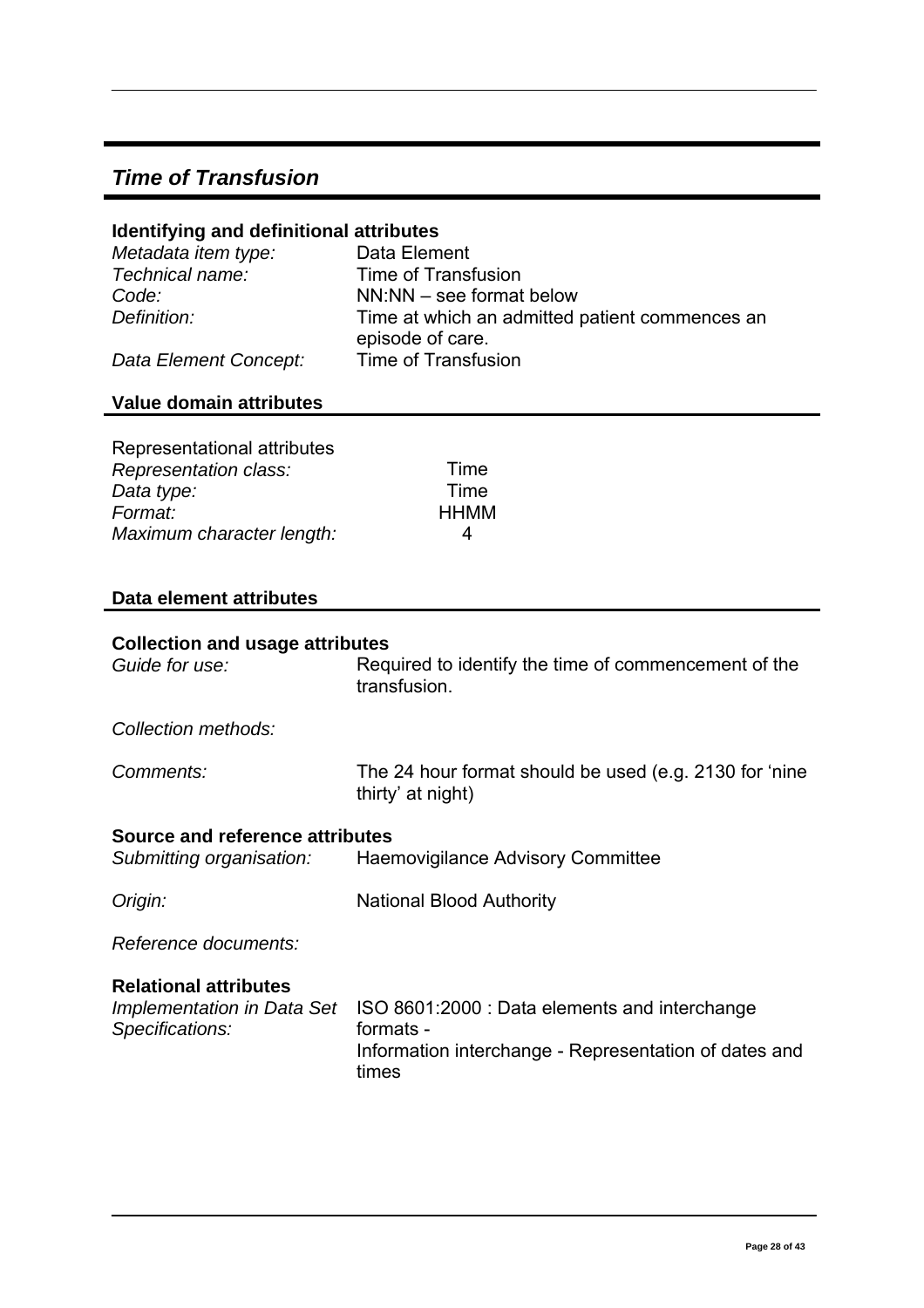# <span id="page-28-0"></span>*Contributory Factors*

# **Identifying and definitional attributes**

| Metadata item type:   | Data Array                                                                                            |
|-----------------------|-------------------------------------------------------------------------------------------------------|
| Technical name:       | Adverse event - Contributory Factors                                                                  |
| Code:                 | Array of True/False values plus a Text String                                                         |
| Definition:           | Any significant event or factor that may have played a<br>role in the occurrence of the adverse event |
| Data Element Concept: | Event – Contributory Factors                                                                          |

# **Value domain attributes**

| Representational attributes |                    |
|-----------------------------|--------------------|
| Representation class:       | True/False, Text   |
| Data type:                  | True/False, String |
| Format:                     | NNNNN, [X(512)]    |
| Maximum character length:   |                    |
| Permissible values:         |                    |

| Element                             | Value             | Meaning                                                                                                                                                                                                                          |
|-------------------------------------|-------------------|----------------------------------------------------------------------------------------------------------------------------------------------------------------------------------------------------------------------------------|
| None identified                     | <b>True/False</b> | No contributory factors have<br>been attributed to the<br>adverse event                                                                                                                                                          |
| Product characteristic              | <b>True/False</b> | The product contributed to<br>the reaction due to an<br>inherent but not necessarily<br>faulty characteristic (e.g. an<br>allergic or anaphylactic<br>reaction to a product;<br>unknown significance of anti-<br>HLA antibodies) |
| Transfusion in emergency<br>setting | <b>True/False</b> | The transfusion was<br>administered under<br>emergency conditions                                                                                                                                                                |
| Deliberate clinical decision        | <b>True/False</b> | The decision to transfuse<br>was made with clinical<br>forethought, and with due<br>consideration of the<br>possibility of a transfusion<br>reaction                                                                             |
| Prescribing/ordering                | <b>True/False</b> | Event(s) during prescribing<br>or ordering the product<br>contributed to the transfusion<br>reaction                                                                                                                             |
| Specimen collection/labelling       | <b>True/False</b> | Event(s) during specimen<br>collection or labelling<br>contributed to the transfusion<br>reaction                                                                                                                                |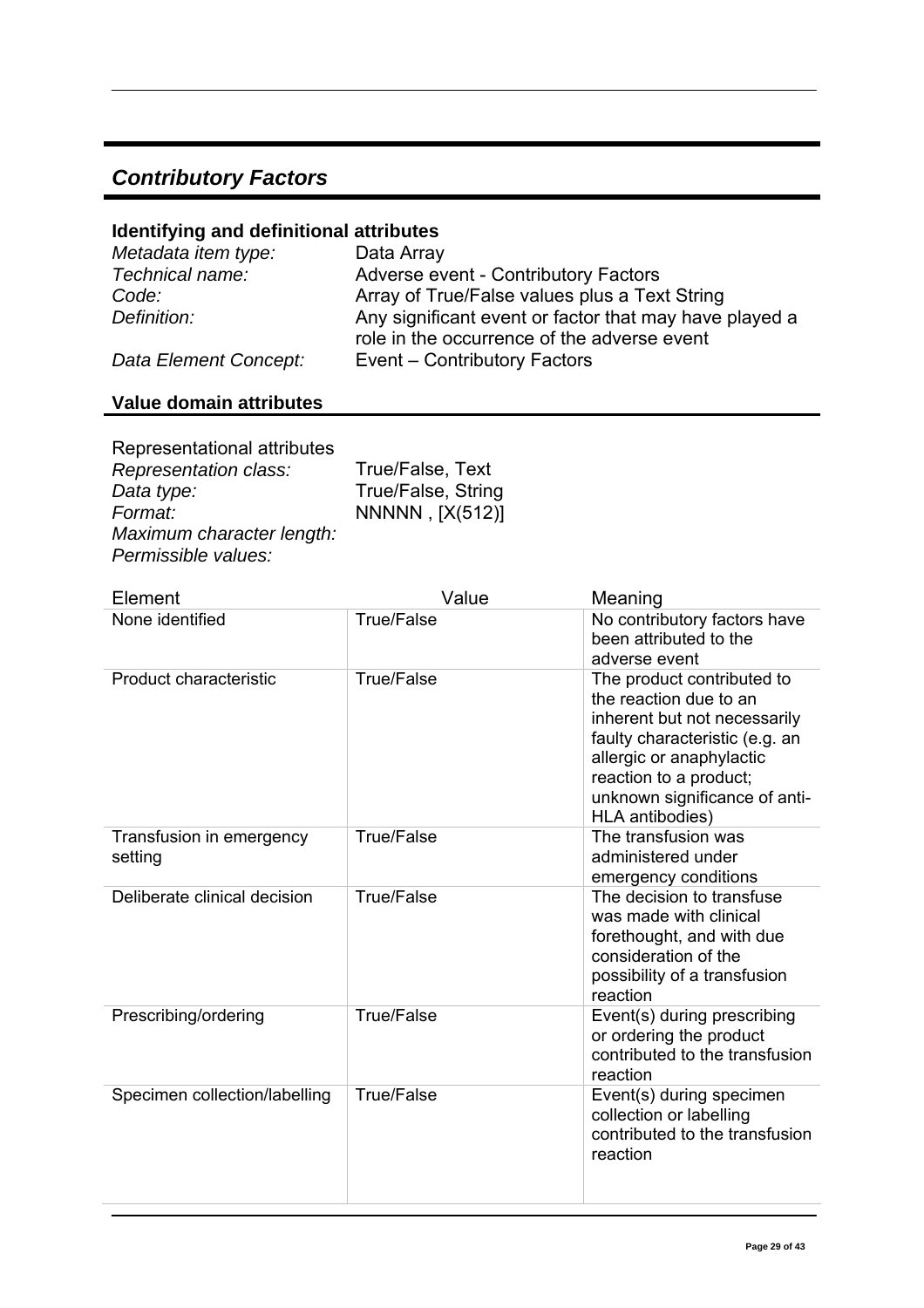# *Contributory Factors*

| Laboratory - pre-transfusion<br>testing and dispensing         | True/False | Event(s) during laboratory<br>pre-transfusion testing or<br>dispensing of the product<br>contributed to the transfusion<br>reaction |
|----------------------------------------------------------------|------------|-------------------------------------------------------------------------------------------------------------------------------------|
| Transport, storage, handling                                   | True/False | Event(s) during the<br>transport, storage or<br>handling of the product<br>contributed to the transfusion<br>reaction               |
| Administration of product                                      | True/False | Event(s) during the<br>administration of the product<br>contributed to the transfusion<br>reaction                                  |
| Indications did not meet<br>hospital transfusion<br>guidelines | True/False | The clinical indications for<br>transfusion did not meet<br>hospital transfusion<br>guidelines                                      |
| Did not adhere to hospital<br>transfusion procedures           | True/False | The transfusion procedures<br>did not adhere to hospital<br>transfusion procedures                                                  |
| Other (specify)                                                | [X(512)]   | Free-text field. Please<br>specify the event(s) that<br>contributed to the adverse<br>transfusion reaction                          |

### **Data element attributes**

#### **Collection and usage attributes**

| Guide for use:      | Each element (Product characteristic, Transfusion in<br>emergency setting, Deliberate clinical decision, etc.)<br>should be viewed as separate. They are grouped here<br>as an 'array' as they are part of the same concept,<br>"Contributory Factors"                                                       |
|---------------------|--------------------------------------------------------------------------------------------------------------------------------------------------------------------------------------------------------------------------------------------------------------------------------------------------------------|
|                     | A True/False value should be returned for each<br>element.                                                                                                                                                                                                                                                   |
|                     | The "Other (specify)" element can be used as a free<br>text section if detail is necessary.                                                                                                                                                                                                                  |
| Collection methods: |                                                                                                                                                                                                                                                                                                              |
| Comments:           | The impetus for this data element is the capture of data<br>on adherence to hospital transfusion guidelines and<br>transfusion procedures, on errors made during the<br>processes (if any), or on any relevant lapses<br>throughout the transfusion chain (if any; e.g. cold<br>chain, faulty product etc.). |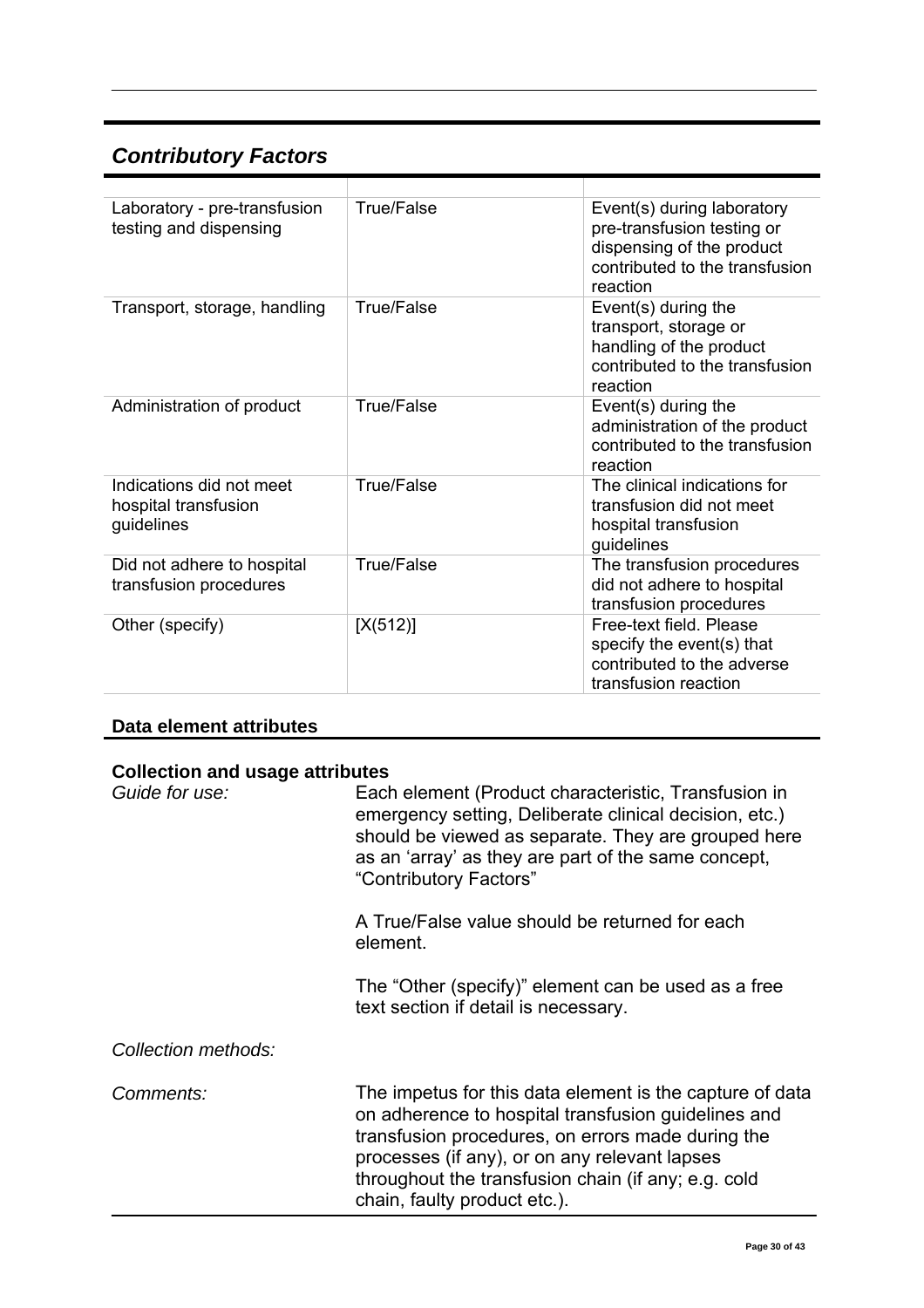# *Contributory Factors*

# **Source and reference attributes**<br>Submitting organisation: Haen

*Submitting organisation:* Haemovigilance Advisory Committee

**Origin:** National Blood Authority

*Reference documents:*

#### **Relational attributes**  *Implementation in Data Set*

*Specifications:*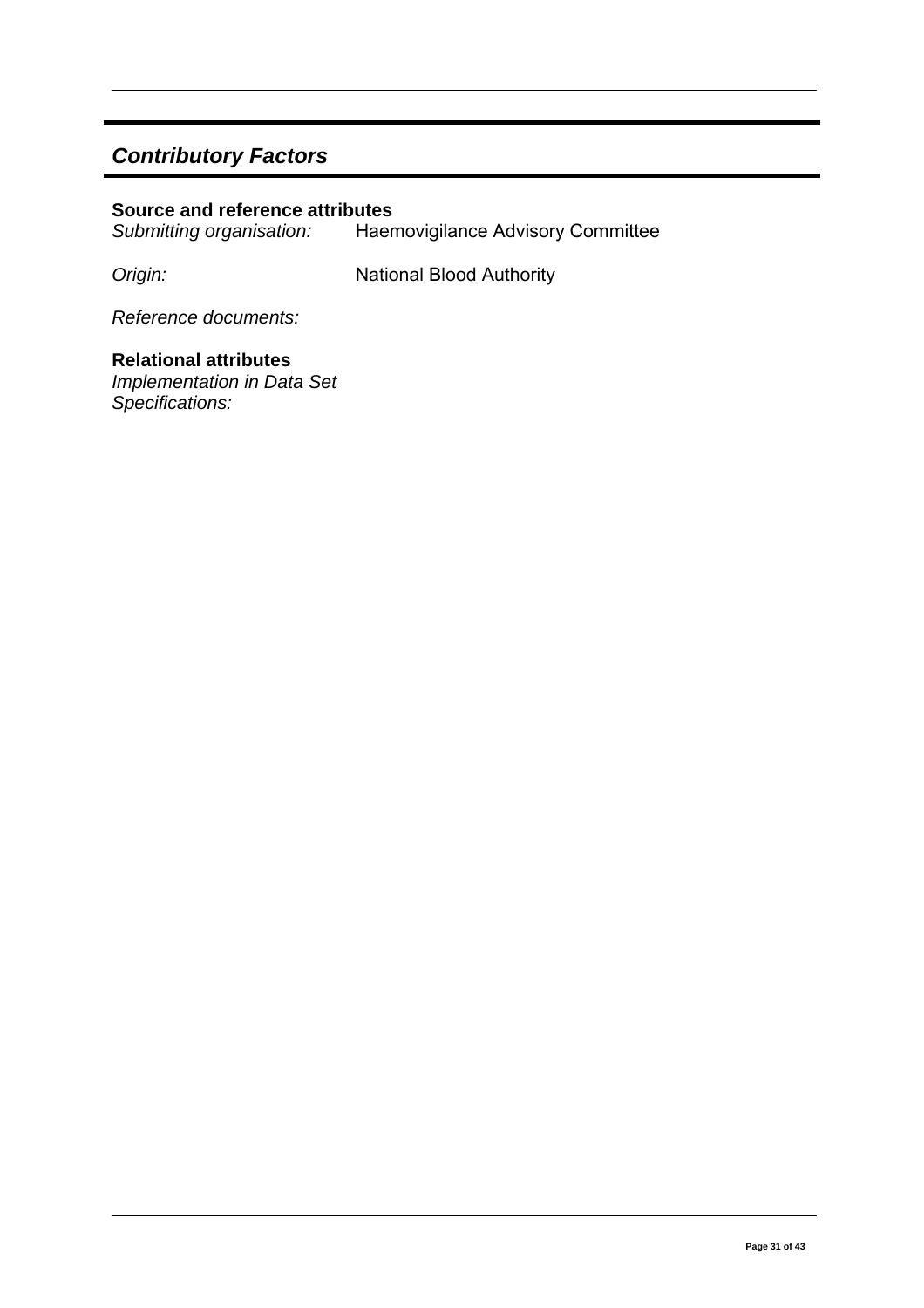# <span id="page-31-0"></span>*Imputability Score*

#### **Identifying and definitional attributes**

| Metadata item type:<br>Technical name: | Data Element<br><b>Imputability Score</b>                                                                                                |
|----------------------------------------|------------------------------------------------------------------------------------------------------------------------------------------|
| Code:                                  | $N$ – see format below                                                                                                                   |
| Definition:                            | A hierarchical representation of the extent to which the<br>adverse event is capable of being assigned or credited<br>to the transfusion |
| - -                                    |                                                                                                                                          |

*Data Element Concept:* 

#### **Value domain attributes**

| Representational attributes<br>Representation class:<br>Data type:<br>Format:<br>Maximum character length: | Code<br>Number<br>N<br>1 |                                                                                                                                                                                                                                                                                                                               |
|------------------------------------------------------------------------------------------------------------|--------------------------|-------------------------------------------------------------------------------------------------------------------------------------------------------------------------------------------------------------------------------------------------------------------------------------------------------------------------------|
| Permissible values:                                                                                        | Value                    | Meaning                                                                                                                                                                                                                                                                                                                       |
|                                                                                                            | $\overline{0}$           | Excluded<br>When there is conclusive<br>evidence beyond<br>reasonable doubt for<br>attributing the reaction to<br>causes other than blood or<br>blood components;<br>or<br>Unlikely<br>When the evidence is<br>clearly in favour of<br>attributing the adverse<br>events to causes other<br>than blood or blood<br>components |
|                                                                                                            | 1                        | Possible<br>When the evidence is<br>indeterminate for<br>attributing the adverse<br>reaction either to blood<br>components or alternative<br>causes                                                                                                                                                                           |
|                                                                                                            | $\overline{2}$           | Likely/Probable<br>When the evidence is<br>clearly in favour of<br>attributing the adverse<br>reaction either to blood<br>components                                                                                                                                                                                          |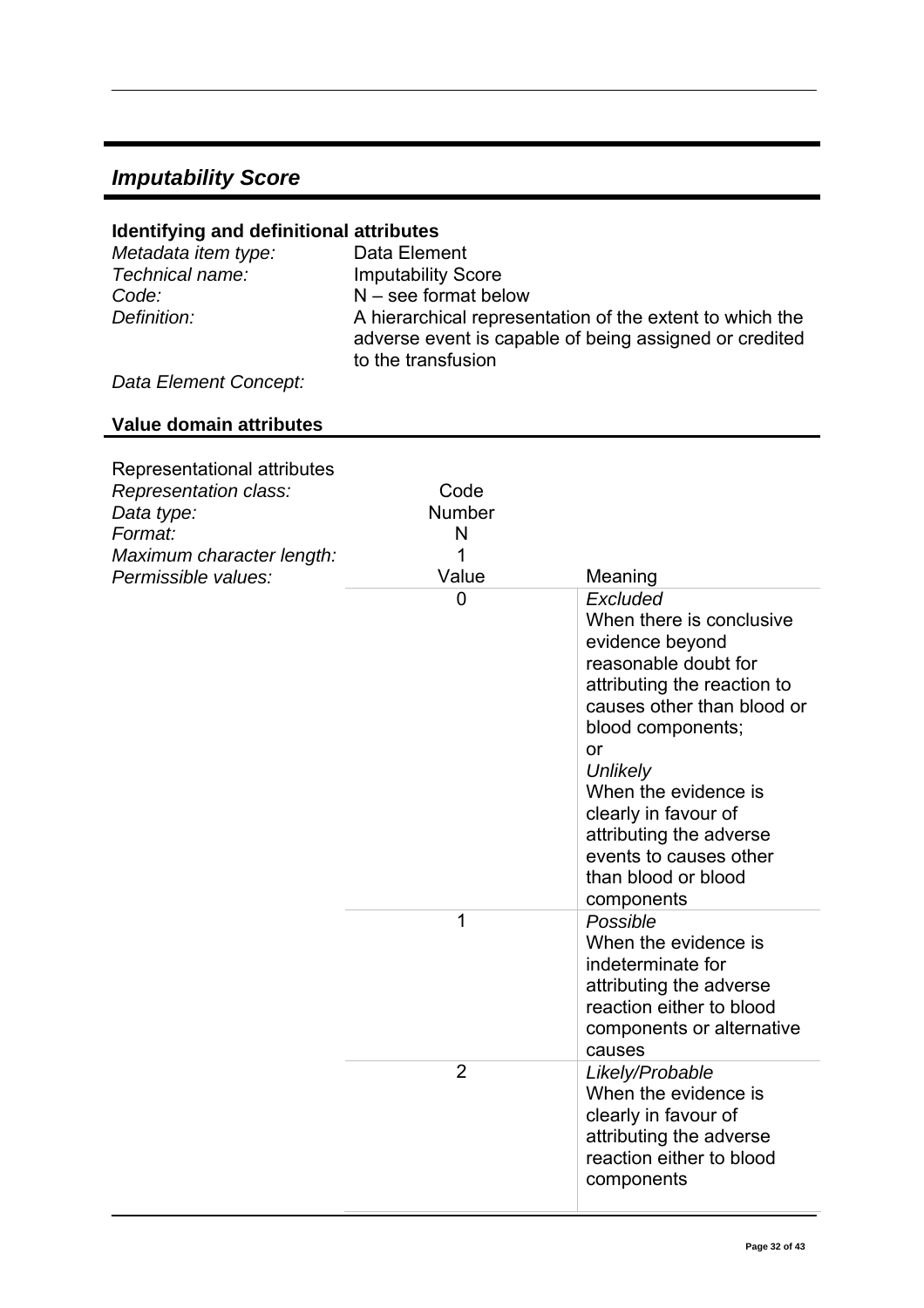# *Imputability Score*

|   | Confirmed/Certain<br>When there is conclusive<br>evidence beyond<br>reasonable doubt for<br>attributing the adverse<br>reaction either to blood<br>components |
|---|---------------------------------------------------------------------------------------------------------------------------------------------------------------|
| 9 | N/A - Not Assessable<br>When there are insufficient<br>data for assessment                                                                                    |

# **Data element attributes**

#### **Collection and usage attributes**

| Guide for use:                                                     | Align the jurisdictionally assigned imputability with the<br>meanings provided to generate the indicated code.                                      |
|--------------------------------------------------------------------|-----------------------------------------------------------------------------------------------------------------------------------------------------|
|                                                                    | Note that the value '0' is used for imputability of<br>'Excluded' or 'Unlikely'                                                                     |
| Collection methods:                                                | Imputability is assigned and validated at the<br>jurisdictional level                                                                               |
| Comments:                                                          | All haemovigilance data is accepted, but Imputability<br>may be used to filter out low imputability events (Codes<br>0, 1) from national reporting. |
| <b>Source and reference attributes</b><br>Submitting organisation: | <b>Haemovigilance Advisory Committee</b>                                                                                                            |
| Origin:                                                            | International Society of Blood Transfusion<br><b>Working Party on Haemovigilance</b>                                                                |
|                                                                    | European Haemovigilance Network / International<br><b>Haemovigilance Network</b>                                                                    |
|                                                                    | Serious Hazards of Transfusion (SHOT) UK                                                                                                            |
| Reference documents:                                               |                                                                                                                                                     |
| <b>Relational attributes</b><br><b>Implementation in Data Set</b>  |                                                                                                                                                     |

*Specifications:*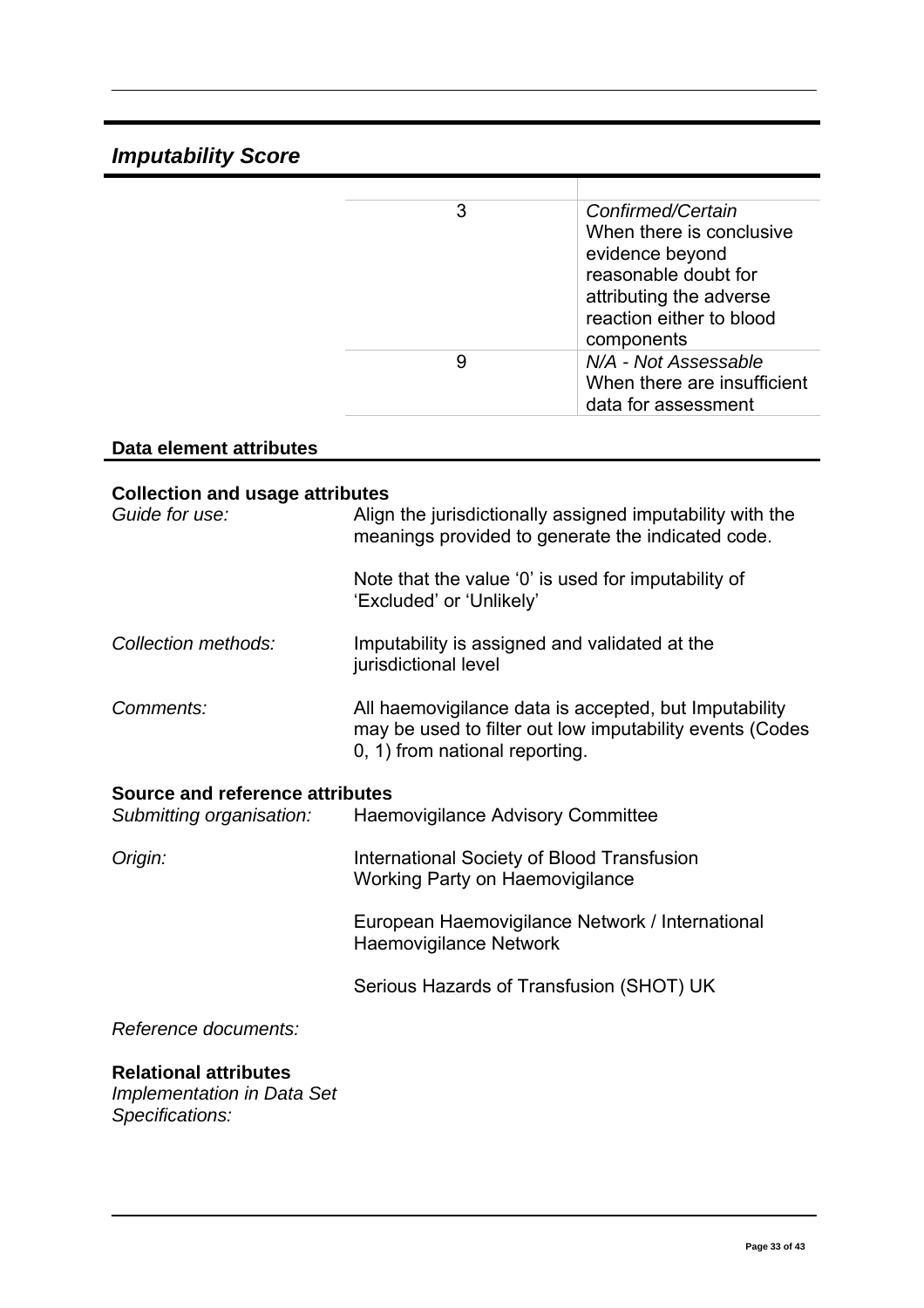# <span id="page-33-0"></span>*Product Type*

#### **Identifying and definitional attributes**

| Data Element                                  |
|-----------------------------------------------|
| <b>Product Type</b>                           |
| $[X(19)]$ – see format below                  |
| The blood product administered as the primary |
| transfusion implicated in the adverse event   |
| <b>Product Type</b>                           |
|                                               |

# **Value domain attributes**

| Representational<br>attributes<br>Representation class:<br>Data type:<br>Format:<br>Maximum character<br>length: | Text<br><b>String</b><br>[X(19)]<br>19 |                                                                                                                                                                            |
|------------------------------------------------------------------------------------------------------------------|----------------------------------------|----------------------------------------------------------------------------------------------------------------------------------------------------------------------------|
| Permissible values:                                                                                              | Value                                  | Meaning                                                                                                                                                                    |
|                                                                                                                  | <b>Whole Blood</b>                     | <b>WHOLE BLOOD</b><br><b>WHOLE BLOOD, Fresh</b><br>Unrefrigerated Leucocyte<br>Depleted                                                                                    |
|                                                                                                                  | <b>Red Cells</b>                       | <b>RED CELLS</b><br><b>RED CELLS, Buffy Coat</b><br>Removed<br><b>RED CELLS, Leucocyte</b><br>Depleted<br>RED CELLS, Paediatric<br>Leucocyte Depleted<br>RED CELLS, Washed |
|                                                                                                                  | <b>Platelets</b>                       | <b>PLATELETS Apheresis</b><br>Leucocyte Depleted<br><b>PLATELETS Paediatric</b><br><b>Apheresis Leucocyte Depleted</b><br><b>PLATELETS Pooled Leucocyte</b><br>Depleted    |
|                                                                                                                  | Fresh Frozen<br>Plasma                 | <b>FRESH FROZEN PLASMA</b><br><b>FRESH FROZEN PLASMA</b><br>Paediatric                                                                                                     |
|                                                                                                                  | Cryoprecipitate                        | <b>CRYOPRECIPITATE</b><br><b>CRYOPRECIPITATE Apheresis</b>                                                                                                                 |
|                                                                                                                  | Cryo-depleted                          | <b>CRYO-DEPLETED PLASMA</b><br><b>CRYO-DEPLETED PLASMA</b><br>Apheresis                                                                                                    |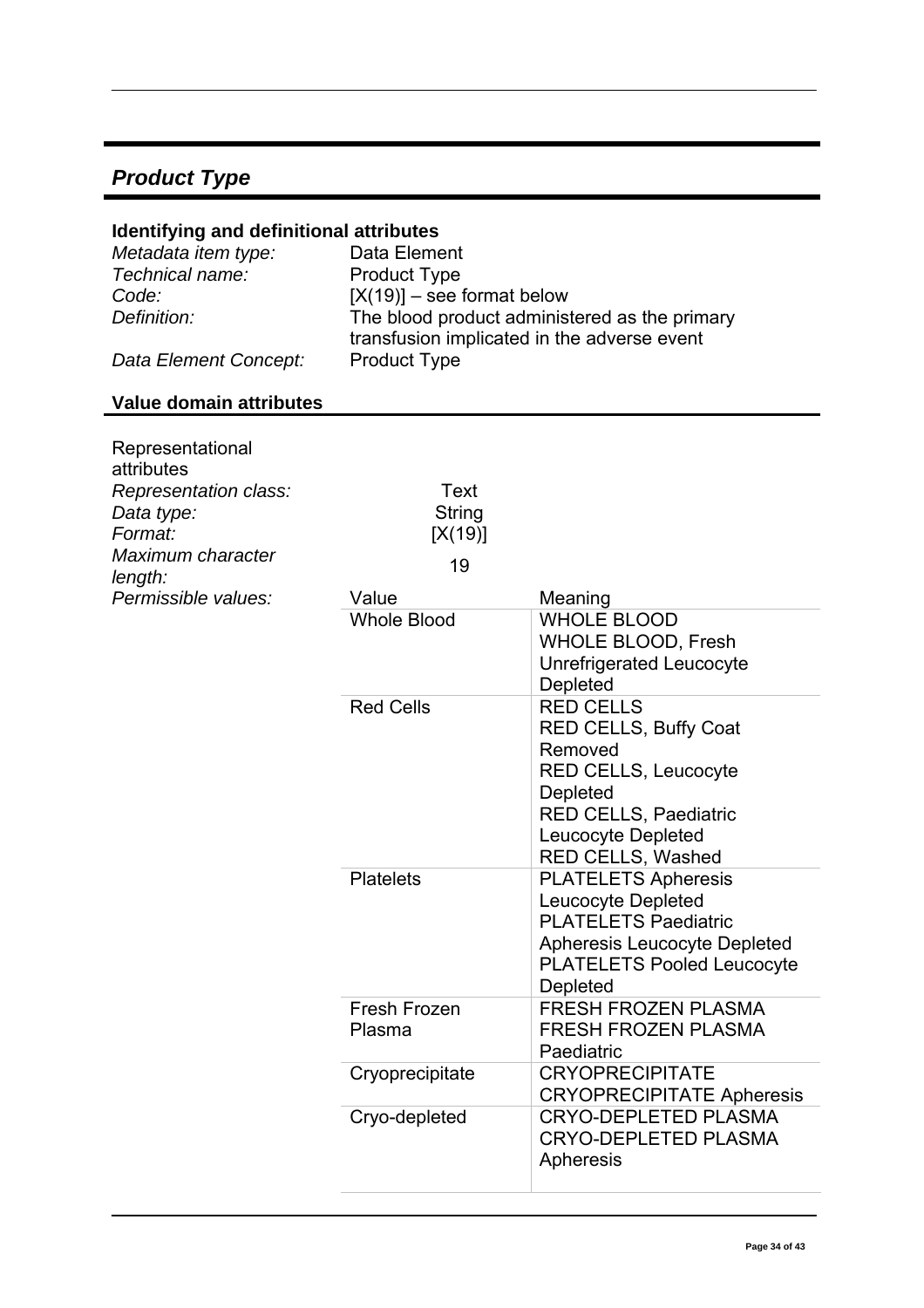# *Product Type*

#### **Data element attributes**

| <b>Collection and usage attributes</b><br>Guide for use:                                         | The administered labile blood product can be coded as<br>one of six categories presented                                                                                                                                                                                                                                                                                      |  |
|--------------------------------------------------------------------------------------------------|-------------------------------------------------------------------------------------------------------------------------------------------------------------------------------------------------------------------------------------------------------------------------------------------------------------------------------------------------------------------------------|--|
| Collection methods:                                                                              |                                                                                                                                                                                                                                                                                                                                                                               |  |
| Comments:                                                                                        | At the first HAC meeting, the discussion highlighted that<br>there would be value in collecting data on the broad<br>product type (i.e. Whole Blood, Red Cells, etc.) but<br>there would be no extra utility in collecting ABO or<br>Rh(D) data for all products. It is suggested that products<br>will be rolled-up according to the ARCBS products<br>names as shown above. |  |
| Source and reference attributes<br>Haemovigilance Advisory Committee<br>Submitting organisation: |                                                                                                                                                                                                                                                                                                                                                                               |  |
| Origin:                                                                                          | National Blood Authority                                                                                                                                                                                                                                                                                                                                                      |  |
| Reference documents:                                                                             | Australian Red Cross Blood Service product list                                                                                                                                                                                                                                                                                                                               |  |

#### **Relational attributes**

*Implementation in Data Set Specifications:*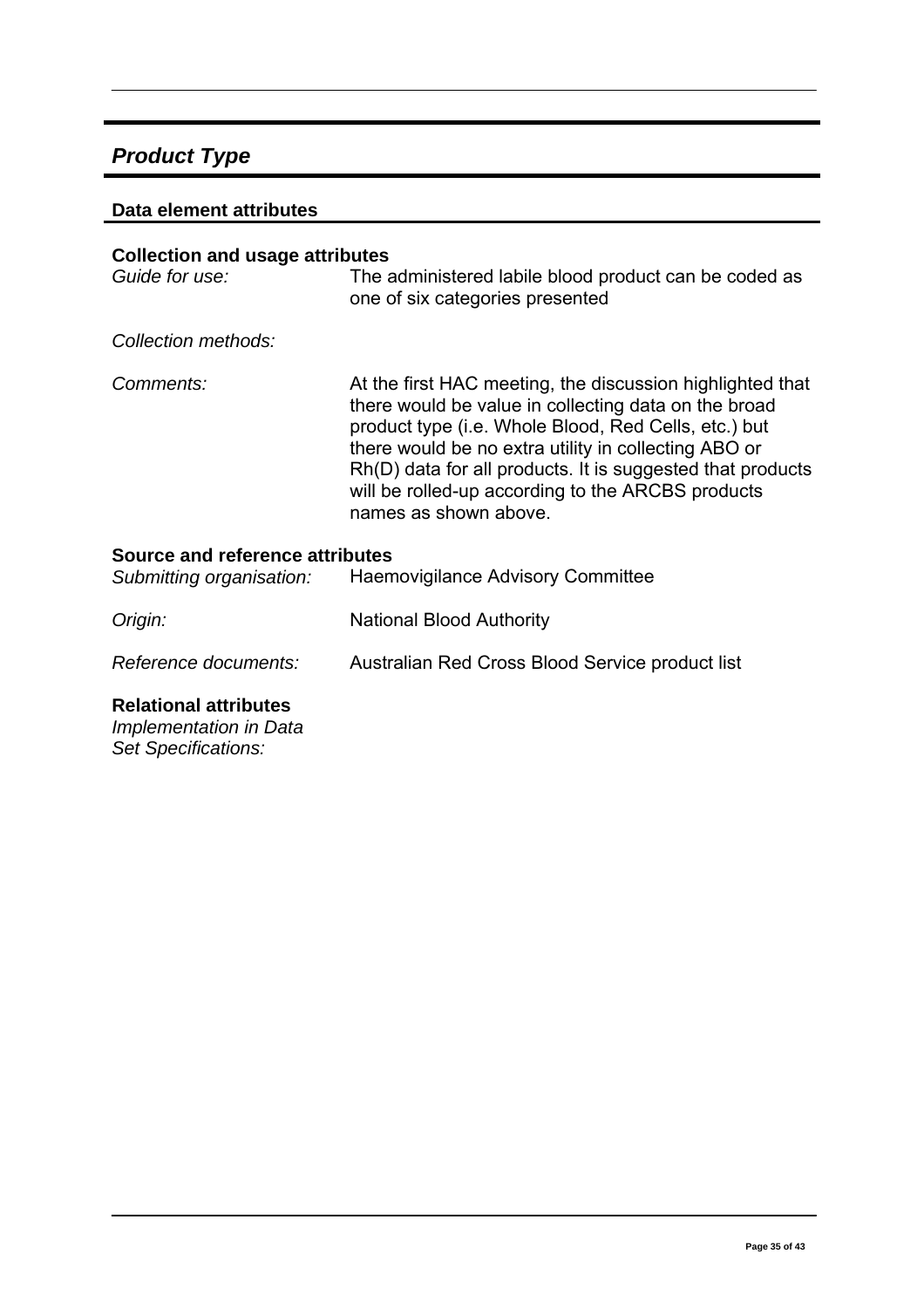# <span id="page-35-0"></span>*Concomitant Blood Components*

#### **Identifying and definitional attributes**

| Metadata item type:   | Data Array                                                                          |
|-----------------------|-------------------------------------------------------------------------------------|
| Technical name:       | <b>Concomitant Blood Components</b>                                                 |
| Code:                 | Array of True/False values                                                          |
| Definition:           | Additional blood products administered with or following<br>the primary transfusion |
| Data Element Concept: | <b>Product - Concomitant Blood Components</b>                                       |

### **Value domain attributes**

Representational attributes *Representation class:* True/False<br>Data type: True/False *Data type: Format:* NNNNN *Maximum character length:* <sup>5</sup> *Permissible values:* 

| Element             | Value             | Meaning                                                                                                                                                              |
|---------------------|-------------------|----------------------------------------------------------------------------------------------------------------------------------------------------------------------|
| <b>Whole Blood</b>  | <b>True/False</b> | <b>WHOLE BLOOD</b><br>WHOLE BLOOD, Fresh Unrefrigerated<br>Leucocyte Depleted                                                                                        |
| <b>Red Cells</b>    | True/False        | <b>RED CELLS</b><br>RED CELLS, Buffy Coat Removed<br>RED CELLS, Leucocyte Depleted<br><b>RED CELLS, Paediatric Leucocyte</b><br>Depleted<br><b>RED CELLS, Washed</b> |
| <b>Platelets</b>    | <b>True/False</b> | <b>PLATELETS Apheresis Leucocyte</b><br>Depleted<br><b>PLATELETS Paediatric Apheresis</b><br>Leucocyte Depleted<br><b>PLATELETS Pooled Leucocyte</b><br>Depleted     |
| Fresh Frozen Plasma | True/False        | <b>FRESH FROZEN PLASMA</b><br><b>FRESH FROZEN PLASMA Paediatric</b>                                                                                                  |
| Cryoprecipitate     | True/False        | <b>CRYOPRECIPITATE</b><br><b>CRYOPRECIPITATE Apheresis</b>                                                                                                           |
| Cryo-depleted       | <b>True/False</b> | <b>CRYO-DEPLETED PLASMA</b><br><b>CRYO-DEPLETED PLASMA Apheresis</b>                                                                                                 |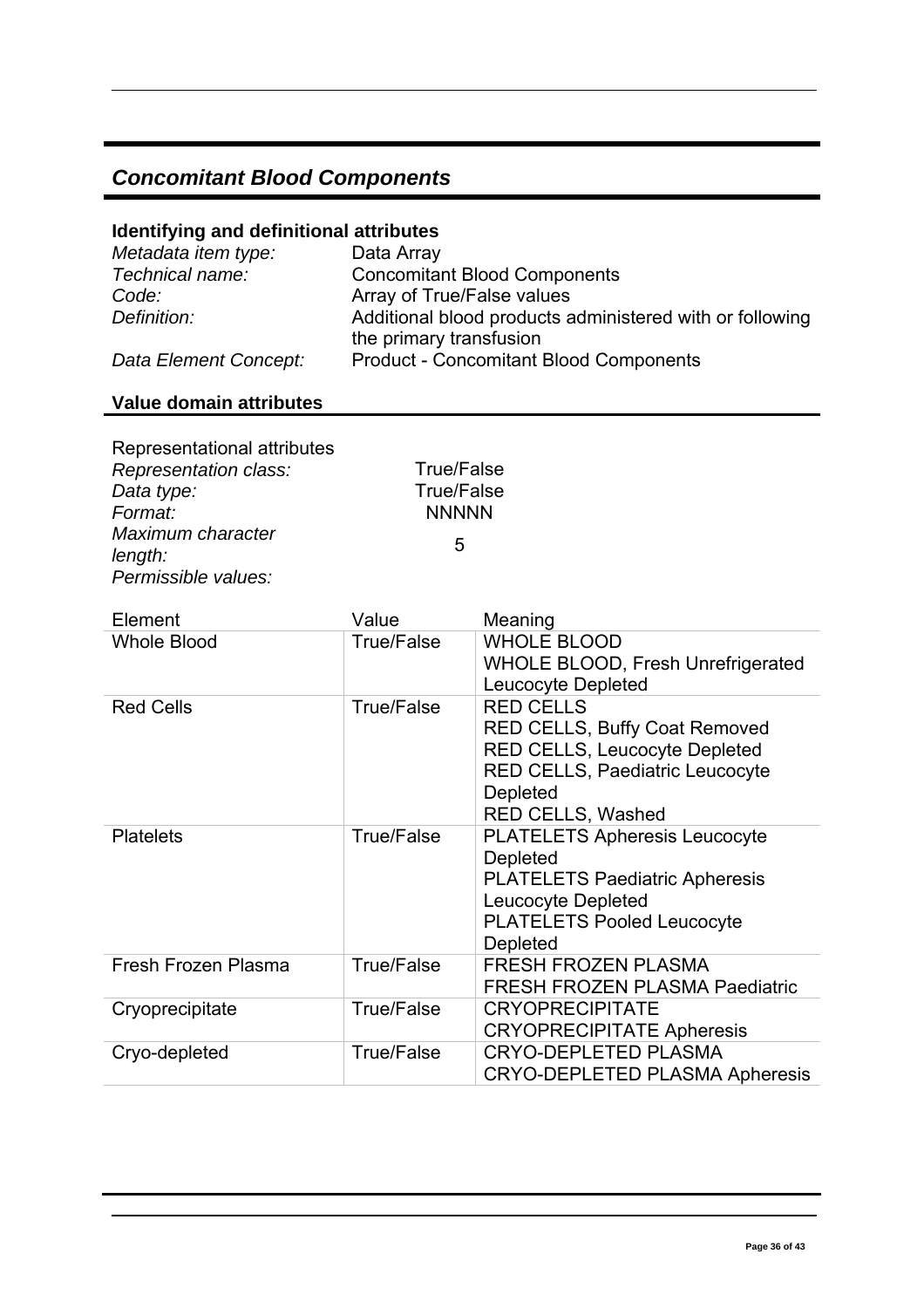# *Concomitant Blood Components*

#### **Data element attributes**

#### **Collection and usage attributes**

| Guide for use:                  | Each element (Whole Blood, Red Cells, Platelets, etc.)<br>should be viewed as separate. They are grouped here<br>as an 'array' as they are part of the same concept,<br>"Concomitant Blood Components"<br>A True/False value should be returned for each<br>element to signify the classes of concomitant blood                                                               |
|---------------------------------|-------------------------------------------------------------------------------------------------------------------------------------------------------------------------------------------------------------------------------------------------------------------------------------------------------------------------------------------------------------------------------|
|                                 | products administered.                                                                                                                                                                                                                                                                                                                                                        |
| Collection methods:             | Administered labile blood products can be rolled up into<br>one of six categories presented. Where possible and<br>relevant to the adverse event, administered products<br>can be coded as above.                                                                                                                                                                             |
| Comments:                       | At the first HAC meeting, the discussion highlighted that<br>there would be value in collecting data on the broad<br>product type (i.e. Whole Blood, Red Cells, etc.) but<br>there would be no extra utility in collecting ABO or<br>Rh(D) data for all products. It is suggested that<br>products will be rolled-up according to the ARCBS<br>products names as shown above. |
| Source and reference attributes |                                                                                                                                                                                                                                                                                                                                                                               |
| Submitting organisation:        | Haemovigilance Advisory Committee                                                                                                                                                                                                                                                                                                                                             |
| Origin:                         | <b>National Blood Authority</b>                                                                                                                                                                                                                                                                                                                                               |

#### *Reference documents:* Australian Red Cross Blood Service product list

#### **Relational attributes**

*Implementation in Data Set Specifications:*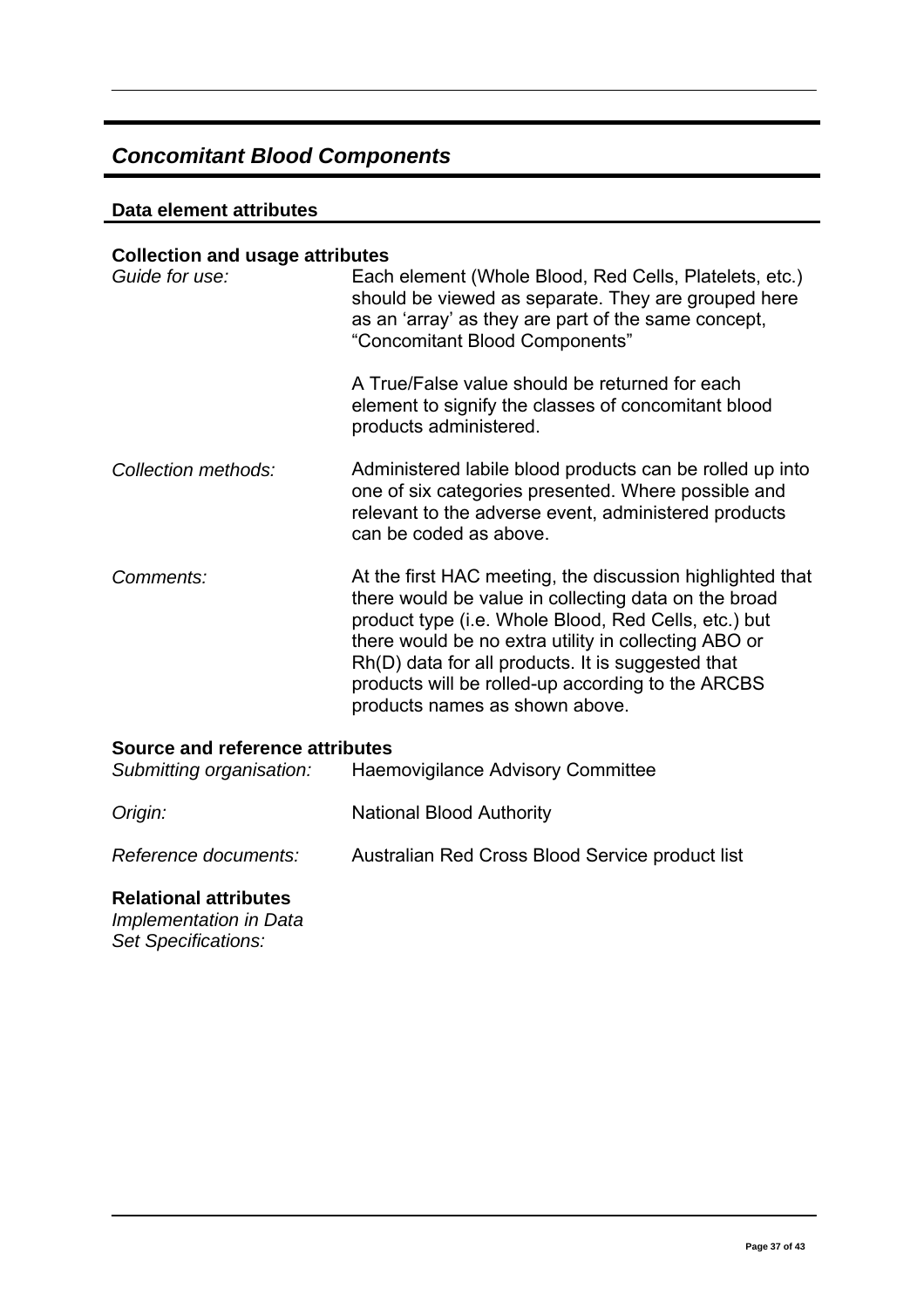### <span id="page-37-0"></span>*Modification*

#### **Identifying and definitional attributes**

| Metadata item type:   | Data Element                                                                                        |
|-----------------------|-----------------------------------------------------------------------------------------------------|
| Technical name:       | <b>Blood Product - Modification</b>                                                                 |
| Code:                 | $[X(12)]$ – see format below                                                                        |
| Definition:           | Blood product modification data on labile products coded<br>according to ARCBS product nomenclature |
| Data Element Concept: | <b>Product - Modification</b>                                                                       |

#### **Value domain attributes**

| Representational attributes<br>Representation class:<br>Data type:<br>Format:<br>Maximum character length: | Text<br>String<br>[X(12)]<br>12 |                                                                                                                                                                                                                                      |
|------------------------------------------------------------------------------------------------------------|---------------------------------|--------------------------------------------------------------------------------------------------------------------------------------------------------------------------------------------------------------------------------------|
| Permissible values:                                                                                        | Value                           | Meaning                                                                                                                                                                                                                              |
|                                                                                                            | <b>Null</b>                     | Unmodified product                                                                                                                                                                                                                   |
|                                                                                                            | CMV-negative                    | CMV-negative                                                                                                                                                                                                                         |
|                                                                                                            | Irradiated                      | Irradiated;<br>Irradiated NEONATAL;<br>Hyper concentrated /<br>irradiated;<br>Irradiated for IUT                                                                                                                                     |
|                                                                                                            | Other                           | Hyper concentrated;<br>Directed;<br>For intrauterine<br>transfusion;<br>Not NAT tested;<br>Low anti-T;<br>IgA deficient;<br>Secretor plasma Le(b+);<br>Not for neonatal use;<br>Phenotype reserve;<br>Low anti-A/B;<br>Autol release |

#### **Data element attributes**

#### **Collection and usage attributes**

| Guide for use:      | Modified products are available from the ARCBS, but the<br>inclusion of every modification in the national dataset is not<br>justified. Products will be coded as one of four values |
|---------------------|--------------------------------------------------------------------------------------------------------------------------------------------------------------------------------------|
| Collection methods: | This is an optional field                                                                                                                                                            |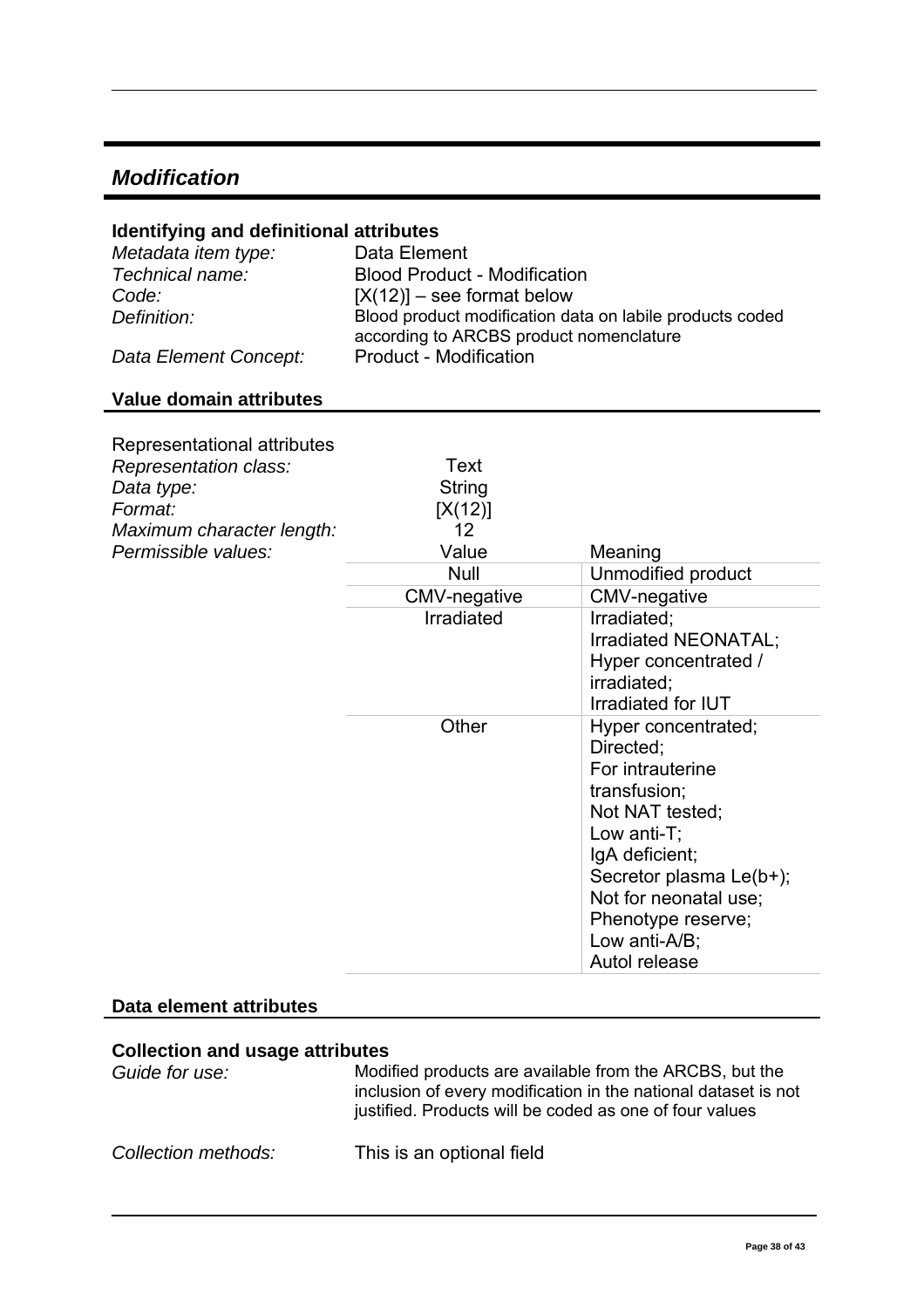# *Modification*

| Comments:                                                                     | Data without coding for this field will be assigned the<br>"Null" value                                                                                                                                                                                                                        |
|-------------------------------------------------------------------------------|------------------------------------------------------------------------------------------------------------------------------------------------------------------------------------------------------------------------------------------------------------------------------------------------|
| Source and reference attributes<br>Submitting organisation:                   | Haemovigilance Advisory Committee                                                                                                                                                                                                                                                              |
| Origin:                                                                       | <b>National Blood Authority</b>                                                                                                                                                                                                                                                                |
| Reference documents:                                                          |                                                                                                                                                                                                                                                                                                |
| <b>Relational attributes</b><br>Implementation in Data Set<br>Specifications: | A high proportion of transfused patients may be<br>immunosuppressed (e.g. oncology) suggesting the need to<br>capture data on CMV negative transfusions and on<br>irradiated product transfusions. Data structured in this way<br>should be relatively easy to implement in all jurisdictions. |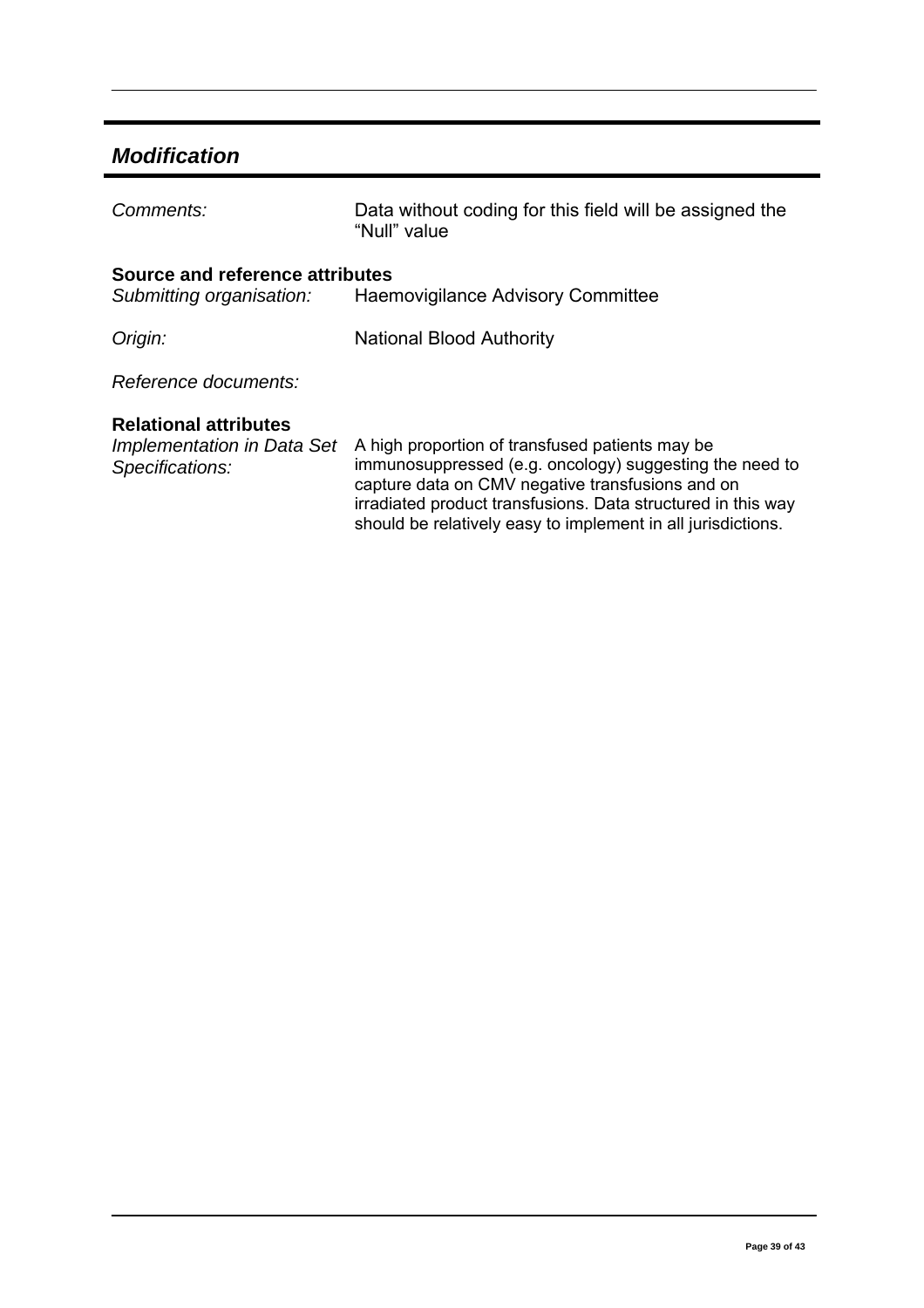# <span id="page-39-0"></span>**Appendix I - Definitions for Serious Transfusion Reactions and Events**

#### **ABO incompatibility;**

The transfusion of ABO incompatible product/s resulting in an immediate haemolytic transfusion reaction. Generally major ABO red blood cell mis-matches result in significant morbidity or mortality, but minor incompatibilities may be innocuous and not result in harm. Incompatible platelet and plasma transfusions may or may not result in haemolysis and harm.

Haemolytic transfusion reactions (HTR) are clinically suspected if one or more of the following is present in a temporal association with transfusion;

- Fever and a variety of other symptoms (including dyspnoea, hypotension, tachycardia, flank or back pain etc)
- Inadequate rise in post-transfusion Hb level
- Drop in Hb level (≥2 g/dl within 24hrs)
- Rise in LDH (≥50% within 24hrs)
- Rise in bilirubin, haemoglobinuria or decrease in haptoglobin levels

#### **Immediate haemolytic transfusion reactions (other than ABO);**

Immediate transfusion reactions occur within 24hrs of transfusion. They may have immune or non-immune aetiology.

#### **Delayed haemolytic transfusion reaction (DHTR);**

Occurs between 1 and 28 days post-transfusion, and is the result of other atypical red blood cell allo-antibodies.

#### **Severe febrile non-haemolytic transfusion reaction (FNHTR);**

Presents with one or more of the following during or within 4hrs of transfusion without any other cause such as haemolytic transfusion reaction or infection:

- Fever ( $\geq 38^{\circ}$ C or change of  $\geq 1^{\circ}$ C from pre-transfusion level)
- Chills
- Cold
- Rigor
- Other symptoms of discomfort

#### **Incorrect blood component transfused (ICBT);**

A patient receives a blood component destined for someone else, or receives a component not to specification. For instance, an immune compromised patient may require irradiated cellular products but receive ordinary banked blood instead. No distinction is made whether or not harm was done.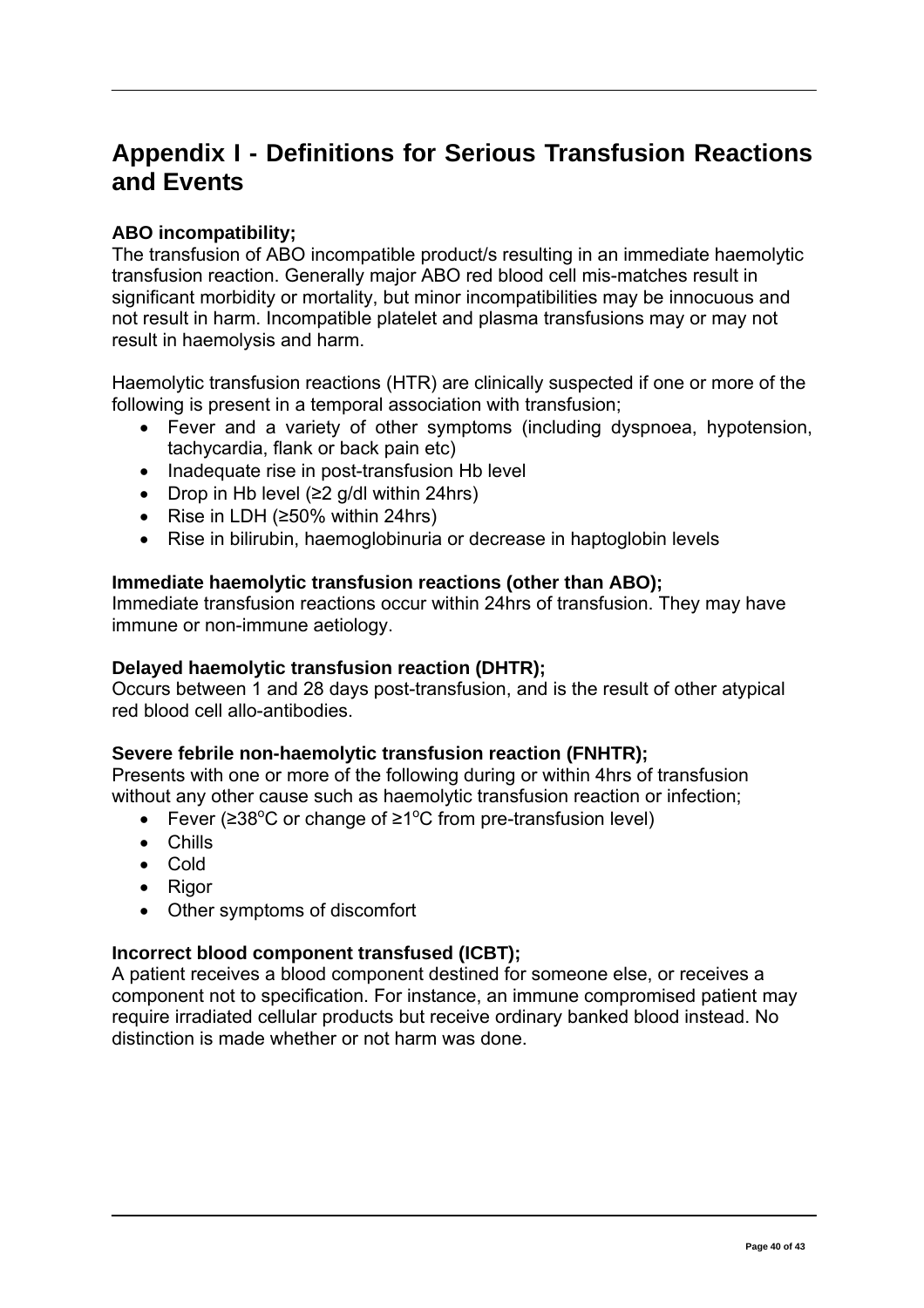#### **Transfusion transmitted infections (TTI);**

Bacterial infection;

Transfusion transmitted bacterial infection should be clinically suspected if:

- Fever >39°C or a change of >2°C from pre-transfusion value and
- Rigors and
- Tachycardia >120 beats/min or a change of >40 beats/min from pretransfusion value or a rise or drop of 30mm Hg in systolic blood pressure within 4 hours of transfusion are present.

Possible transfusion transmitted bacterial infection;

- Detection of bacteria by approved techniques in the transfused blood component but not in the recipient's blood or
- Detection of bacteria in the recipient's blood following transfusion but not in the transfused blood component and no other reasons are ascertainable for the positive blood culture.

Confirmed transfusion transmitted bacterial infection;

• Detection of the same bacterial strain in the recipient's blood and in the transfused blood product by approved techniques.

#### Viral infection;

Following investigation, the recipient has evidence of infection post-transfusion and no clinical or laboratory evidence of infection prior to transfusion and either, at least one component received by the infected recipient was donated by a donor who had evidence of the same infection, or, at least one component received by the infected recipient was shown to have been contaminated with the virus. Reports should at least consider HIV, HepB, HepC and CMV.

#### Parasitic infection;

Detection of the same parasite in the recipient's blood and parasite or specific antibodies in the donor blood.

#### **Transfusion related acute lung injury (TRALI);**

TRALI may be immune or non-immune. Serological confirmation is not required for diagnosis. Clinical TRALI features;

- Acute respiratory distress and
- Diffuse bilateral lung infiltrations in the lung radiograph and
- Occurrence during or within 6hrs of completion of the transfusion and
- No evidence of transfusion associated circulatory overload (TaCO).

#### **Severe allergic reaction;**

One or more of the following without hypotension, and within 24hrs of transfusion;

- Rash
- Allergic dyspnea (stridor, cyanosis, wheezing)
- Angioedema
- Generalised pruritis
- Urticaria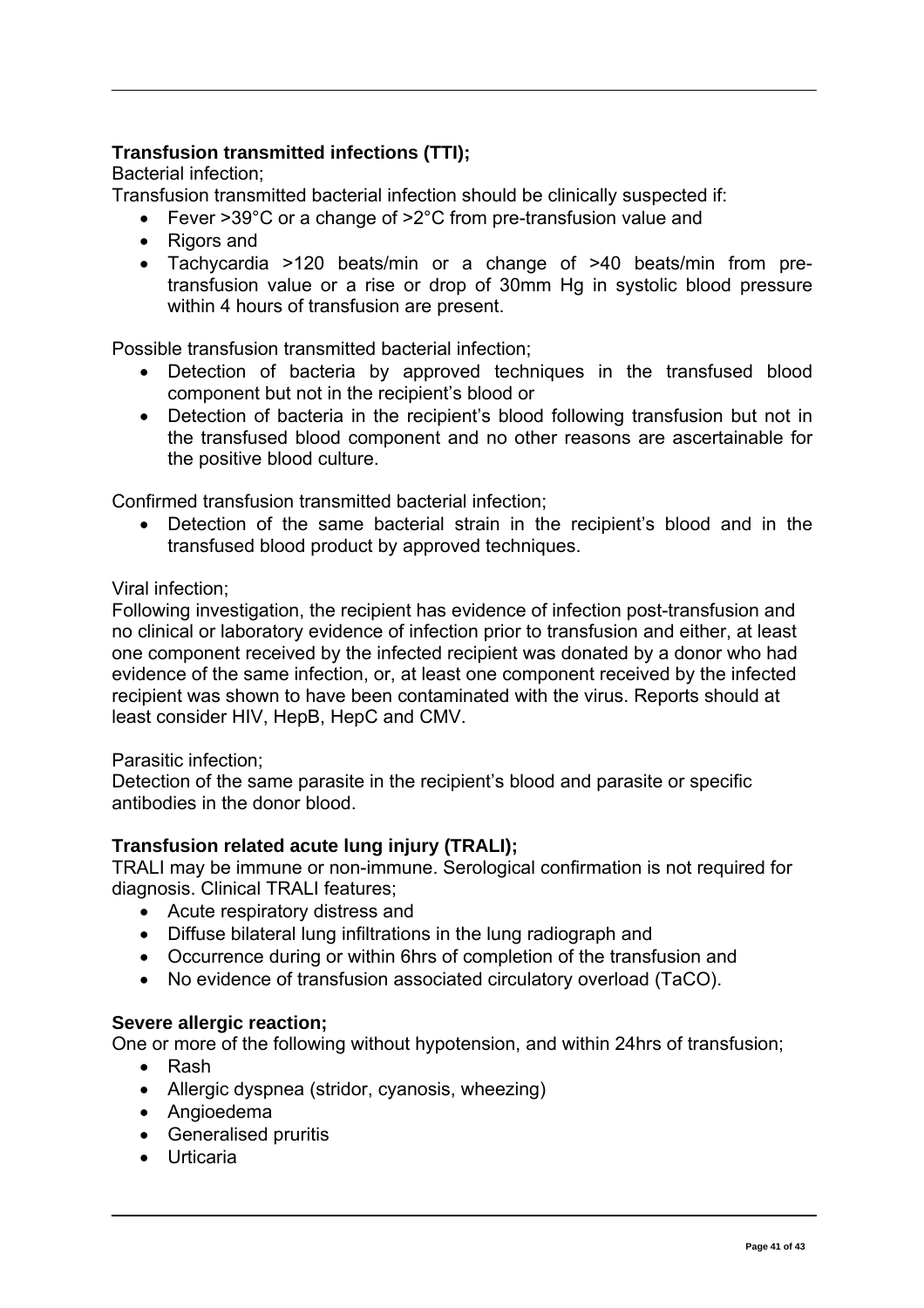#### **Anaphylactoid or anaphylactic reaction;**

Allergic reaction with hypotension (Drop in systolic BP ≥30mm Hg) during or within 24hrs of transfusion or intractable hypotension or shock with loss of consciousness during transfusion, and without any indication of other cause

#### **Transfusion induced graft versus host disease (TGVHD);**

TGVHD clinically features the following 1–6 weeks post transfusion, with no other apparent cause;

- Fever
- Rash
- Liver dysfunction
- Diarrhoea and
- Cytopenia

TGVHD is confirmed by GVHD-typical biopsy and genetic analysis to show chimerism of donor and recipient lymphocytes.

#### **Post-transfusion purpura (PTP);**

Clinically features purpura and thrombocytopenia within 12 days of transfusion. PTP is confirmed by the detection of platelet specific antibodies (usually anti-HPA-1a) in the recipient's blood, and detection of the antithetical antigen on the donor platelets, or by a positive platelet X-match.

#### **Transfusion-associated circulatory overload (TaCO);**

Features respiratory distress, tachycardia, increased blood pressure, typical signs of cardiogenic lung oedema in the chest x-ray, evidence of a positive fluid balance and/or a known compromised cardiac status during or within 12 hours after transfusion